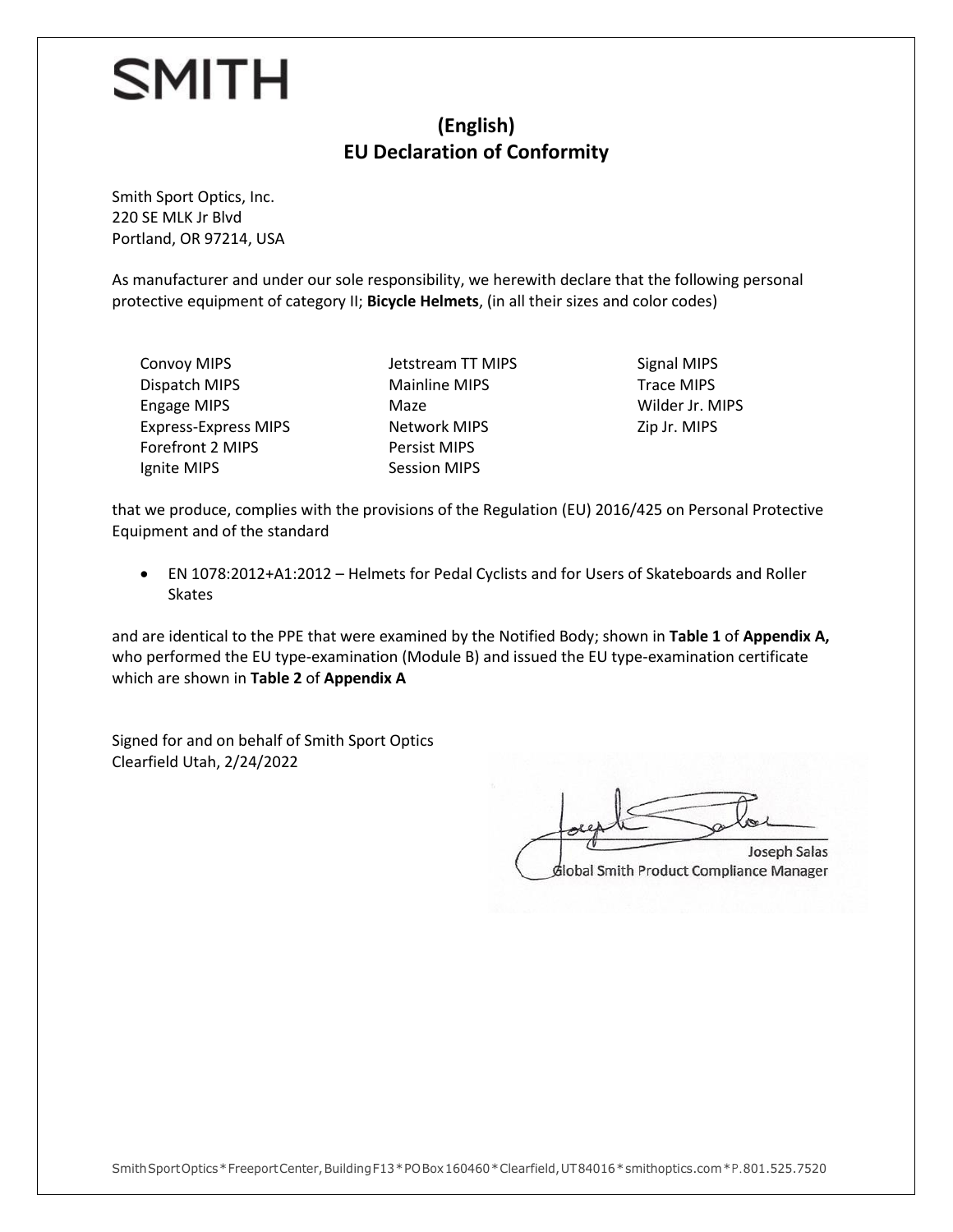#### **(Bulgarian- Bŭlgarski) Deklaratsiya za sŭotvet·stvie na ЕС**

Smith Sport Optics, Inc. 220 SE MLK Jr Blvd Portland, OR 97214, USA

Kato proizvoditel i na nasha otgovornost, nie deklarirame, che slednite lichni predpazni sredstva ot kategoriya II; Velosipedni kaski, (vŭv vsichkite im razmeri i tsvetovi kodove)

Convoy MIPS Dispatch MIPS Engage MIPS Express-Express MIPS Forefront 2 MIPS Ignite MIPS

Jetstream TT MIPS Mainline MIPS Maze Network MIPS Persist MIPS Session MIPS

Signal MIPS Trace MIPS Wilder Jr. MIPS Zip Jr. MIPS

koeto proizvezhdame, otgovarya na razporedbite na Reglament (EU) 2016/425 za lichnite predpazni sredstva i na standarta

• EN 1078: 2012 + A1: 2012 - Kaski za velosipedni velosipedi i za potrebiteli na skeĭtbordove i rolkovi kŭnki

i sa identichni s LPS, koito sa bili razgledani ot notifitsiraniya organ; pokazani v tablitsa 1 ot dopŭlnenie A, koito sa izvŭrshili ES izsledvane na tipa (modul V) i sa izdali sertifikat za ES izsledvane na tipa, koito sa pokazani v tablitsa 2 na dopŭlnenie A

Podpisano za i ot imeto na Smith Sport Optics Clearfield Utah, 2/24/2022

Joseph Salas  $\Box$ Joseph Salas Global Smith Product Compliance Manager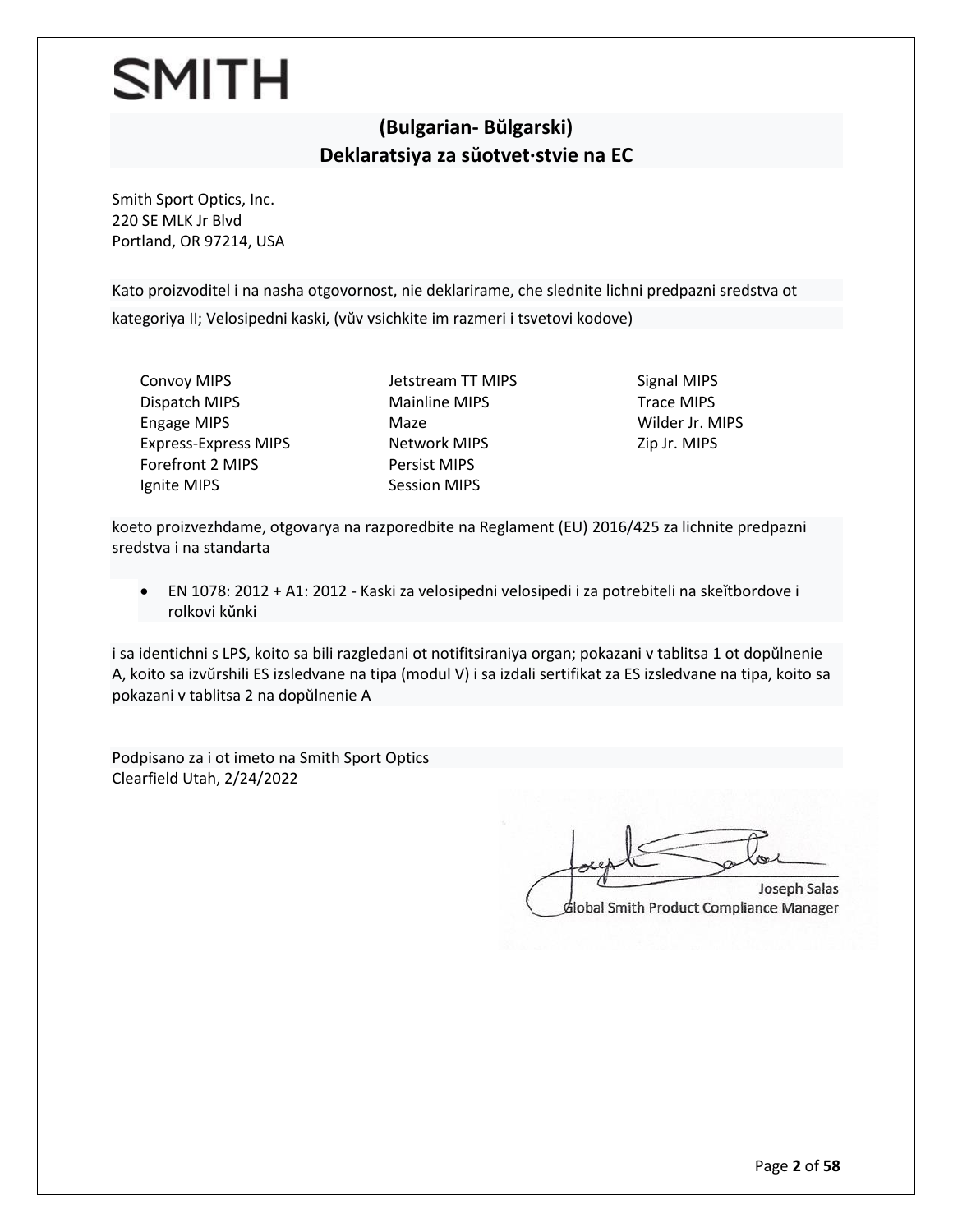#### **(Croatian- Hrvatski) EU izjava o sukladnosti**

Smith Sport Optics, Inc. 220 SE MLK Jr Blvd Portland, OR 97214, USA

Kao proizvođač i pod našom isključivom odgovornošću, ovim izjavljujemo da slijedeća osobna zaštitna oprema II. Kacige za bicikle (u svim njihovim veličinama i kodovima boja)

Convoy MIPS Dispatch MIPS Engage MIPS Express-Express MIPS Forefront 2 MIPS Ignite MIPS

Jetstream TT MIPS Mainline MIPS Maze Network MIPS Persist MIPS Session MIPS

Signal MIPS Trace MIPS Wilder Jr. MIPS Zip Jr. MIPS

koje proizvodimo, u skladu je s odredbama Uredbe (EU) 2016/425 o osobnoj zaštitnoj opremi i standarda

• EN 1078: 2012 + A1: 2012 - Kacige za bicikliste na pedale i za korisnike skejtborda i koturaljki

i identične su OZO-u koje je pregledalo prijavljeno tijelo; prikazan u Tablici 1. Dodatka A, koja je izvršila EU pregled tipa (Modul B) i izdala potvrdu o EU ispitivanju tipa koja je prikazana u Tablici 2. Dodatka A

Potpisano za iu ime korisnika Smith Sport Optics Clearfield Utah, 2/24/2022

 $\gamma$ global about Joseph Salas Global Smith Product Compliance Manager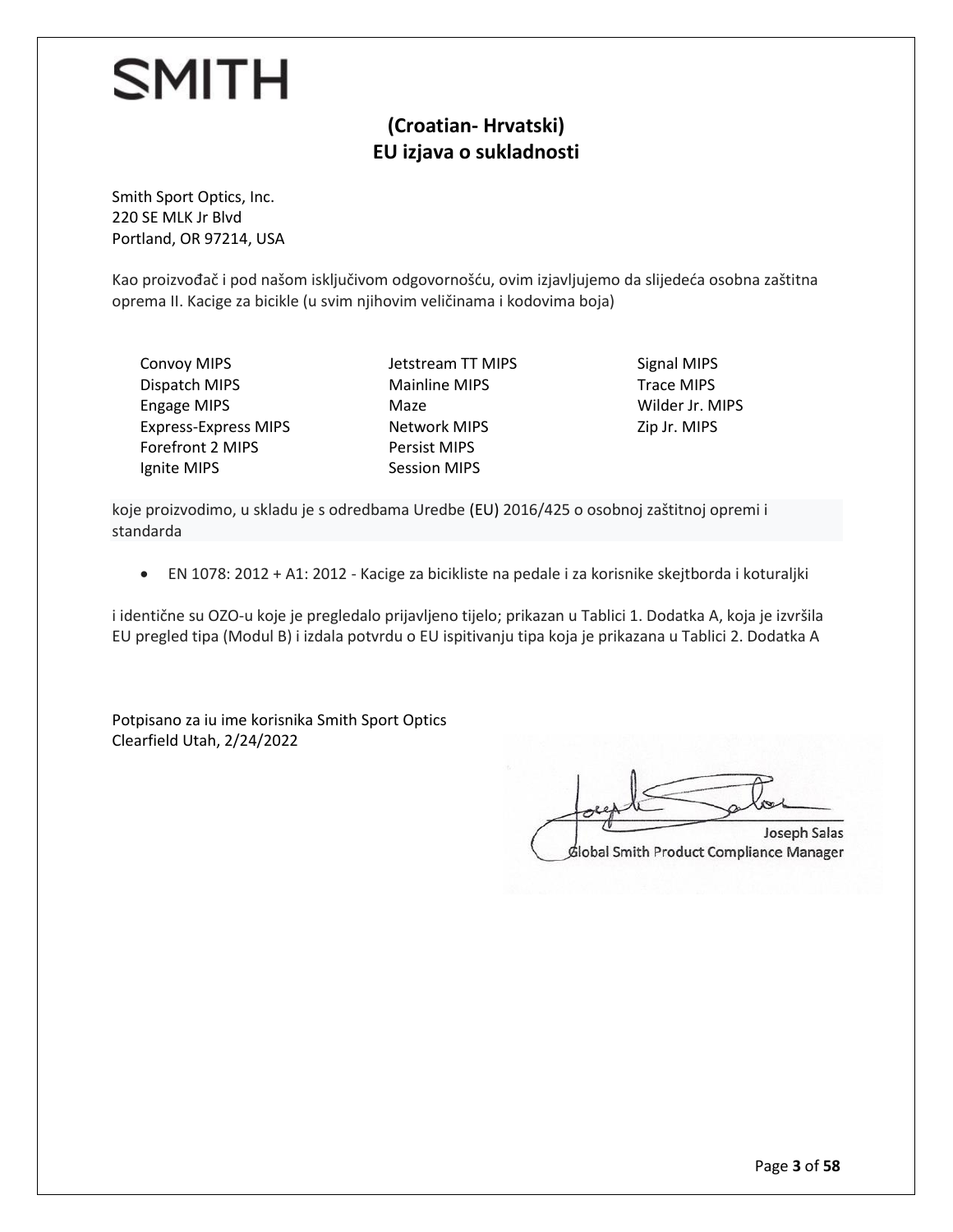#### **(Czech- čeština) Prohlášení o shodě EU**

Smith Sport Optics, Inc. 220 SE MLK Jr Blvd Portland, OR 97214, USA

Jako výrobce a na naši vlastní odpovědnost tímto prohlašujeme, že následující osobní ochranné prostředky kategorie II; Cyklistické přilby (ve všech jejich velikostech a barevných kódech)

Convoy MIPS Dispatch MIPS Engage MIPS Express-Express MIPS Forefront 2 MIPS Ignite MIPS

Jetstream TT MIPS Mainline MIPS Maze Network MIPS Persist MIPS Session MIPS

Signal MIPS Trace MIPS Wilder Jr. MIPS Zip Jr. MIPS

které vyrábíme, je v souladu s ustanoveními nařízení (EU) 2016/425 o osobních ochranných prostředcích a této normy

• EN 1078: 2012 + A1: 2012 - přilby pro cyklisty na kole a pro uživatele skateboardů a kolečkových bruslí

a jsou identické s OOP, které byly přezkoumány oznámeným subjektem; uvedené v tabulce 1 dodatku A, který provedl EU přezkoušení typu (Modul B) a vydal certifikát EU přezkoušení typu, který je uveden v tabulce 2 dodatku A

Podepsáno pro a jménem společnosti Smith Sport Optics Clearfield Utah, 2/24/2022

 $\overline{\phantom{a}}$  $\frac{1}{2}$   $\frac{1}{2}$   $\frac{1}{2}$   $\frac{1}{2}$   $\frac{1}{2}$   $\frac{1}{2}$   $\frac{1}{2}$   $\frac{1}{2}$   $\frac{1}{2}$   $\frac{1}{2}$   $\frac{1}{2}$   $\frac{1}{2}$   $\frac{1}{2}$   $\frac{1}{2}$   $\frac{1}{2}$   $\frac{1}{2}$   $\frac{1}{2}$   $\frac{1}{2}$   $\frac{1}{2}$   $\frac{1}{2}$   $\frac{1}{2}$   $\frac{1}{2}$  Joseph Salas Global Smith Product Compliance Manager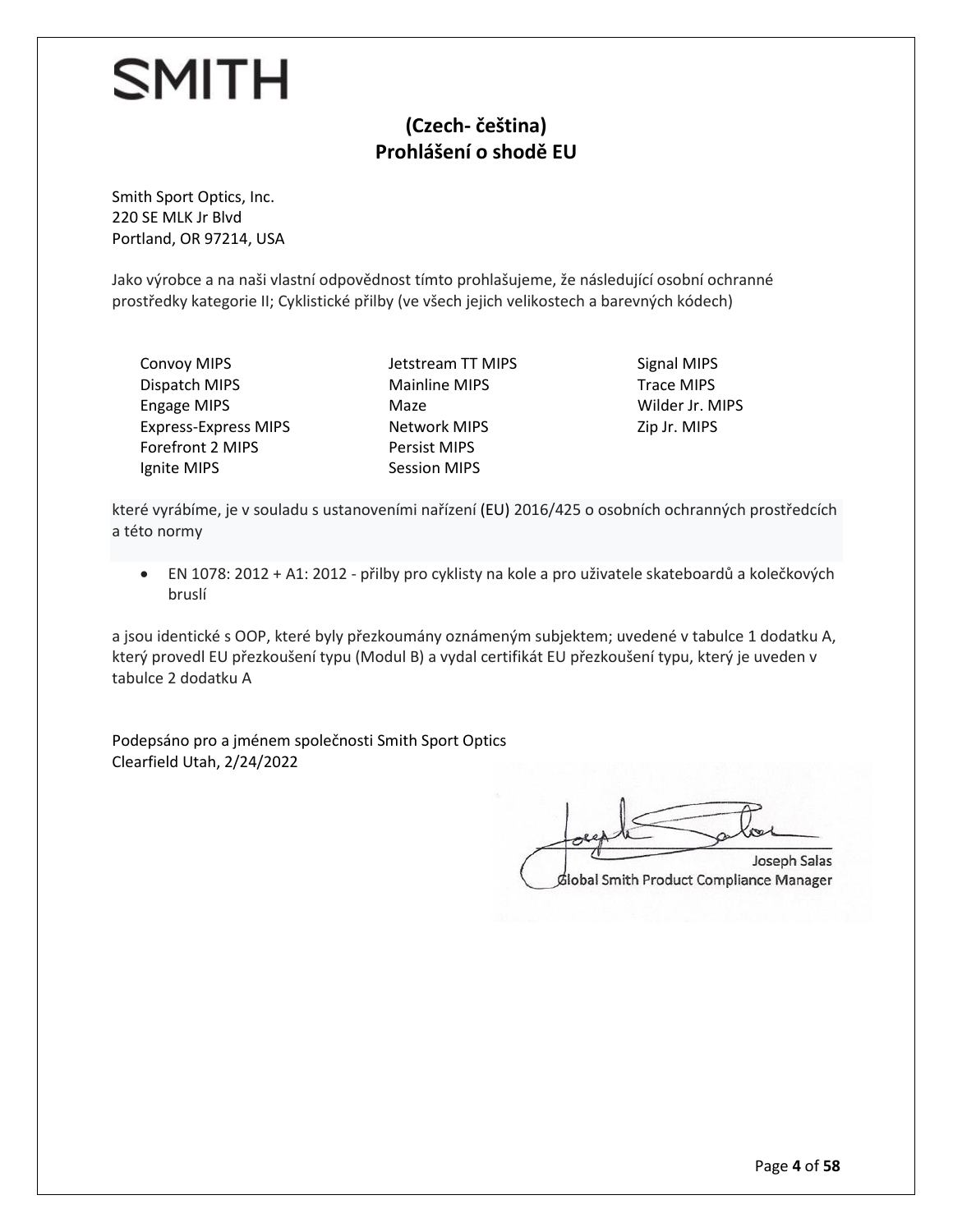#### **(Danish- DANSK) EU-erklæring om overensstemmelse**

Smith Sport Optics, Inc. 220 SE MLK Jr Blvd Portland, OR 97214, USA

Som producent og under eget ansvar erklærer vi herom følgende personligt beskyttelsesudstyr i kategori II; Cykelhjelme, (i alle deres størrelser og farvekoder)

Convoy MIPS Dispatch MIPS Engage MIPS Express-Express MIPS Forefront 2 MIPS Ignite MIPS

Jetstream TT MIPS Mainline MIPS Maze Network MIPS Persist MIPS Session MIPS

Signal MIPS Trace MIPS Wilder Jr. MIPS Zip Jr. MIPS

som vi producerer, overholder bestemmelserne i forordning (EU) 2016/425 om personligt beskyttelsesudstyr og standarden

• EN 1078: 2012 + A1: 2012 - Hjelme til pedalcyklister og til brugere af skateboard og rulleskøjter

og er identiske med den PPE, der blev undersøgt af det bemyndigede organ vist i tabel 1 i tillæg A, som gennemførte EU-typeafprøvning (modul B) og udstedte EU-typeafprøvningsattesten, som er vist i tabel 2 i tillæg A

Tegnet for og på vegne af Smith Sport Optics Clearfield Utah, 2/24/2022

Joseph Salas  $\sqrt{2\pi}$ 

Joseph Salas dlobal Smith Product Compliance Manager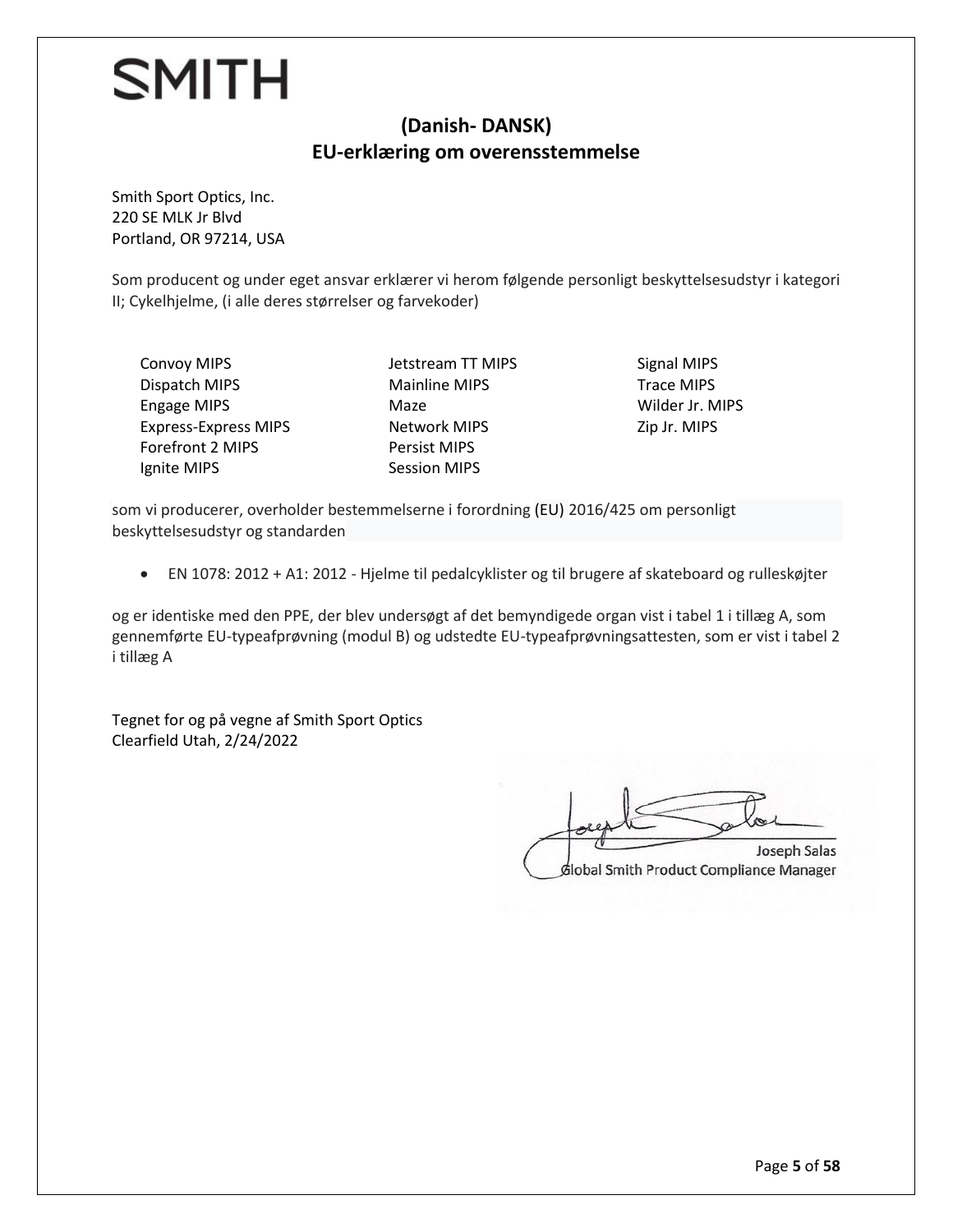#### **(Dutch- Nederlands) EU-conformiteitsverklaring**

Smith Sport Optics, Inc. 220 SE MLK Jr Blvd Portland, OR 97214, USA

Als fabrikant en onder onze eigen verantwoordelijkheid verklaren wij hierbij dat de volgende persoonlijke beschermingsmiddelen van categorie II; Fietshelmen, (in al hun maten en kleurcodes)

Convoy MIPS Dispatch MIPS Engage MIPS Express-Express MIPS Forefront 2 MIPS Ignite MIPS

Jetstream TT MIPS Mainline MIPS Maze Network MIPS Persist MIPS Session MIPS

Signal MIPS Trace MIPS Wilder Jr. MIPS Zip Jr. MIPS

die wij produceren, voldoet aan de bepalingen van de Verordening (EU) 2016/425 betreffende persoonlijke beschermingsmiddelen en aan de norm

• EN 1078: 2012 + A1: 2012 - helmen voor pedaalfietsers en voor gebruikers van skateboards en rolschaatsen

en zijn identiek aan de PBM's die werden onderzocht door de aangemelde instantie; aangegeven in tabel 1 van aanhangsel A, die het EU-typeonderzoek (module B) heeft uitgevoerd en het certificaat van EU-typeonderzoek heeft afgegeven, zoals weergegeven in tabel 2 van aanhangsel A

Ondertekend voor en namens Smith Sport Optics Clearfield Utah, 2/24/2022

Joseph Salas  $\Box$ Joseph Salas

dlobal Smith Product Compliance Manager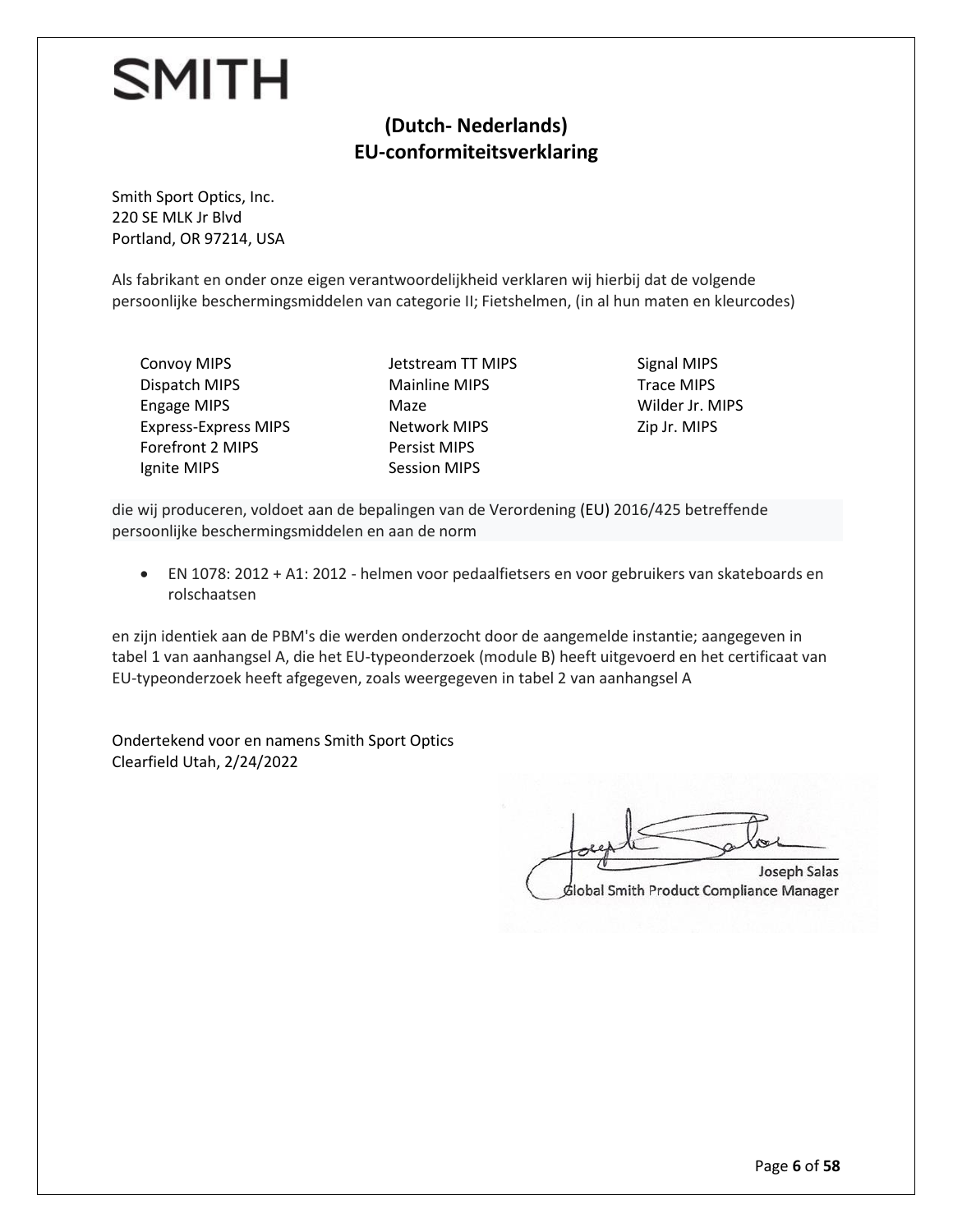#### **(Estonian- Eesti keel) ELi vastavusdeklaratsioon**

Smith Sport Optics, Inc. 220 SE MLK Jr Blvd Portland, OR 97214, USA

Tootjana ja meie ainuvastutusel deklareerime käesolevaga, et järgmised II kategooria isikukaitsevahendid; Jalgrataste kiivrid (kõikides suurustes ja värvikoodides)

Convoy MIPS Dispatch MIPS Engage MIPS Express-Express MIPS Forefront 2 MIPS Ignite MIPS

Jetstream TT MIPS Mainline MIPS Maze Network MIPS Persist MIPS Session MIPS

Signal MIPS Trace MIPS Wilder Jr. MIPS Zip Jr. MIPS

mida me toodame, vastab isikukaitsevahendeid käsitleva määruse (EU) 2016/425 ja standardi sätetele

• EN 1078: 2012 + A1: 2012 - jalgratturite kiivrid ja rula- ja rulluisud

ja need on identsed isikukaitsevahendiga, mida on kontrollinud teavitatud asutus; mis on esitatud A liite tabelis 1, kes viis läbi ELi tüübihindamise (moodul B) ja andis välja ELi tüübihindamistõendi, mis on esitatud A liite tabelis 2.

Allkirjastatud ja tema nimel Smith Sport Optics Clearfield Utah, 2/24/2022

Joseph Salas  $\Box$ Joseph Salas dlobal Smith Product Compliance Manager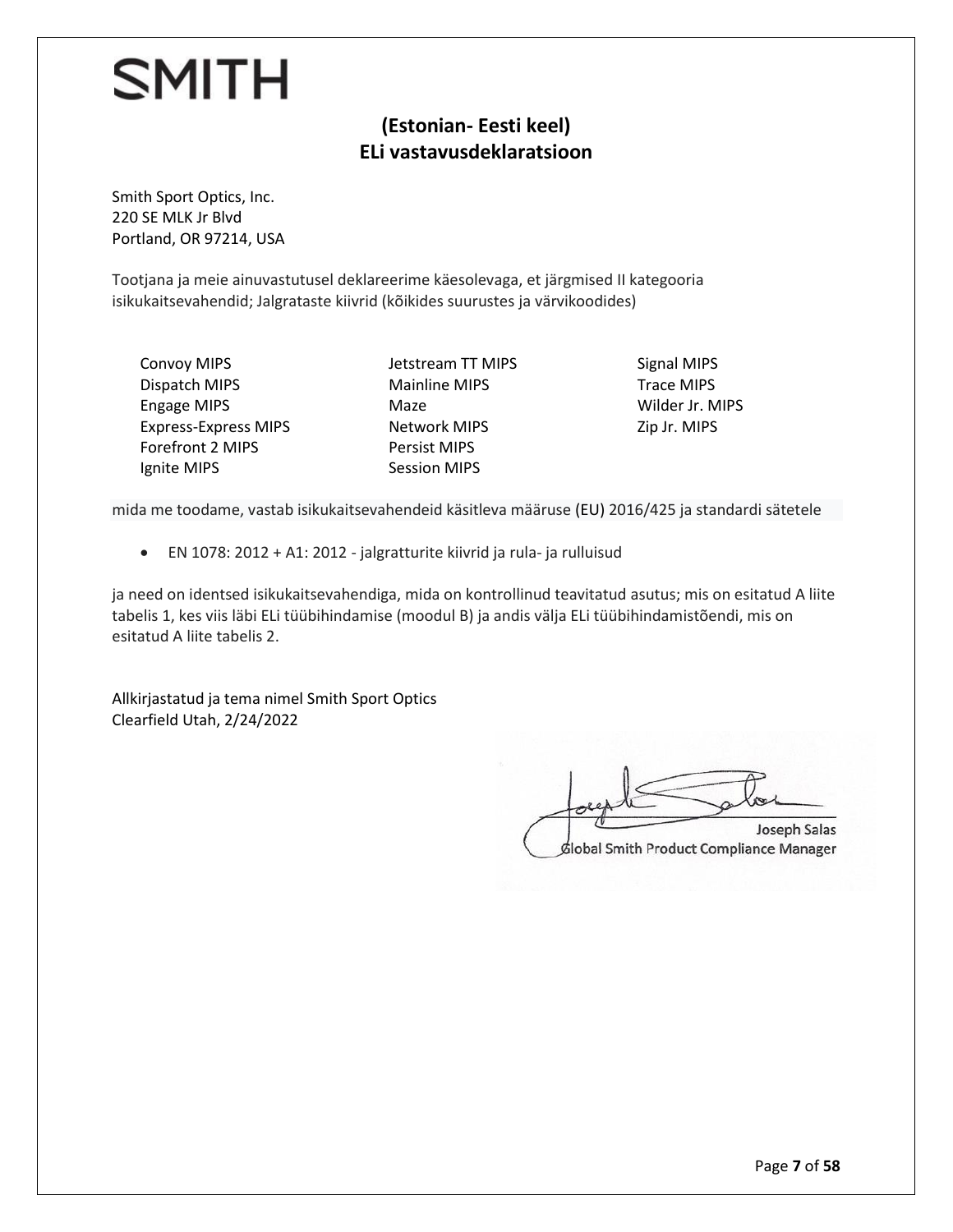#### **(Finnish- Suomalainen) EU: n vaatimustenmukaisuusvakuutus**

Smith Sport Optics, Inc. 220 SE MLK Jr Blvd Portland, OR 97214, USA

Valmistajana ja yksinomaisen vastuumme mukaisesti ilmoitamme, että seuraavat luokan II henkilökohtaiset suojavarusteet; Polkupyörien kypärät (kaikissa koossaan ja värikoodeissa)

Convoy MIPS Dispatch MIPS Engage MIPS Express-Express MIPS Forefront 2 MIPS Ignite MIPS

Jetstream TT MIPS Mainline MIPS Maze Network MIPS Persist MIPS Session MIPS

Signal MIPS Trace MIPS Wilder Jr. MIPS Zip Jr. MIPS

valmistamamme, noudattaa henkilönsuojaimista annetun asetuksen (EU) 2016/425 ja standardin määräyksiä

• EN 1078: 2012 + A1: 2012 - pyöräilijöiden kypärät ja rullalautojen ja rullaluistimien käyttäjät

ja ne ovat identtisiä ilmoitetun laitoksen tarkastelemien henkilönsuojainten kanssa; esitetään liitteessä A olevassa taulukossa 1, joka suoritti EU-tyyppitarkastuksen (moduuli B) ja antoi EUtyyppitarkastustodistuksen, joka esitetään lisäyksen A taulukossa 2

Allekirjoitettu ja puolesta Smith Sport Optics Clearfield Utah, 2/24/2022

Joseph Salas  $\sqrt{2\pi}$ 

Joseph Salas Global Smith Product Compliance Manager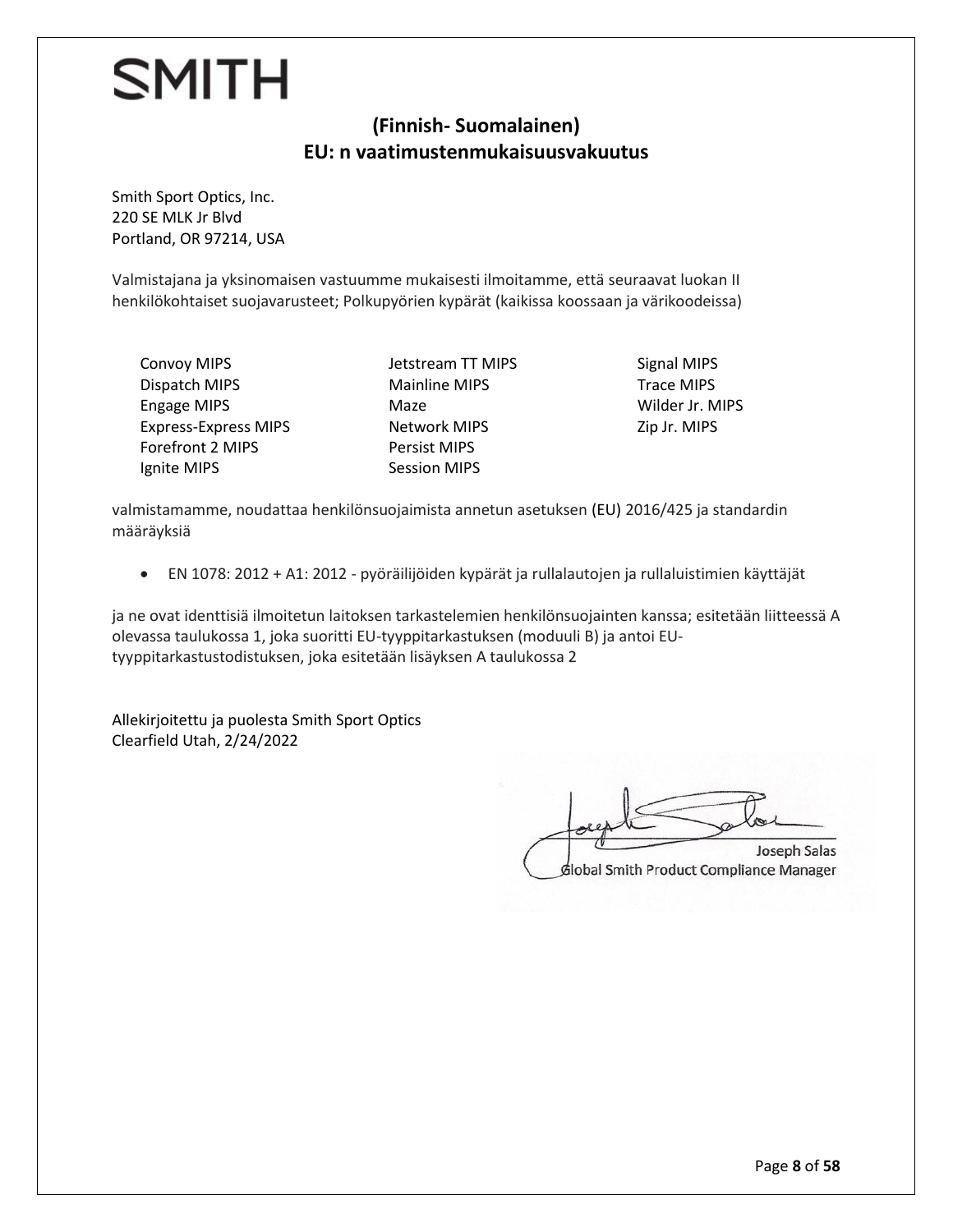#### **(French- Français) Déclaration de conformité de l'UE**

Smith Sport Optics, Inc. 220 SE MLK Jr Blvd Portland, OR 97214, USA

En tant que fabricant et sous notre seule responsabilité, nous déclarons par la présente que les équipements de protection individuelle suivants de la catégorie II; Casques de vélo, (dans toutes leurs tailles et codes de couleurs)

Convoy MIPS Dispatch MIPS Engage MIPS Express-Express MIPS Forefront 2 MIPS Ignite MIPS

Jetstream TT MIPS Mainline MIPS Maze Network MIPS Persist MIPS Session MIPS

Signal MIPS Trace MIPS Wilder Jr. MIPS Zip Jr. MIPS

que nous produisons, est conforme aux dispositions du Règlement (UE) 2016/425 sur les Equipements de Protection Individuelle et de la norme

• EN 1078: 2012 + A1: 2012 - Casques pour cyclistes à pédales et pour utilisateurs de planches à roulettes et de patins à roulettes

et sont identiques aux EPI examinés par l'organisme notifié; Le tableau 1 de l'annexe A indique qui a effectué l'examen de type UE (module B) et a délivré l'attestation d'examen UE de type (voir le tableau 2 de l'annexe A).

Signé pour et au nom de Smith Sport Optics Clearfield Utah, 2/24/2022

 $\tau$  $G$ Joseph Salas

Global Smith Product Compliance Manager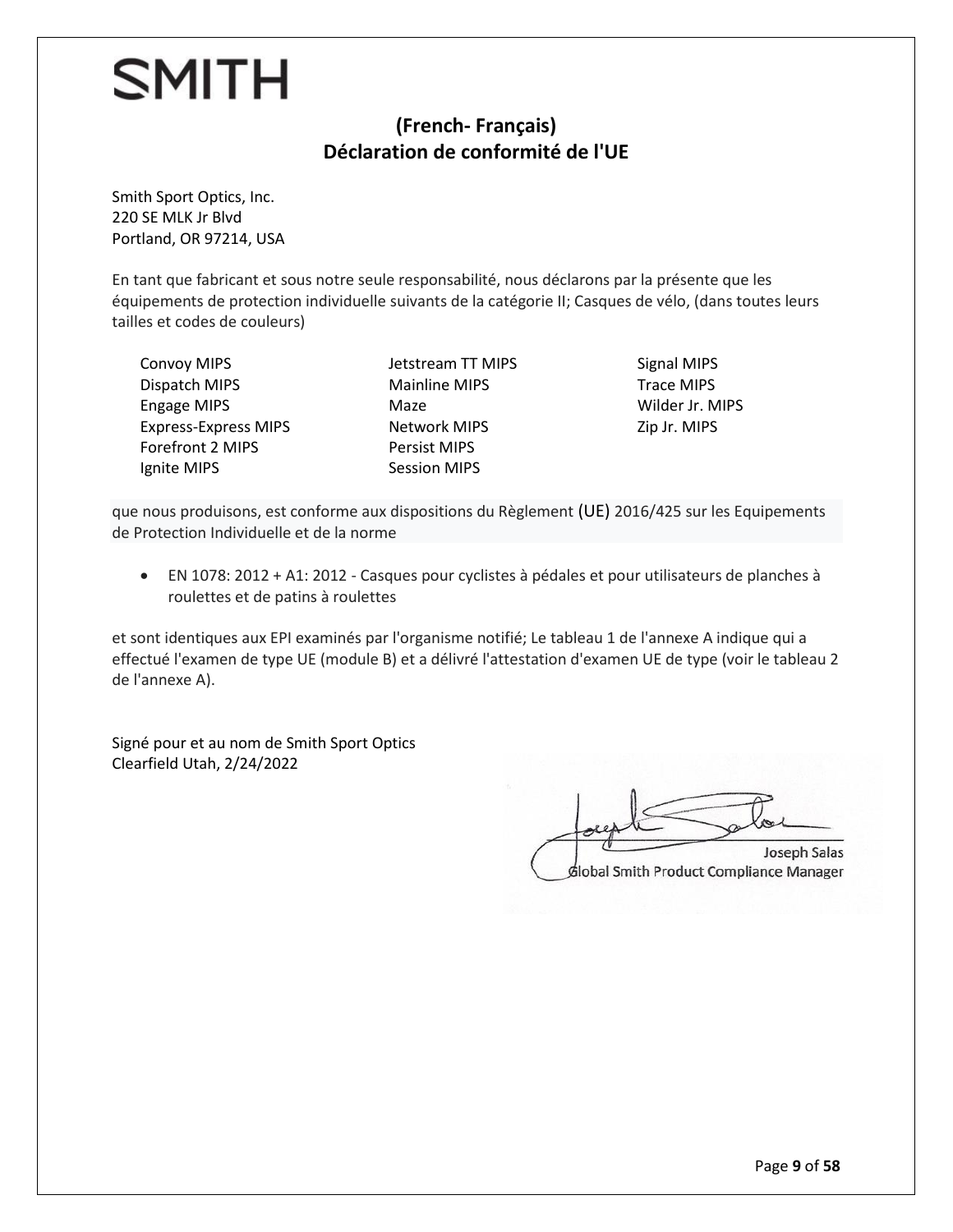#### **(German- Deutsche) EU-Konformitätserklärung**

Smith Sport Optics, Inc. 220 SE MLK Jr Blvd Portland, OR 97214, USA

Als Hersteller erklären wir unter unserer alleinigen Verantwortung, dass die folgenden persönlichen Schutzausrüstungen der Kategorie II: Fahrradhelme (in allen Größen und Farbcodes)

Convoy MIPS Dispatch MIPS Engage MIPS Express-Express MIPS Forefront 2 MIPS Ignite MIPS

Jetstream TT MIPS Mainline MIPS Maze Network MIPS Persist MIPS Session MIPS

Signal MIPS Trace MIPS Wilder Jr. MIPS Zip Jr. MIPS

die wir herstellen, den Bestimmungen der Verordnung (EU) 2016/425 über persönliche Schutzausrüstung und der Norm entspricht

• EN 1078: 2012 + A1: 2012 - Helme für Pedalfahrer und für Benutzer von Skateboards und Rollschuhen

und sind identisch mit den PSA, die von der benannten Stelle geprüft wurden; Tabelle 1 der Anlage A zeigt, wer die EU-Baumusterprüfung (Modul B) durchgeführt und die EU-Baumusterprüfbescheinigung ausgestellt hat (siehe Tabelle 2 der Anlage A)

Unterzeichnet für und im namen von Smith Sport Optics Clearfield Utah, 2/24/2022

 $\Box$ Joseph Salas

dlobal Smith Product Compliance Manager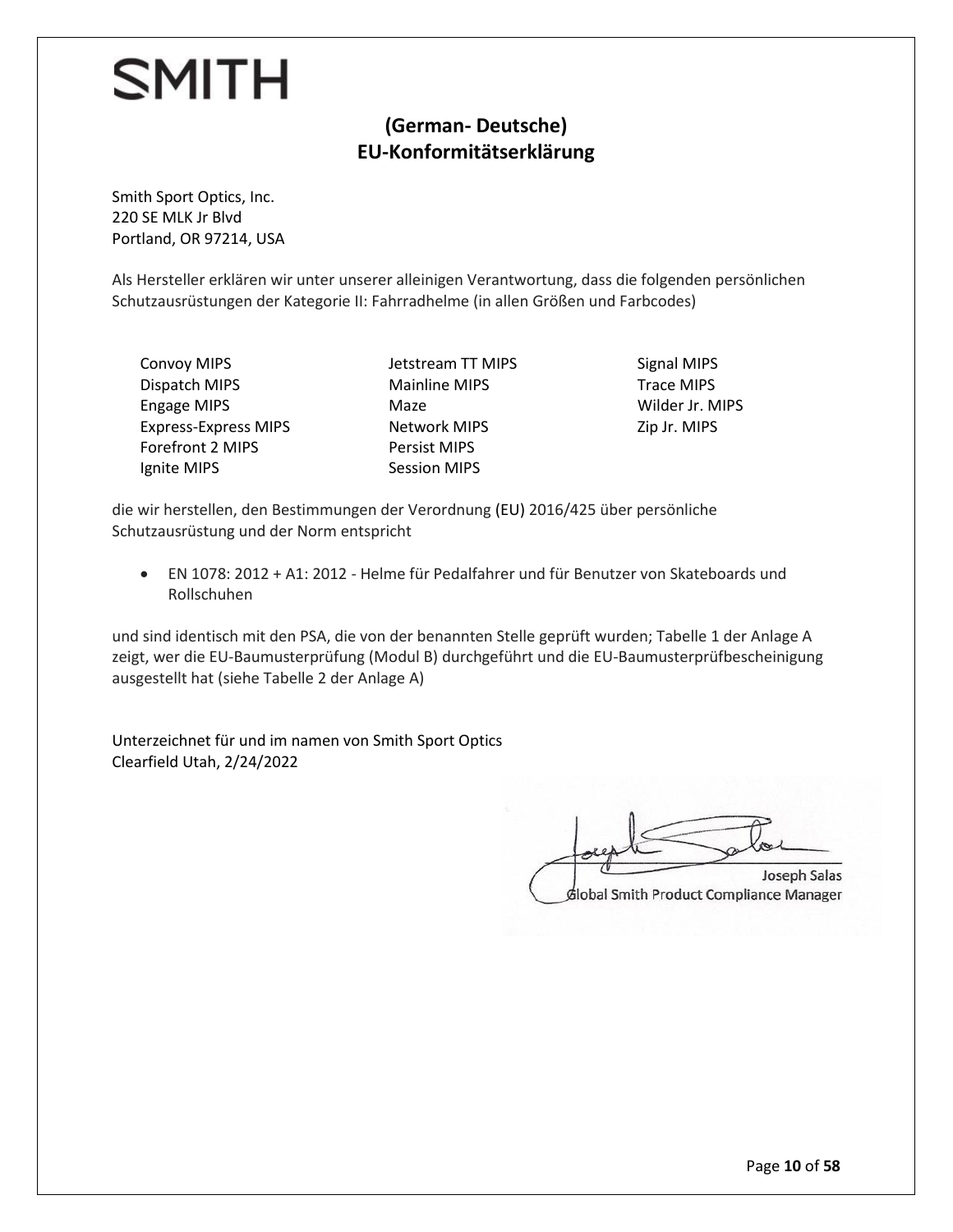#### **(Greek-Ελληνικά) Δήλωση συμμόρφωσης της ΕΕ**

Smith Sport Optics, Inc. 220 SE MLK Jr Blvd Portland, OR 97214, USA

Ως κατασκευαστής και υπό την αποκλειστική ευθύνη μας, δηλώνουμε ότι ο ακόλουθος εξοπλισμός ατομικής προστασίας της κατηγορίας II. Ποδήλατα ποδηλάτων (σε όλα τα μεγέθη τους και τους κωδικούς χρωμάτων)

Convoy MIPS Dispatch MIPS Engage MIPS Express-Express MIPS Forefront 2 MIPS Ignite MIPS

Jetstream TT MIPS Mainline MIPS Maze Network MIPS Persist MIPS Session MIPS

Signal MIPS Trace MIPS Wilder Jr. MIPS Zip Jr. MIPS

που παράγουμε, συμμορφώνεται με τις διατάξεις του κανονισμού (EE) 2016/425 για τον εξοπλισμό ατομικής προστασίας και του προτύπου

• EN 1078: 2012 + A1: 2012 - κράνη για ποδηλάτες πεντάλ και για χρήστες σκ

και είναι πανομοιότυπα με τα ΜΑΠ που εξετάστηκαν από τον κοινοποιημένο οργανισμό · που παρουσιάζεται στον πίνακα 1 του προσαρτήματος Α, ο οποίος διενήργησε την εξέταση τύπου ΕΕ (ενότητα Β) και εξέδωσε το πιστοποιητικό εξέτασης τύπου ΕΕ που εμφαίνεται στον πίνακα 2 του προσαρτήματος Α

Υπογραφή για και εξ ονόματος του Smith Sport Optics Clearfield Utah, 2/24/2022

 $\sqrt{g}$ Joseph Salas Global Smith Product Compliance Manager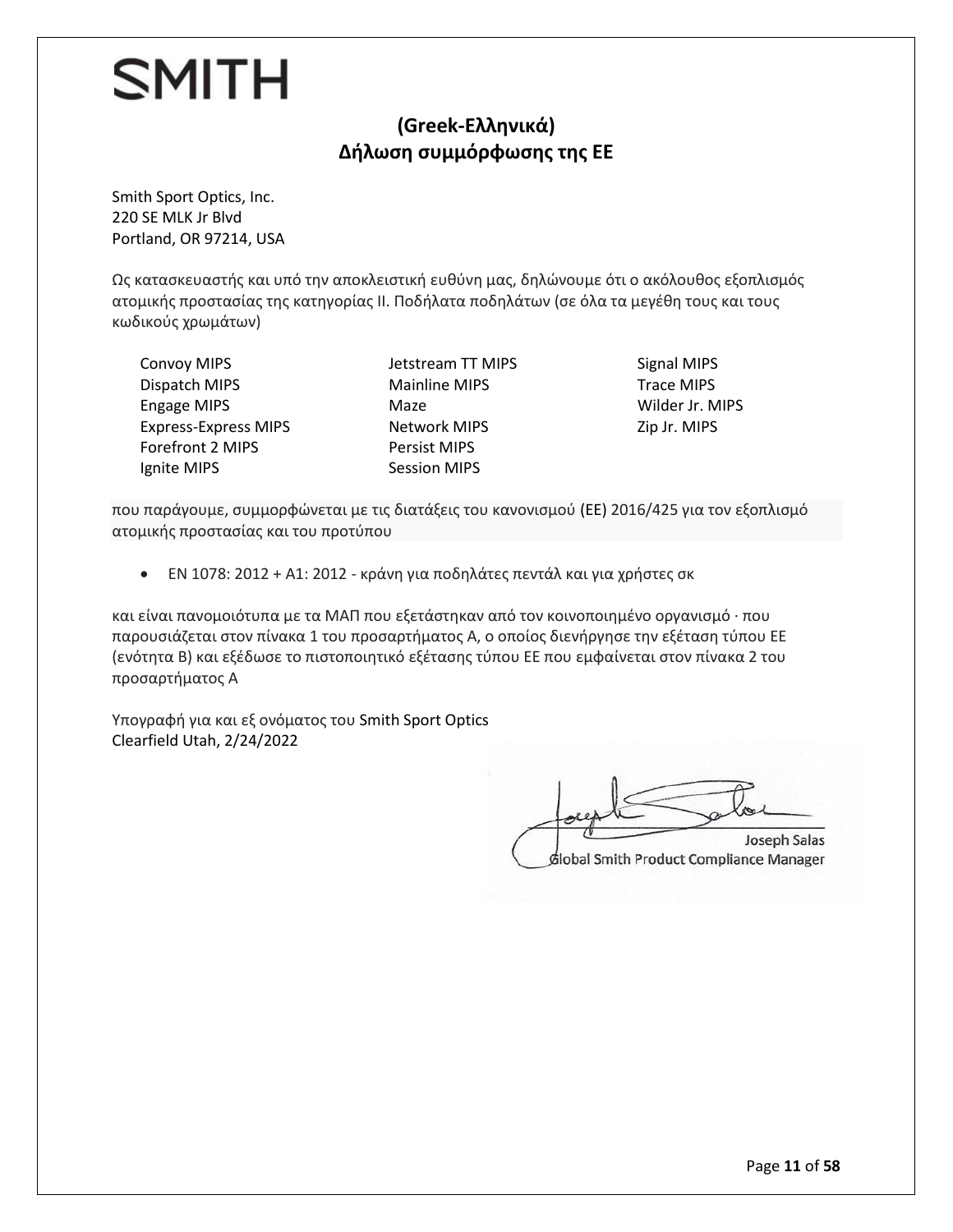#### **(Hungarian- Magyar) EU-megfelelőségi nyilatkozat**

Smith Sport Optics, Inc. 220 SE MLK Jr Blvd Portland, OR 97214, USA

Gyártóként és kizárólagos felelősségünkben ezúton kijelentjük, hogy a következő II. Kategóriájú személyi védőfelszerelések; Kerékpáros sisakok (minden méretben és színkódban)

Convoy MIPS Dispatch MIPS Engage MIPS Express-Express MIPS Forefront 2 MIPS Ignite MIPS

Jetstream TT MIPS Mainline MIPS Maze Network MIPS Persist MIPS Session MIPS

Signal MIPS Trace MIPS Wilder Jr. MIPS Zip Jr. MIPS

az általunk gyártott, megfelel az egyéni védőeszközökről szóló (EU) 2016/425 rendelet és a szabvány előírásainak

• EN 1078: 2012 + A1: 2012 - a pedálos kerékpárosok és a gördeszka és a görkorcsolya felhasználóinak sisakjai

azonosak a bejelentett szervezet által vizsgált PPE-vel; az A. függelék 1. táblázatában szereplő, aki elvégezte az EU-típusvizsgálatot (B modul), és kiadta az A. függelék 2. táblázatában szereplő EUtípusvizsgálati tanúsítványt.

Aláírva és nevében Smith Sport Optics Clearfield Utah, 2/24/2022

Joseph Salas  $\Box$ Joseph Salas

Slobal Smith Product Compliance Manager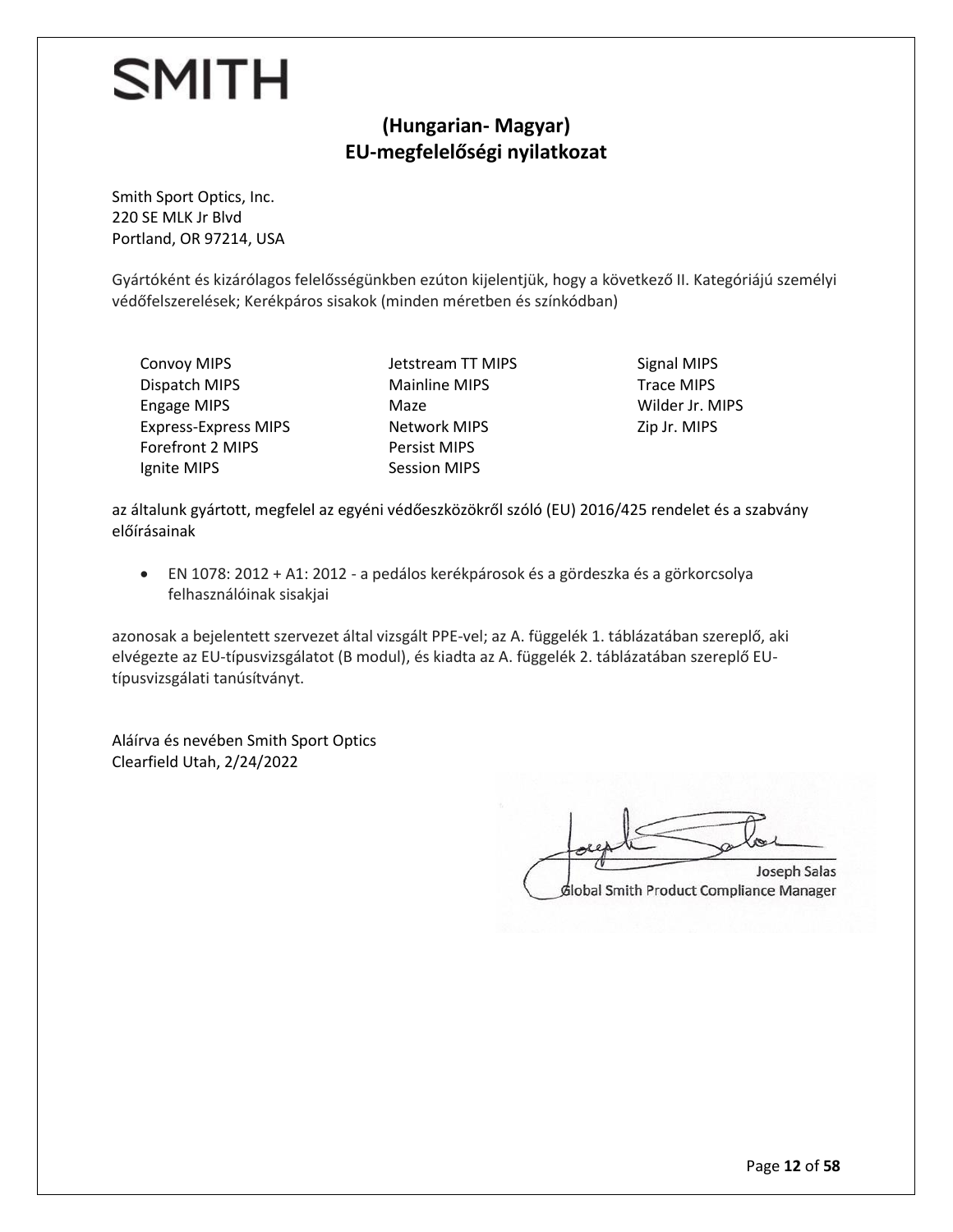#### **(Irish - Gaeilge) Dearbhú Comhréireachta an AE**

Smith Sport Optics, Inc. 220 SE MLK Jr Blvd Portland, OR 97214, USA

Mar mhonaróir agus mar fhreagracht aonair orainn, dearbhaímid leis seo go bhfuil na trealamh cosanta pearsanta seo a leanas de chatagóir II; Clogaid Rothair, (i ngach méid agus dath atá orthu)

Convoy MIPS Dispatch MIPS Engage MIPS Express-Express MIPS Forefront 2 MIPS Ignite MIPS

Jetstream TT MIPS Mainline MIPS Maze Network MIPS Persist MIPS Session MIPS

Signal MIPS Trace MIPS Wilder Jr. MIPS Zip Jr. MIPS

a tháirgeann muid, go gcomhlíonann sé forálacha Rialachán (AE) 2016/425 maidir le Trealamh Cosanta Pearsanta agus an caighdeán

• EN 1078: 2012 + A1: 2012 - clogaid do rothaithe cos agus d'úsáideoirí na gclár scátála agus scátaí sorcóir

agus is ionann iad agus an TCP a scrúdaigh an Comhlacht Fógraithe; a thaispeántar i dTábla 1 d'Aguisín A, a rinne an scrúdú cineáil AE (Modúl B) agus a d'eisigh an deimhniú ar scrúdú cineáil AE a thaispeántar i dTábla 2 d'Aguisín A

Sínithe ar son agus thar ceann Smith Sport Optics Clearfield Utah, 2/24/2022

Joseph Salas  $\Box$ Joseph Salas

**diobal Smith Product Compliance Manager**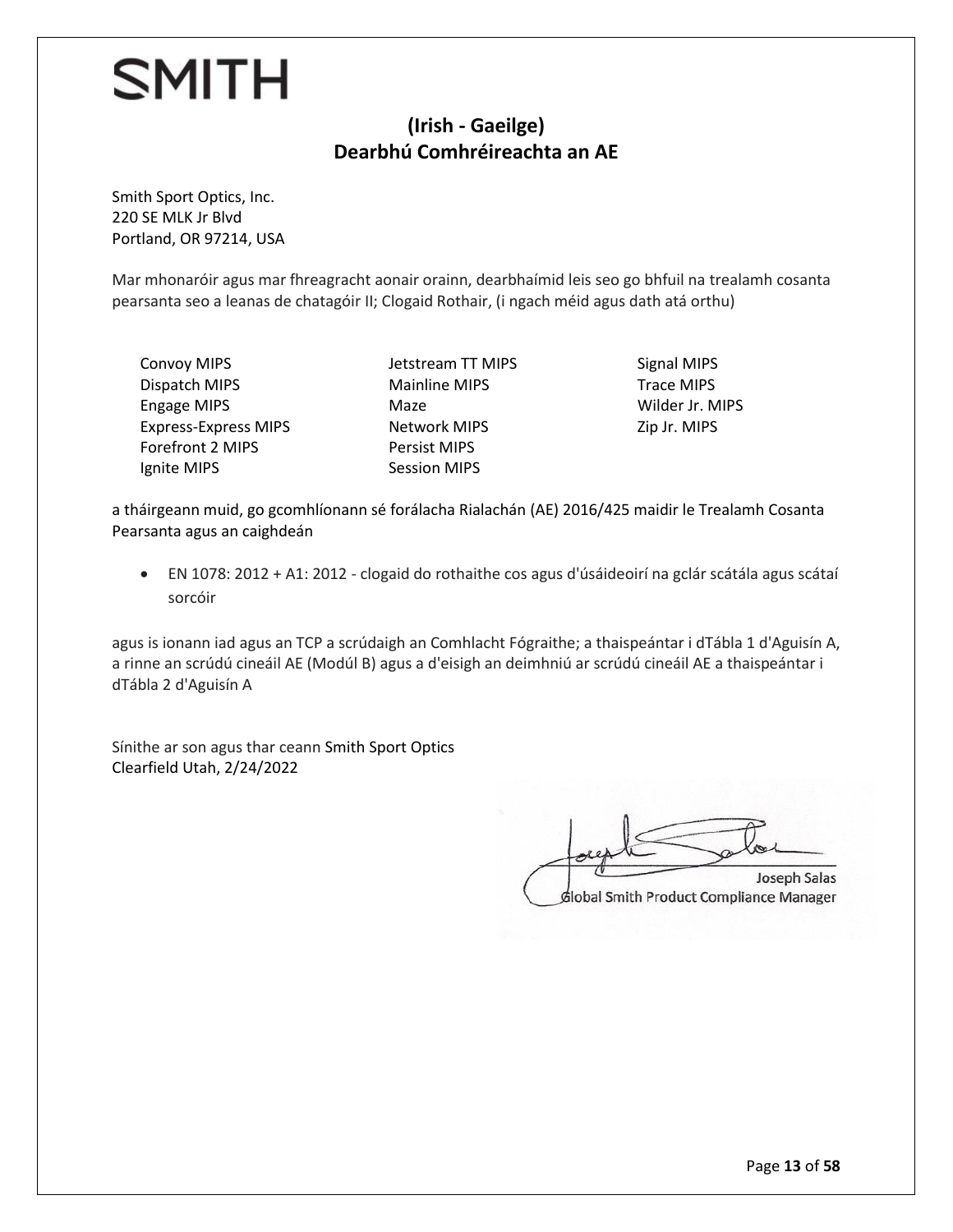#### **(Italian- Italiano) Dichiarazione di conformità UE**

Smith Sport Optics, Inc. 220 SE MLK Jr Blvd Portland, OR 97214, USA

In qualità di produttore e sotto nostra esclusiva responsabilità, dichiariamo qui di seguito che i seguenti equipaggiamenti di protezione personale di categoria II; Caschi da bicicletta, (in tutte le loro dimensioni e codici colore)

Convoy MIPS Dispatch MIPS Engage MIPS Express-Express MIPS Forefront 2 MIPS Ignite MIPS

Jetstream TT MIPS Mainline MIPS Maze Network MIPS Persist MIPS Session MIPS

Signal MIPS Trace MIPS Wilder Jr. MIPS Zip Jr. MIPS

che produciamo, è conforme a quanto previsto dal Regolamento (UE) 2016/425 sui Dispositivi di Protezione Individuale e dalla norma

• EN 1078: 2012 + A1: 2012 - Caschi per ciclisti a pedali e per utenti di skateboard e pattini a rotelle

e sono identici al DPI che sono stati esaminati dall'Organismo Notificato; di cui alla tabella 1 dell'appendice A, che ha effettuato l'esame UE del tipo (modulo B) e ha rilasciato il certificato di esame UE del tipo che figura nella tabella 2 dell'appendice A

Firmato a nome e per conto di Smith Sport Optics Clearfield Utah, 2/24/2022

 $\overline{\phantom{a}}$ Joseph Salas

Global Smith Product Compliance Manager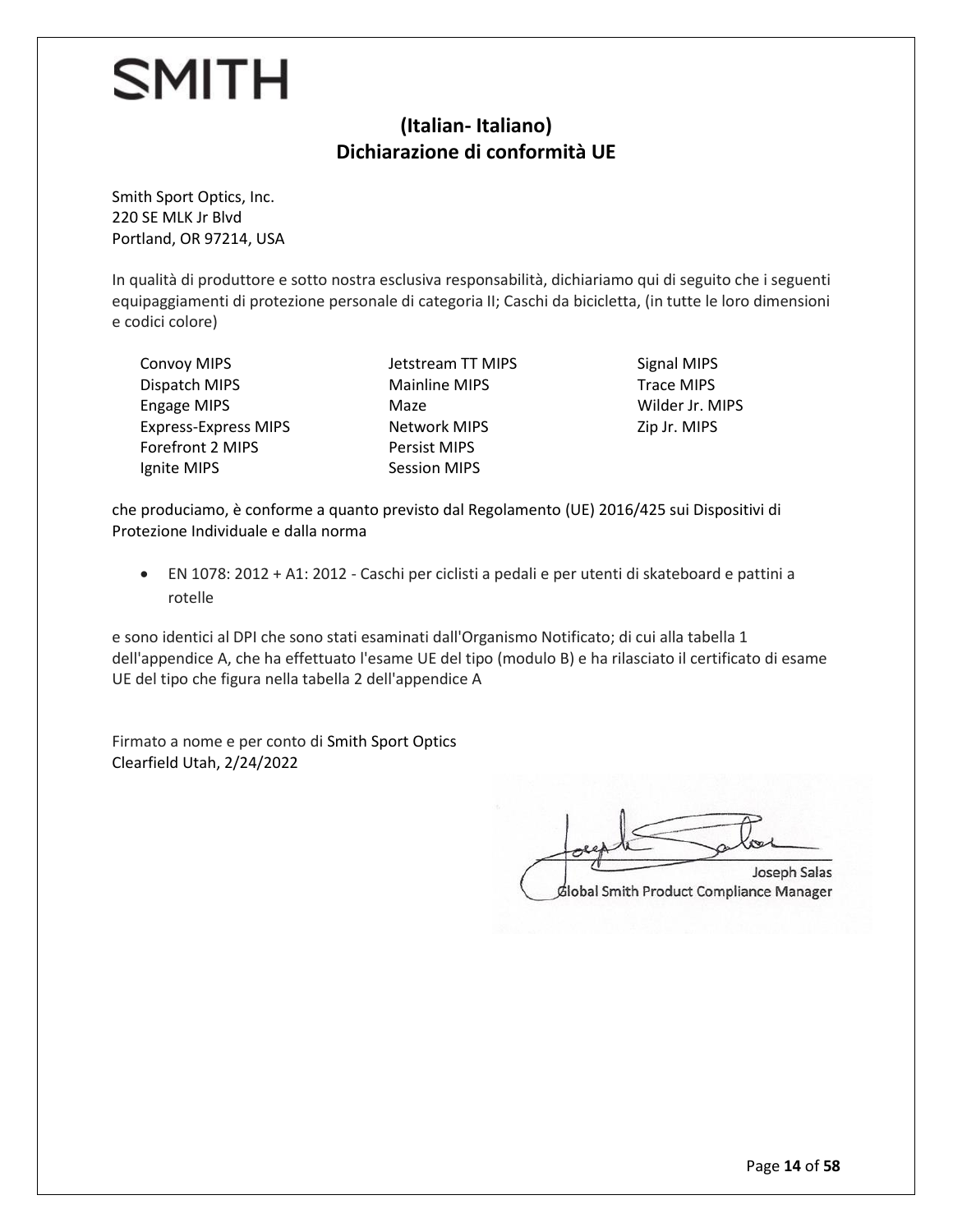#### **(Latvian- Latviešu) ES atbilstības deklarācija**

Smith Sport Optics, Inc. 220 SE MLK Jr Blvd Portland, OR 97214, USA

Kā ražotājs un tikai mūsu atbildībā mēs apliecinām, ka šādi individuālie II kategorijas individuālie aizsardzības līdzekļi; Velosipēdu ķiveres (visos to izmēros un krāsu kodos)

Convoy MIPS Dispatch MIPS Engage MIPS Express-Express MIPS Forefront 2 MIPS Ignite MIPS

Jetstream TT MIPS Mainline MIPS Maze Network MIPS Persist MIPS Session MIPS

Signal MIPS Trace MIPS Wilder Jr. MIPS Zip Jr. MIPS

ko mēs ražojam, atbilst Regulas (ES) 2016/425 par individuālajiem aizsardzības līdzekļiem un standarta noteikumiem

• EN 1078: 2012 + A1: 2012 - ķiveres pedāļu riteņbraucējiem un skeitborda un skrituļslidu lietotājiem

un ir identiski IAL, ko pārbaudīja pilnvarotā iestāde; A tabulas 1. tabulā, kurš veica ES tipa pārbaudi (B modulis), un izsniedza ES tipa pārbaudes sertifikātu, kas norādīts A pielikuma 2. tabulā.

Parakstīts un vārdā Smith Sport Optics Clearfield Utah, 2/24/2022

 $\mathcal{I}$  $\sqrt{2\pi}$ Joseph Salas

Global Smith Product Compliance Manager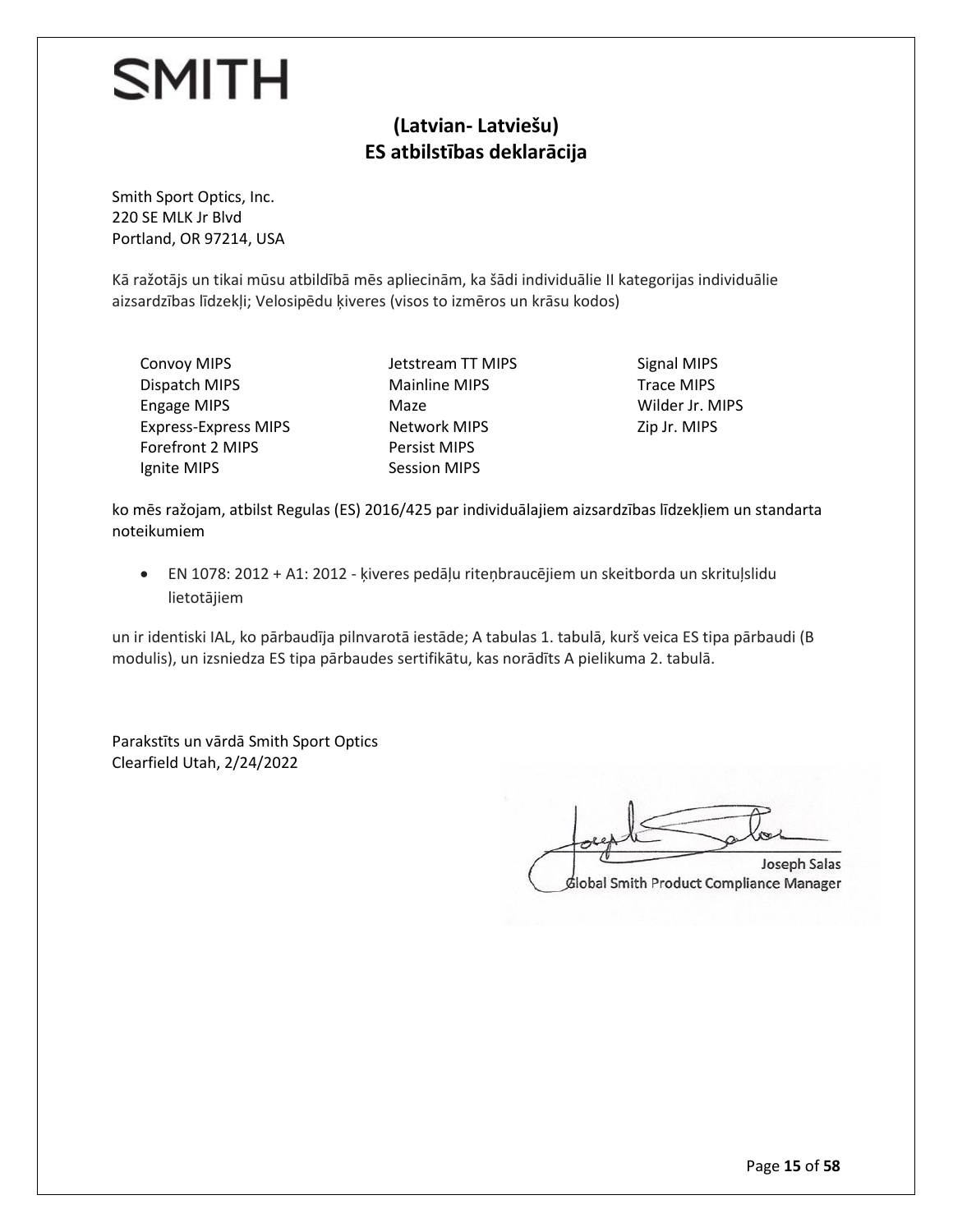#### **(Lithuanian- Lietuvių) ES atitikties deklaracija**

Smith Sport Optics, Inc. 220 SE MLK Jr Blvd Portland, OR 97214, USA

Kaip gamintojas ir mūsų atsakomybe mes pareiškiame, kad šios II kategorijos asmens apsaugos priemonės; Dviračių šalmai (visais jų dydžiais ir spalvų kodais)

Convoy MIPS Dispatch MIPS Engage MIPS Express-Express MIPS Forefront 2 MIPS Ignite MIPS

Jetstream TT MIPS Mainline MIPS Maze Network MIPS Persist MIPS Session MIPS

Signal MIPS Trace MIPS Wilder Jr. MIPS Zip Jr. MIPS

kad mes gaminame, atitinka Reglamento (ES) 2016/425 dėl asmeninių apsaugos priemonių ir standarto nuostatas

• EN 1078: 2012 + A1: 2012 - pedalų dviratininkų ir riedlentės ir riedučių naudotojų šalmai

ir yra tapačios AAP, kurias išnagrinėjo notifikuotoji įstaiga; A priedėlio 1 lentelėje, kuris atliko ES tipo tyrimą (B modulis) ir išdavė ES tipo tyrimo sertifikatą, nurodytą A priedo 2 lentelėje.

Pasirašyta ir jos vardu Smith Sport Optics Clearfield Utah, 2/24/2022

Joseph Salas  $\Box$ Joseph Salas

Global Smith Product Compliance Manager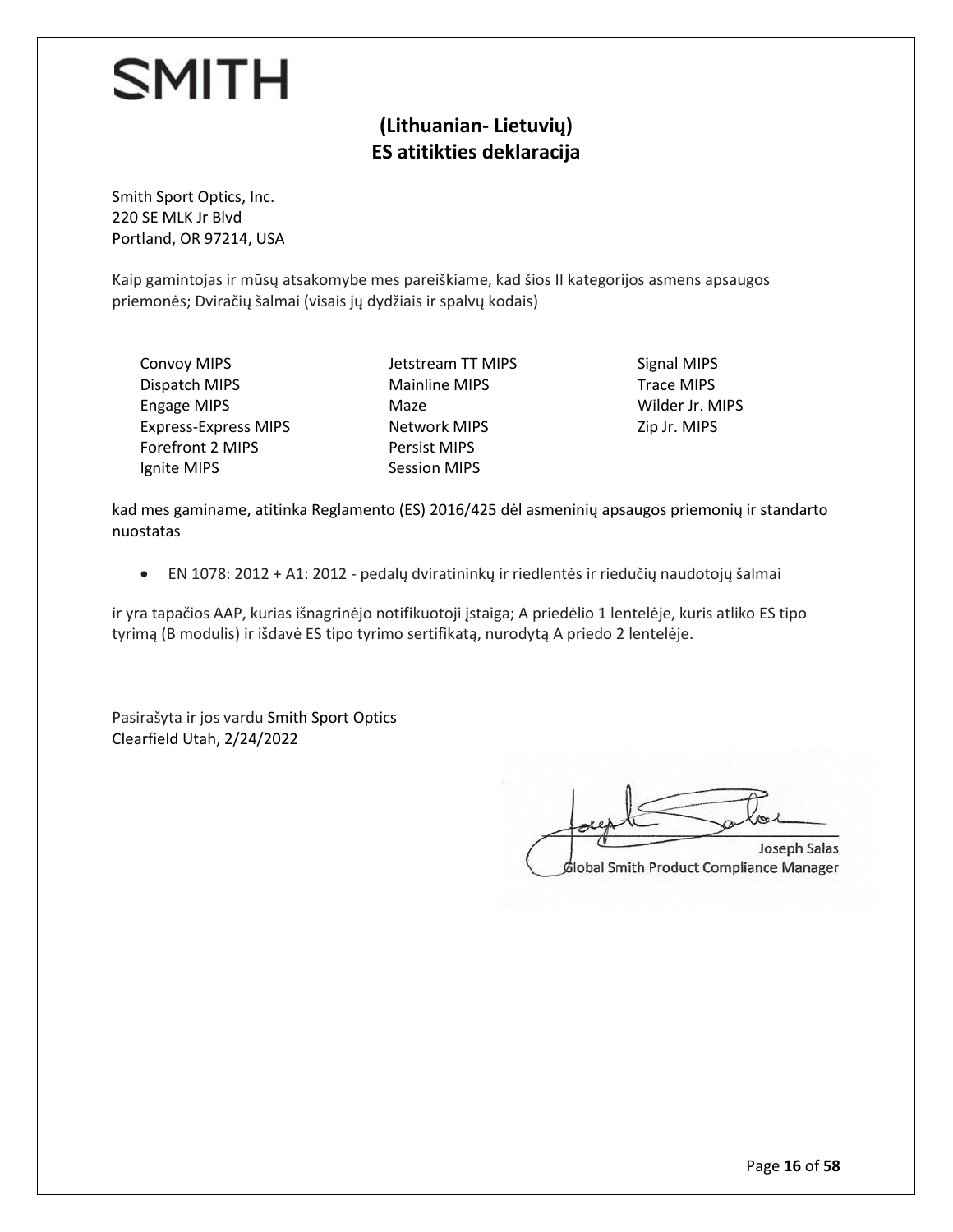#### **(Maltese- Malti) Dikjarazzjoni ta 'Konformità ta' l - UE**

Smith Sport Optics, Inc. 220 SE MLK Jr Blvd Portland, OR 97214, USA

Bħala manifattur u taħt ir-responsabbiltà unika tagħna, aħna hawnhekk niddikjaraw li t-tagħmir protettiv personali li ġej tal-kategorija II; Elmi tar-Roti, (fid-daqsijiet u l-kodiċi tal-kulur kollha tagħhom)

Convoy MIPS Dispatch MIPS Engage MIPS Express-Express MIPS Forefront 2 MIPS Ignite MIPS

Jetstream TT MIPS Mainline MIPS Maze Network MIPS Persist MIPS Session MIPS

Signal MIPS Trace MIPS Wilder Jr. MIPS Zip Jr. MIPS

li nipproduċu, jikkonforma mad-dispożizzjonijiet tar-Regolament (UE) 2016/425 dwar Tagħmir Protettiv Personali u tal-istandard

• EN 1078: 2012 + A1: 2012 - Elmi għaċ-Ċiklisti tal-Pedala u għall-Utenti ta 'Skateboards u Roller Skates

u huma identiċi għall-PPE li ġew eżaminati mill-Korp Notifikat; muri fit-Tabella 1 ta 'l-Appendiċi A, li wettaq l-eżami tat-tip ta' l-UE (Modulu B) u ħareġ iċ-ċertifikat tal-eżami tat-tip tal-UE li jidher fit-Tabella 2 tal-Appendiċi A

Iffirmat għal u f'isem Smith Sport Optics Clearfield Utah, 2/24/2022

Joseph Salas  $\Box$ Joseph Salas

Global Smith Product Compliance Manager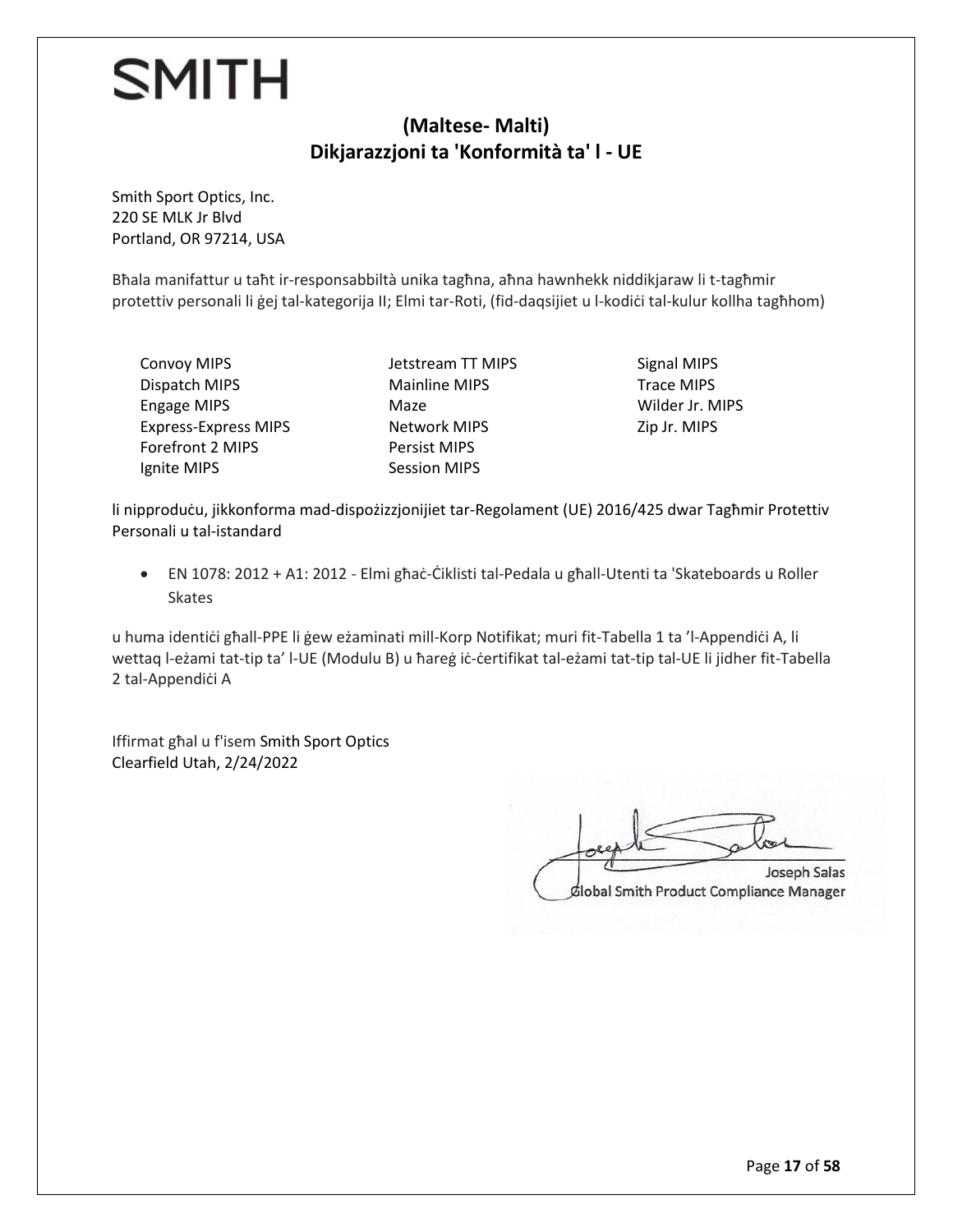#### **(Norwegian – Norsk) EU-erklæring om samsvar**

Smith Sport Optics, Inc. 220 SE MLK Jr Blvd Portland, OR 97214, USA

Som produsent og på eget ansvar erklærer vi at følgende personlige verneutstyr i kategori II; Sykkelhjelmer, (i alle størrelser og farger)

Convoy MIPS Dispatch MIPS Engage MIPS Express-Express MIPS Forefront 2 MIPS Ignite MIPS

Jetstream TT MIPS Mainline MIPS Maze Network MIPS Persist MIPS Session MIPS

Signal MIPS Trace MIPS Wilder Jr. MIPS Zip Jr. MIPS

som vi produserer, er i samsvar med bestemmelsene i forordning (EU) 2016/425 om personlig verneutstyr og standarden

• EN 1078: 2012 + A1: 2012 - Hjelmer til pedalsyklister og til brukere av skateboards og rulleskøyter

og er identiske med PPE som ble undersøkt av det meldte organet; vist i tabell 1 i vedlegg A, som utførte EU-typeprøven (modul B) og utstedte EU-typeprøvingssertifikatet som er vist i tabell 2 i vedlegg A

Signert for og på vegne av Smith Sport Optics Clearfield Utah, 2/24/2022

 $\Box$ Joseph Salas

dlobal Smith Product Compliance Manager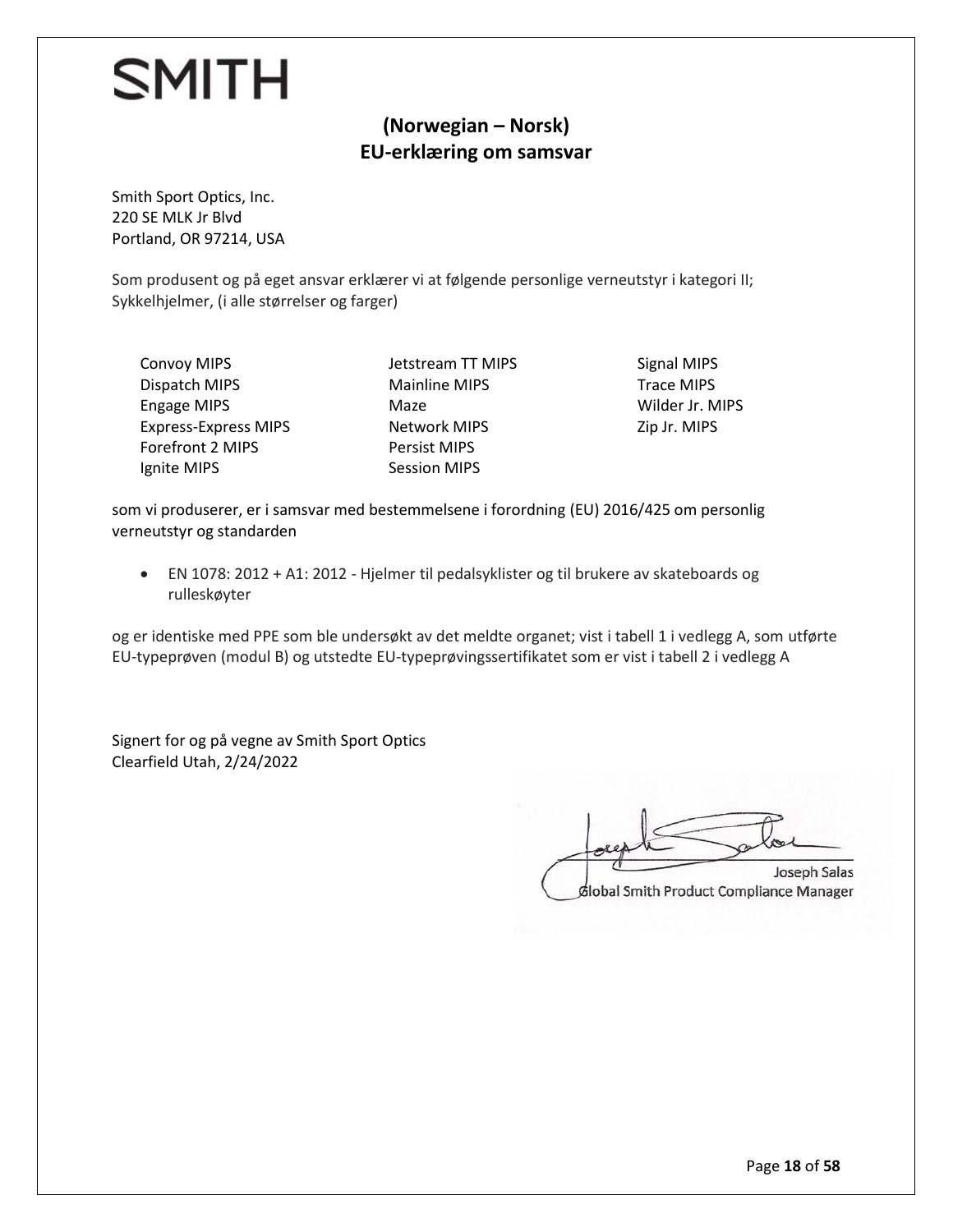#### **(Polish- Polskie) Deklaracja zgodności UE**

Smith Sport Optics, Inc. 220 SE MLK Jr Blvd Portland, OR 97214, USA

Jako producent i na naszą wyłączną odpowiedzialność niniejszym oświadczamy, że następujące środki ochrony indywidualnej kategorii II; Kaski rowerowe (we wszystkich rozmiarach i kodach kolorów)

Convoy MIPS Dispatch MIPS Engage MIPS Express-Express MIPS Forefront 2 MIPS Ignite MIPS

Jetstream TT MIPS Mainline MIPS Maze Network MIPS Persist MIPS Session MIPS

Signal MIPS Trace MIPS Wilder Jr. MIPS Zip Jr. MIPS

które produkujemy, są zgodne z przepisami Rozporządzenia (UE) 2016/425 o Środkach Ochrony Indywidualnej oraz normy

• EN 1078: 2012 + A1: 2012 - hełmy dla rowerzystów pedałowych i użytkowników deskorolek i wrotek

i są identyczne ze ŚOI, które zostały zbadane przez jednostkę notyfikowaną; pokazano w tabeli 1 w dodatku A, który przeprowadził badanie typu UE (moduł B) i wydał certyfikat badania typu UE, który przedstawiono w tabeli 2 w dodatku A

Podpisano w imieniu i na rzecz Smith Sport Optics Clearfield Utah, 2/24/2022

 $\Box$ Joseph Salas Slobal Smith Product Compliance Manager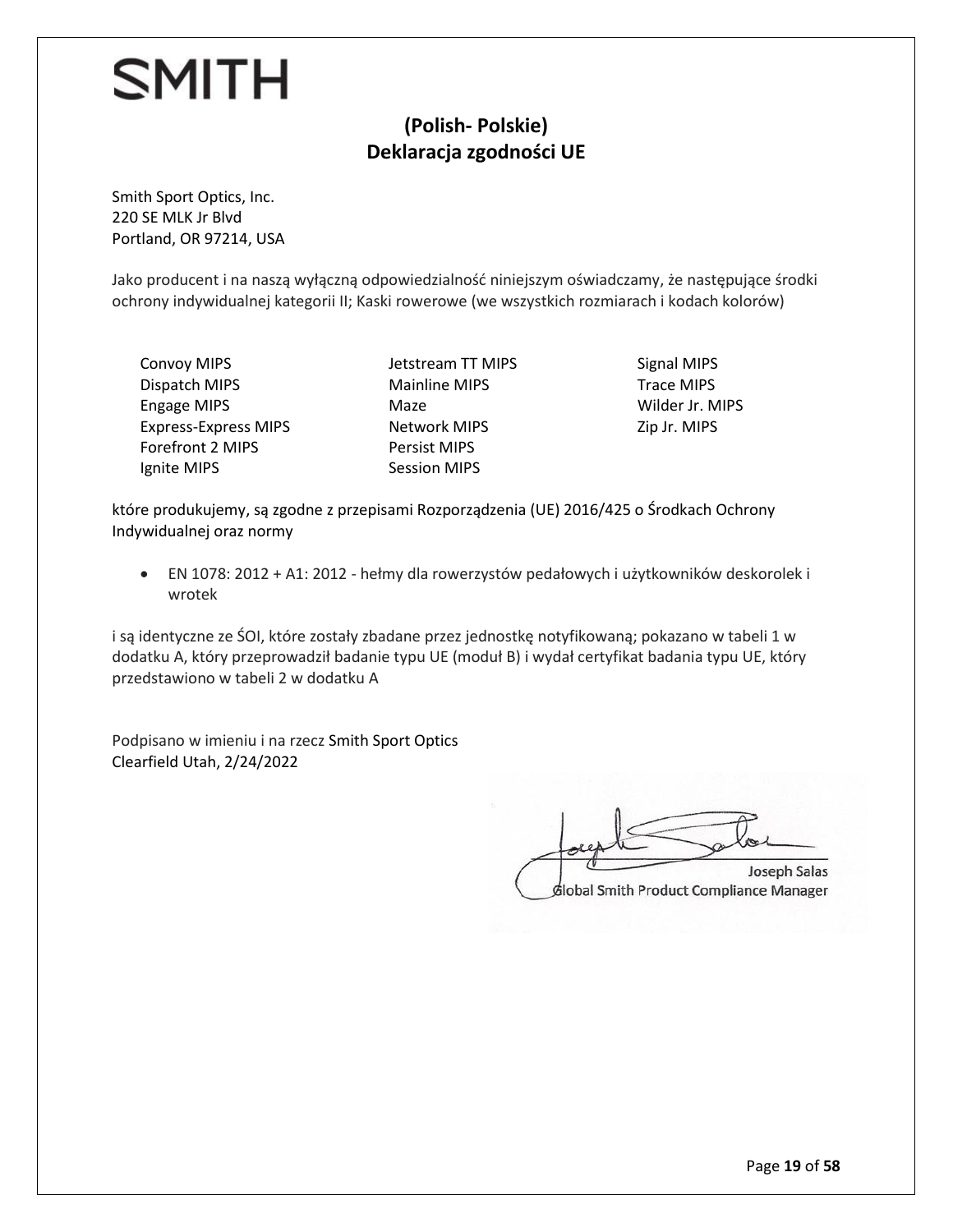#### **(Portuguese- Português) Declaração de Conformidade da UE**

Smith Sport Optics, Inc. 220 SE MLK Jr Blvd Portland, OR 97214, USA

Como fabricante e sob nossa exclusiva responsabilidade, declaramos que os seguintes equipamentos de proteção individual da categoria II; Capacetes de bicicleta, (em todos os tamanhos e códigos de cores)

Convoy MIPS Dispatch MIPS Engage MIPS Express-Express MIPS Forefront 2 MIPS Ignite MIPS

Jetstream TT MIPS Mainline MIPS Maze Network MIPS Persist MIPS Session MIPS

Signal MIPS Trace MIPS Wilder Jr. MIPS Zip Jr. MIPS

que produzimos, está em conformidade com as disposições do Regulamento (UE) 2016/425 sobre Equipamentos de Proteção Individual e da norma

• EN 1078: 2012 + A1: 2012 - Capacetes para ciclistas de pedal e para utilizadores de skates e patins

e são idênticos aos EPI que foram examinados pelo Órgão Notificado; apresentado no quadro 1 do apêndice A, que realizou o exame UE de tipo (módulo B) e emitiu o certificado de exame UE de tipo, que é apresentado no quadro 2 do apêndice A

Assinado por e em nome de Smith Sport Optics Clearfield Utah, 2/24/2022

Joseph Salas  $\Box$ Joseph Salas

Global Smith Product Compliance Manager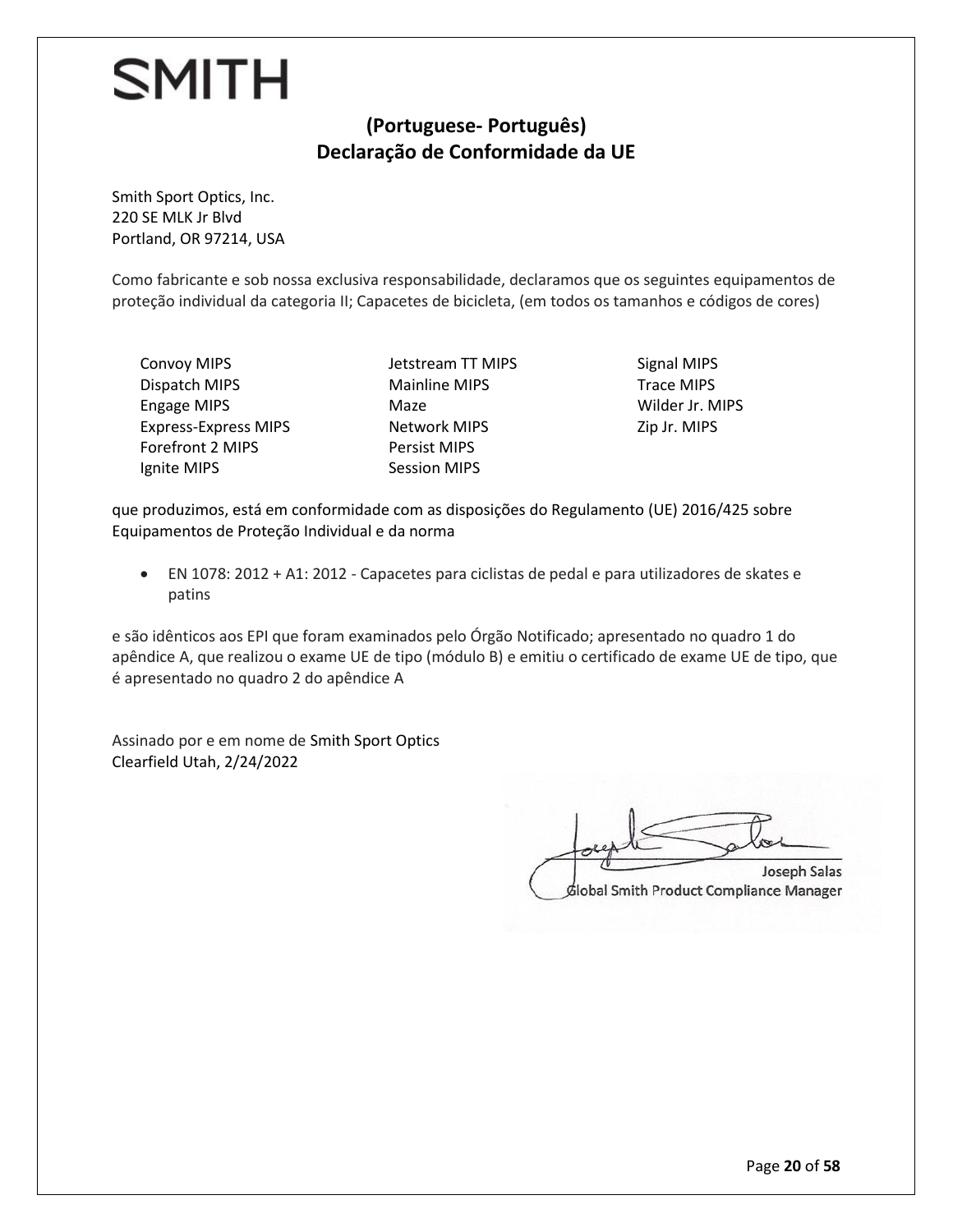#### **(Romanian- Română) Declarația UE de conformitate**

Smith Sport Optics, Inc. 220 SE MLK Jr Blvd Portland, OR 97214, USA

În calitate de producător și pe proprie răspundere, declarăm că următoarele echipamente de protecție personală din categoria II; Căști pentru Bicicletele (în toate dimensiunile și codurile de culoare)

Convoy MIPS Dispatch MIPS Engage MIPS Express-Express MIPS Forefront 2 MIPS Ignite MIPS

Jetstream TT MIPS Mainline MIPS Maze Network MIPS Persist MIPS Session MIPS

Signal MIPS Trace MIPS Wilder Jr. MIPS Zip Jr. MIPS

pe care le producem, respectă prevederile Regulamentului (UE) 2016/425 privind echipamentele individuale de protecție și ale standardului

• EN 1078: 2012 + A1: 2012 - căștile pentru ciclistii de pedale și pentru utilizatorii de skateboarduri și patine cu role

și sunt identice cu EIP examinate de organismul notificat; prezentat în tabelul 1 din apendicele A, care a efectuat examinarea UE de tip (modulul B) și a eliberat certificatul de examinare UE de tip prezentat în tabelul 2 din apendicele A

Semnat pentru și în numele Smith Sport Optics Clearfield Utah, 2/24/2022

Joseph Salas  $\Box$ Joseph Salas

Global Smith Product Compliance Manager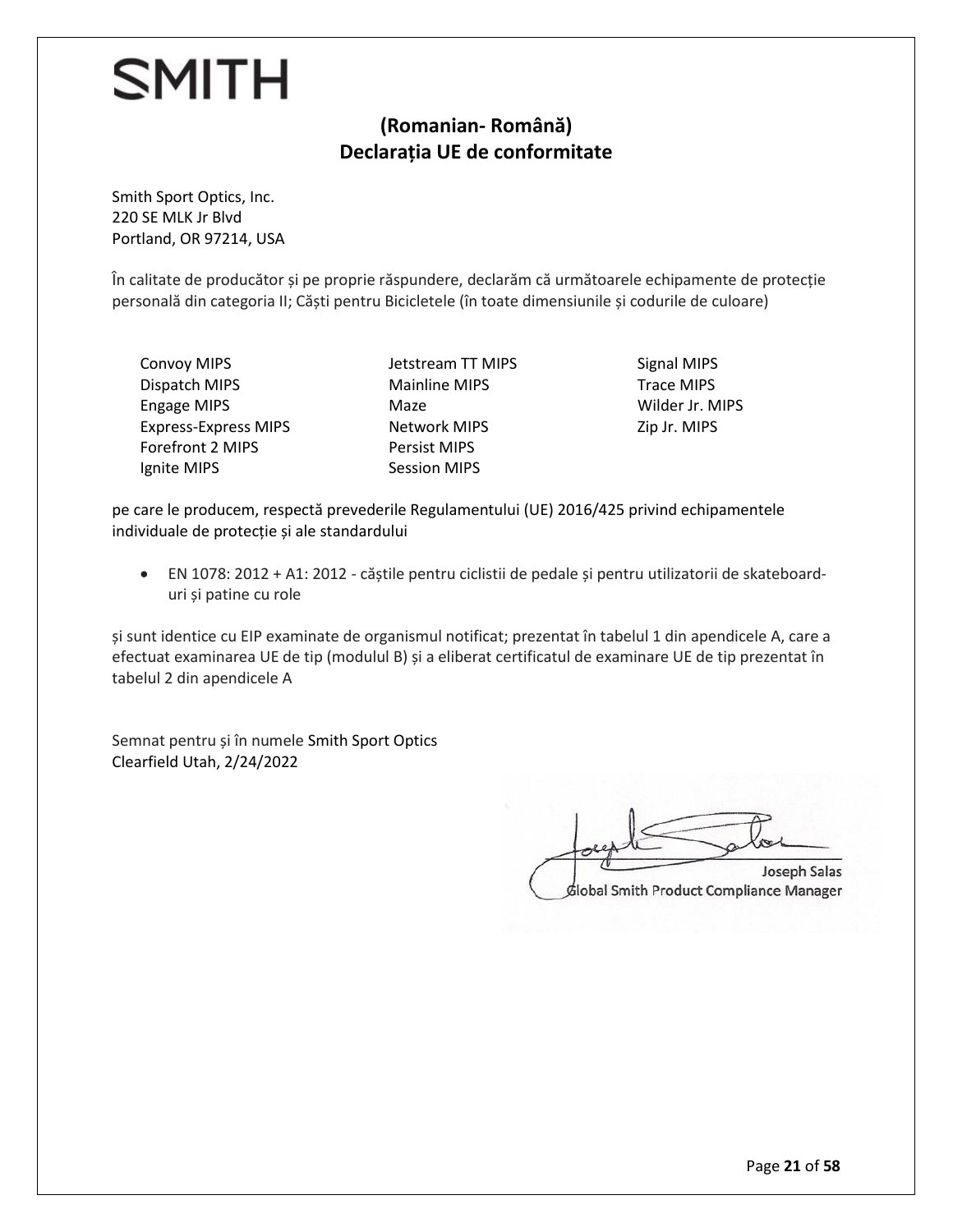#### **(Russian – русский) Декларация соответствия ЕС**

Smith Sport Optics, Inc. 220 SE MLK Jr Blvd Portland, OR 97214, USA

Как производитель и под нашу исключительную ответственность, мы заявляем, что следующие средства индивидуальной защиты категории II; Велосипедные шлемы (во всех размерах и цветовых кодах):

Convoy MIPS Dispatch MIPS Engage MIPS Express-Express MIPS Forefront 2 MIPS Ignite MIPS

Jetstream TT MIPS Mainline MIPS Maze Network MIPS Persist MIPS Session MIPS

Signal MIPS Trace MIPS Wilder Jr. MIPS Zip Jr. MIPS

которые мы производим, соответствует положениям Регламента (ЕС) 2016/425 о средствах индивидуальной защиты и стандарта

• EN 1078: 2012 + A1: 2012 - шлемы для велосипедистов с педалями и пользователей скейтбордов и роликовых коньков

и идентичны СИЗ, которые были проверены Уполномоченным органом; показано в Таблице 1 Приложениe, который провел проверку типа ЕС (Модуль В) и выдал сертификат проверки типа ЕС, который показан в Таблице 2 Приложениe

Подписано и от имени Smith Sport Optics Clearfield Utah, 2/24/2022

 $\overline{z}$  $\sqrt{2\pi}$ Joseph Salas Global Smith Product Compliance Manager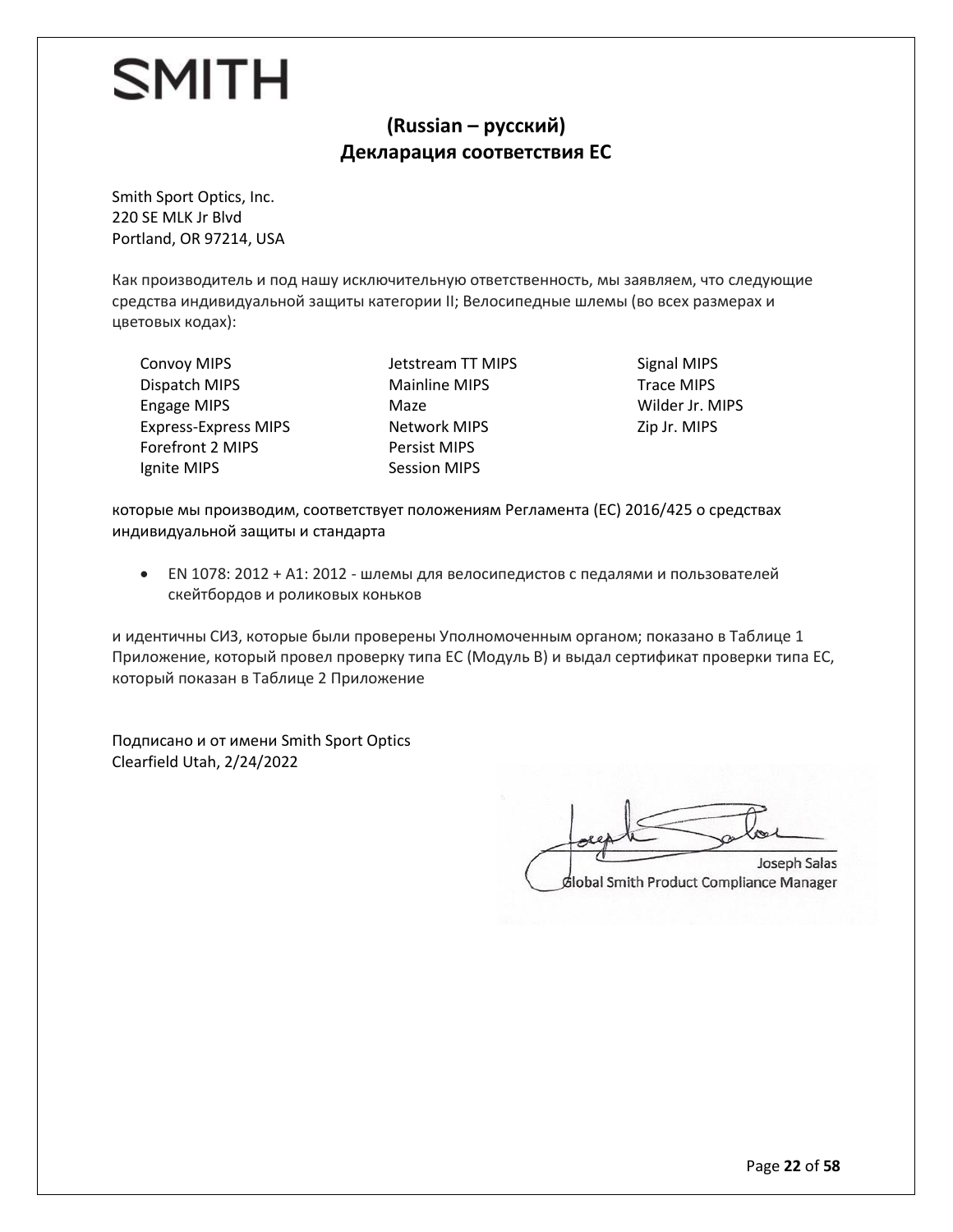#### **(Serbian – Српски) ЕУ декларација о усклађености**

Smith Sport Optics, Inc. 220 SE MLK Jr Blvd Portland, OR 97214, USA

Као произвођач и под нашом искључивом одговорношћу, овим изјављујемо да следећа лична заштитна опрема ИИ категорије; Кациге за бицикле, (у свим њиховим величинама и бојама)

Convoy MIPS Dispatch MIPS Engage MIPS Express-Express MIPS Forefront 2 MIPS Ignite MIPS

Jetstream TT MIPS Mainline MIPS Maze Network MIPS Persist MIPS Session MIPS

Signal MIPS Trace MIPS Wilder Jr. MIPS Zip Jr. MIPS

које производимо, у складу је са одредбама Уредбе (ЕУ) 2016/425 о личној заштитној опреми и стандарда

• ЕN 1078: 2012 + А1: 2012 - Кациге за бициклисте на педале и за кориснике скејтборда и клизаљки

и идентичне су ОЗО које је испитивано од стране нотификованог тела; приказан у Табели 1 у Прилогу А, који је извршио ЕУ преглед типа (Модул Б) и издао ЕУ сертификат о испитивању типа који је приказан у Табели 2 Додатка А

Потписано за иу име Smith Sport Optics Clearfield Utah, 2/24/2022

 $\Box$ Joseph Salas

**Slobal Smith Product Compliance Manager**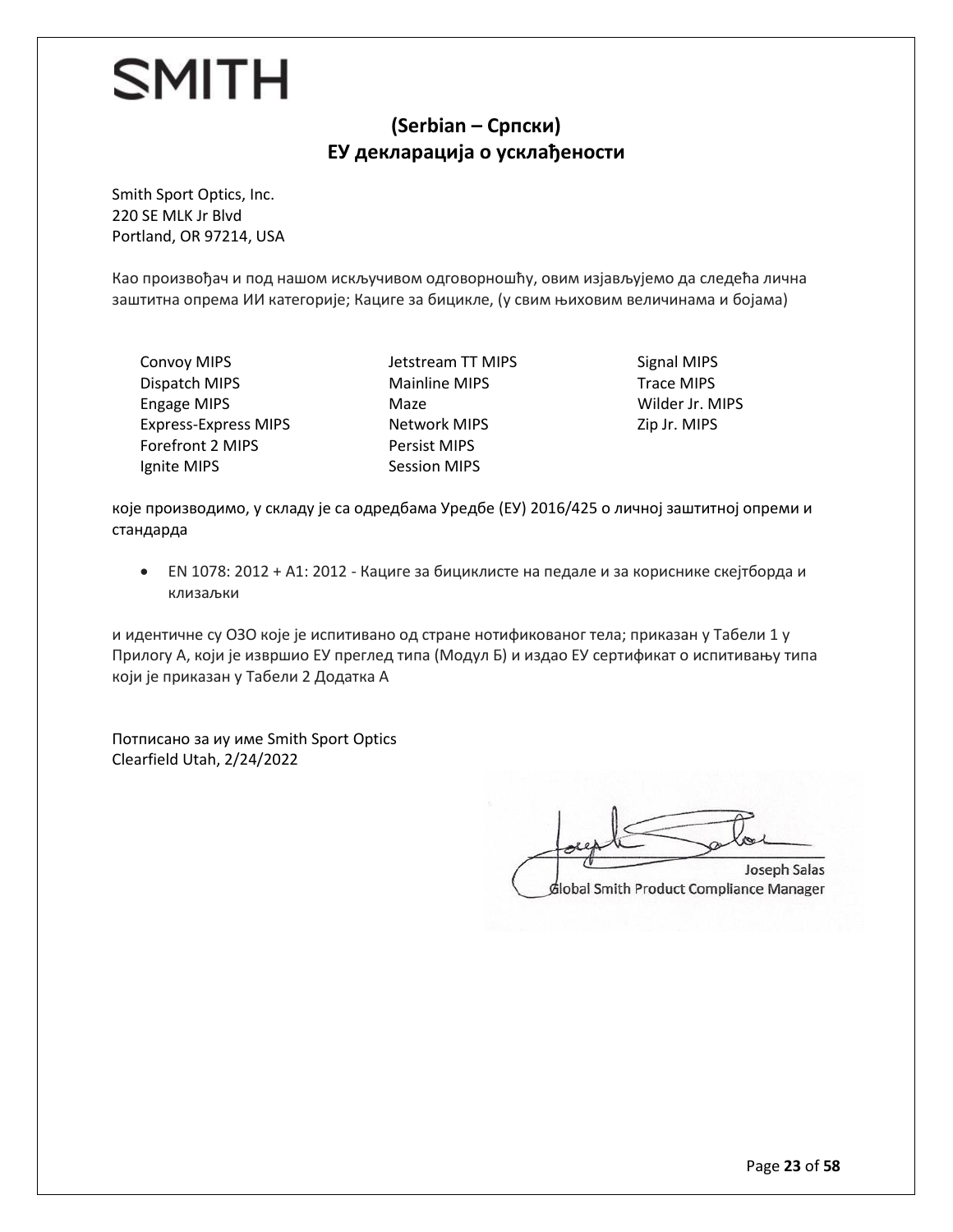#### **(Slovak- Slovenský) Vyhlásenie o zhode EÚ**

Smith Sport Optics, Inc. 220 SE MLK Jr Blvd Portland, OR 97214, USA

Ako výrobca a na našu vlastnú zodpovednosť týmto vyhlasujeme, že tieto osobné ochranné prostriedky kategórie II; Cyklistické prilby (vo všetkých veľkostiach a farebných kódoch)

Convoy MIPS Dispatch MIPS Engage MIPS Express-Express MIPS Forefront 2 MIPS Ignite MIPS

Jetstream TT MIPS Mainline MIPS Maze Network MIPS Persist MIPS Session MIPS

Signal MIPS Trace MIPS Wilder Jr. MIPS Zip Jr. MIPS

ktoré vyrábame, vyhovuje ustanoveniam nariadenia (EÚ) 2016/425 o osobných ochranných pomôckach a štandardu

• EN 1078: 2012 + A1: 2012 - prilby pre cyklistov na bicykli a pre používateľov skateboardov a kolieskových korčúľ

a sú identické s OOP, ktoré preskúmal notifikovaný orgán; uvedené v tabuľke 1 doplnku A, ktorý vykonal typovú skúšku EÚ (modul B) a vydal osvedčenie o typovej skúške EÚ, ktoré sú uvedené v tabuľke 2 dodatku A

Podpísané pre av mene spoločnosti Smith Sport Optics Clearfield Utah, 2/24/2022

Joseph Salas  $\Box$ Joseph Salas

Slobal Smith Product Compliance Manager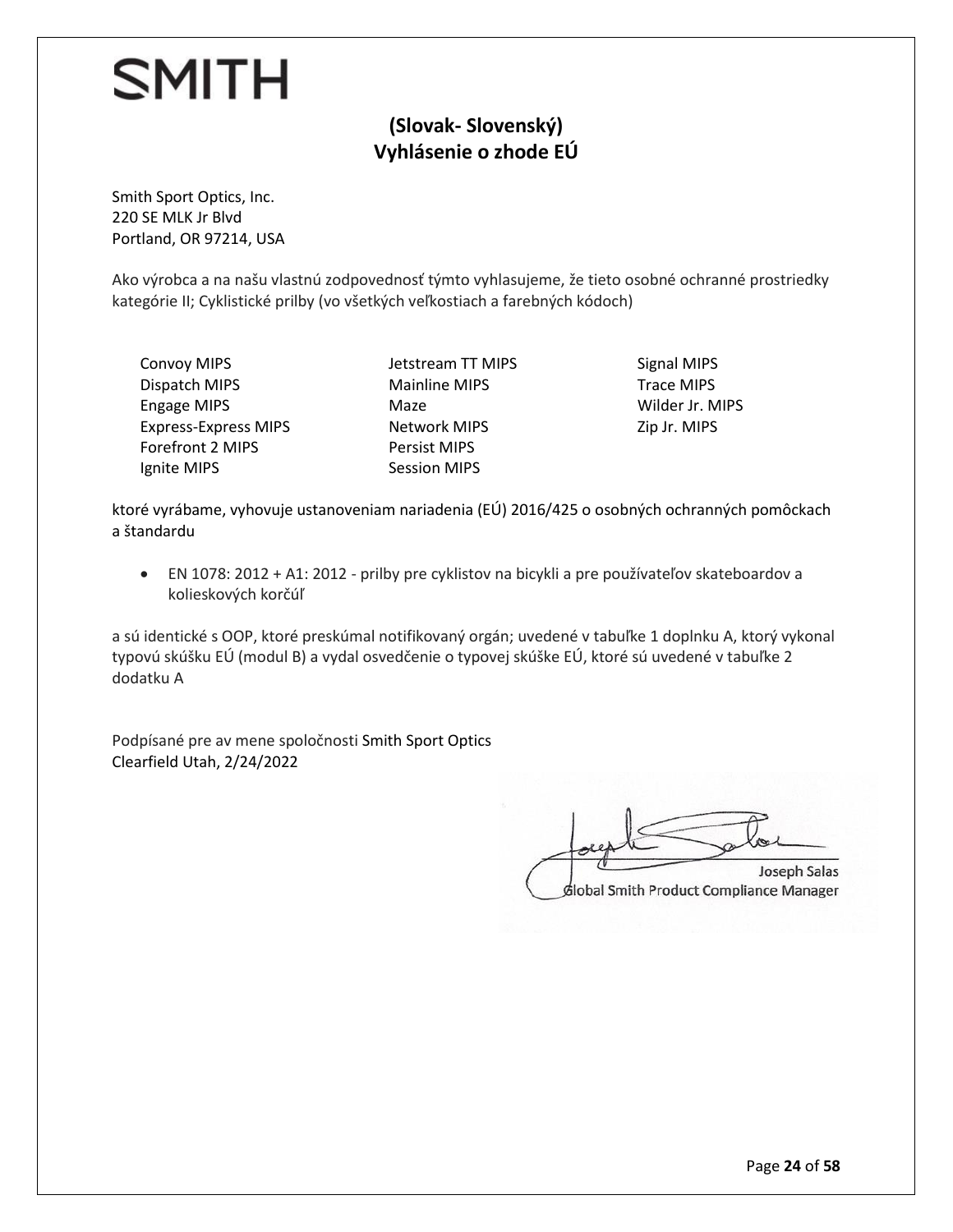#### **(Slovenian- Slovenščina) Izjava EU o skladnosti**

Smith Sport Optics, Inc. 220 SE MLK Jr Blvd Portland, OR 97214, USA

Kot proizvajalec in pod našo izključno odgovornostjo izjavljamo, da so naslednja osebna zaščitna oprema kategorije II; Kolesarske čelade (v vseh velikostih in barvnih kodah)

Convoy MIPS Dispatch MIPS Engage MIPS Express-Express MIPS Forefront 2 MIPS Ignite MIPS

Jetstream TT MIPS Mainline MIPS Maze Network MIPS Persist MIPS Session MIPS

Signal MIPS Trace MIPS Wilder Jr. MIPS Zip Jr. MIPS

ki ga izdelujemo, je v skladu z določbami Uredbe (EU) 2016/425 o osebni zaščitni opremi in standarda

• EN 1078: 2012 + A1: 2012 - čelade za kolesarje na pedala in za uporabnike rolk in rolerjev

in so enake OZO, ki jo je pregledal priglašeni organ; prikazano v tabeli 1 v Dodatku A, ki je opravila EUpregled tipa (modul B) in izdala certifikat o EU-pregledu tipa, ki je prikazan v tabeli 2 v Dodatku A

Podpisano za in v imenu Smith Sport Optics Clearfield Utah, 2/24/2022

Joseph Salas  $\Box$ **Joseph Salas** dlobal Smith Product Compliance Manager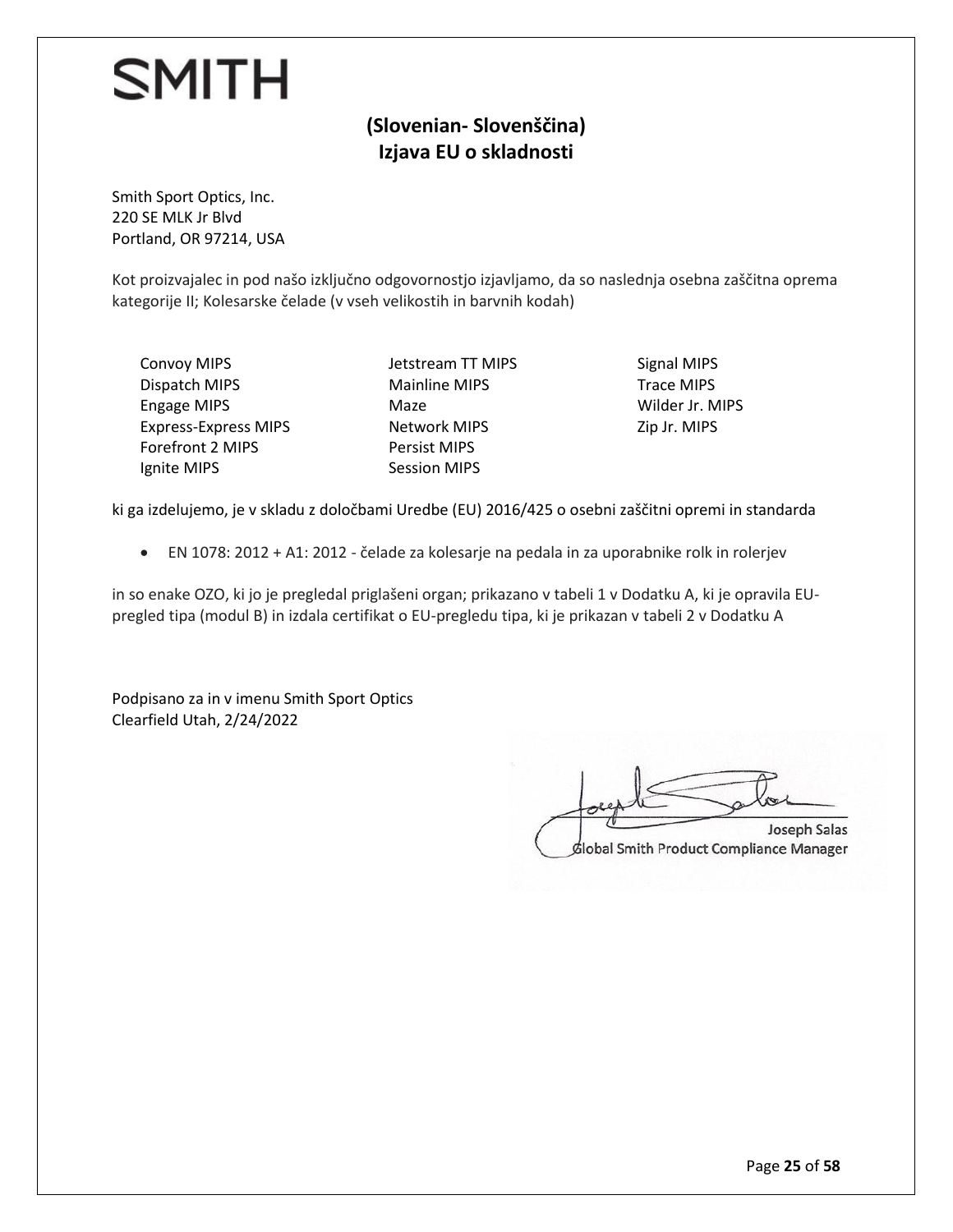#### **(Spanish- ESPAÑOL) Declaración de conformidad de la UE**

Smith Sport Optics, Inc. 220 SE MLK Jr Blvd Portland, OR 97214, USA

Como fabricante y bajo nuestra exclusiva responsabilidad, declaramos que los siguientes equipos de protección personal de categoría II son: Cascos de bicicleta, (en todos sus tamaños y códigos de color)

Convoy MIPS Dispatch MIPS Engage MIPS Express-Express MIPS Forefront 2 MIPS Ignite MIPS

Jetstream TT MIPS Mainline MIPS Maze Network MIPS Persist MIPS Session MIPS

Signal MIPS Trace MIPS Wilder Jr. MIPS Zip Jr. MIPS

que producimos, cumple con las disposiciones del Reglamento (UE) 2016/425 sobre Equipos de Protección Individual y de la norma

• EN 1078: 2012 + A1: 2012 - Cascos para ciclistas de pedal y para usuarios de patinetas y patines de ruedas

y son idénticos a los PPE que fueron examinados por el organismo notificado; que se muestra en la Tabla 1 del Apéndice A, quienes realizaron el examen de tipo de la UE (Módulo B) y emitieron el certificado de examen de tipo de la UE que se muestra en la Tabla 2 del Apéndice A

Firmado para y en representacion de Smith Sport Optics Clearfield Utah, 2/24/2022

Joseph Salas  $\Box$ **Joseph Salas** 

dlobal Smith Product Compliance Manager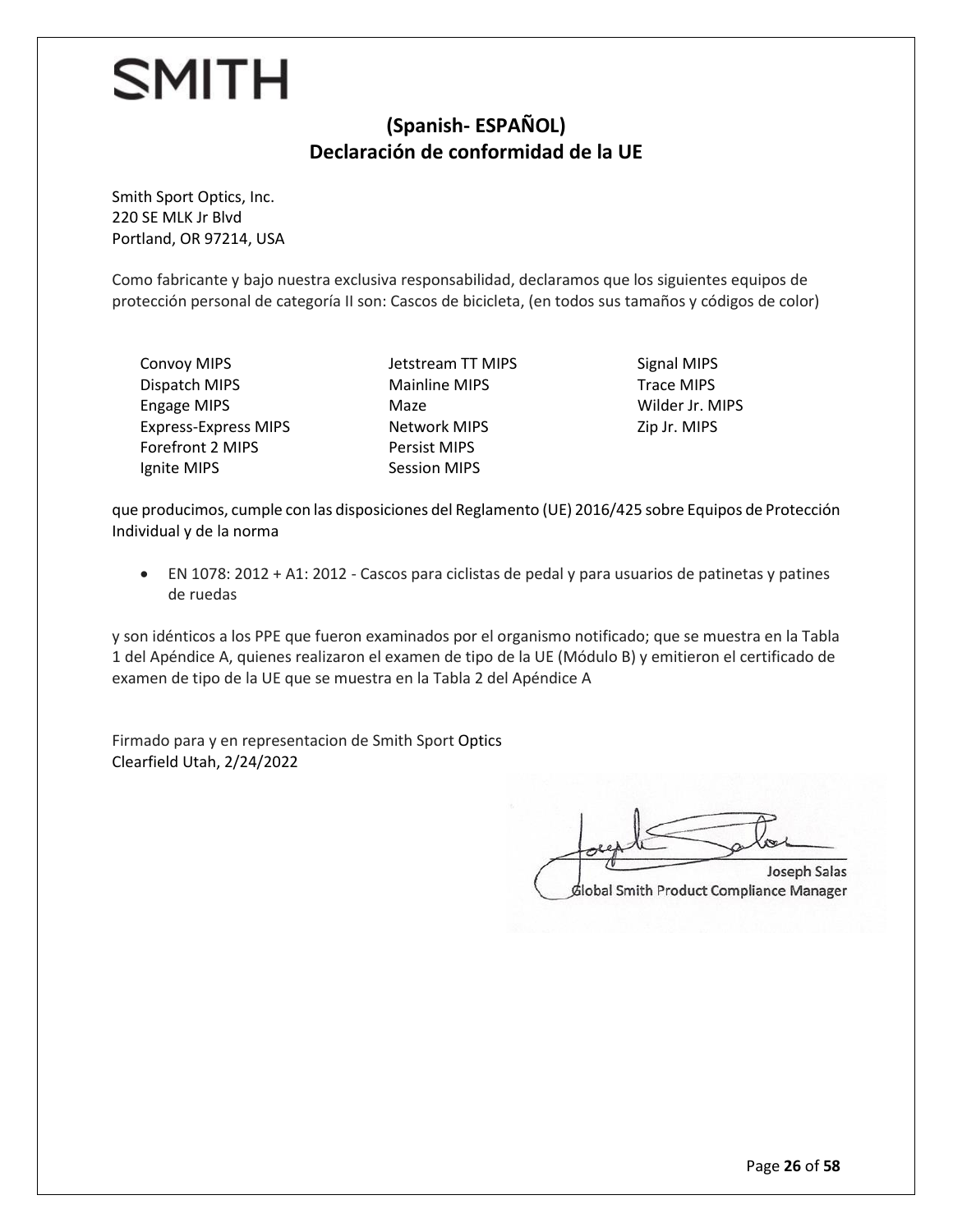#### **(Swedish- Svenska) EU-försäkran om överensstämmelse**

Smith Sport Optics, Inc. 220 SE MLK Jr Blvd Portland, OR 97214, USA

Som tillverkare och under eget ansvar förklarar vi härmed följande personliga skyddsutrustning enligt kategori II; Cykelhjälmar, (i alla storlekar och färgkoder)

Convoy MIPS Dispatch MIPS Engage MIPS Express-Express MIPS Forefront 2 MIPS Ignite MIPS

Jetstream TT MIPS Mainline MIPS Maze Network MIPS Persist MIPS Session MIPS

Signal MIPS Trace MIPS Wilder Jr. MIPS Zip Jr. MIPS

som vi producerar, följer bestämmelserna i förordningen (EU) 2016/425 om personlig skyddsutrustning och standarden

• EN 1078: 2012 + A1: 2012 - Hjälmar till pedalcyklister och för användare av skateboard och rullskridskor

och är identiska med PPE som undersöktes av det anmälda organet. som visas i tabell 1 i tillägg A, som utförde EU-typkontrollen (modul B) och utfärdade EU-typkontrollintyget som visas i tabell 2 i tillägg A

Undertecknat för och på uppdrag av Smith Sport Optics Clearfield Utah, 2/24/2022

Joseph Salas  $\Box$ Joseph Salas

Slobal Smith Product Compliance Manager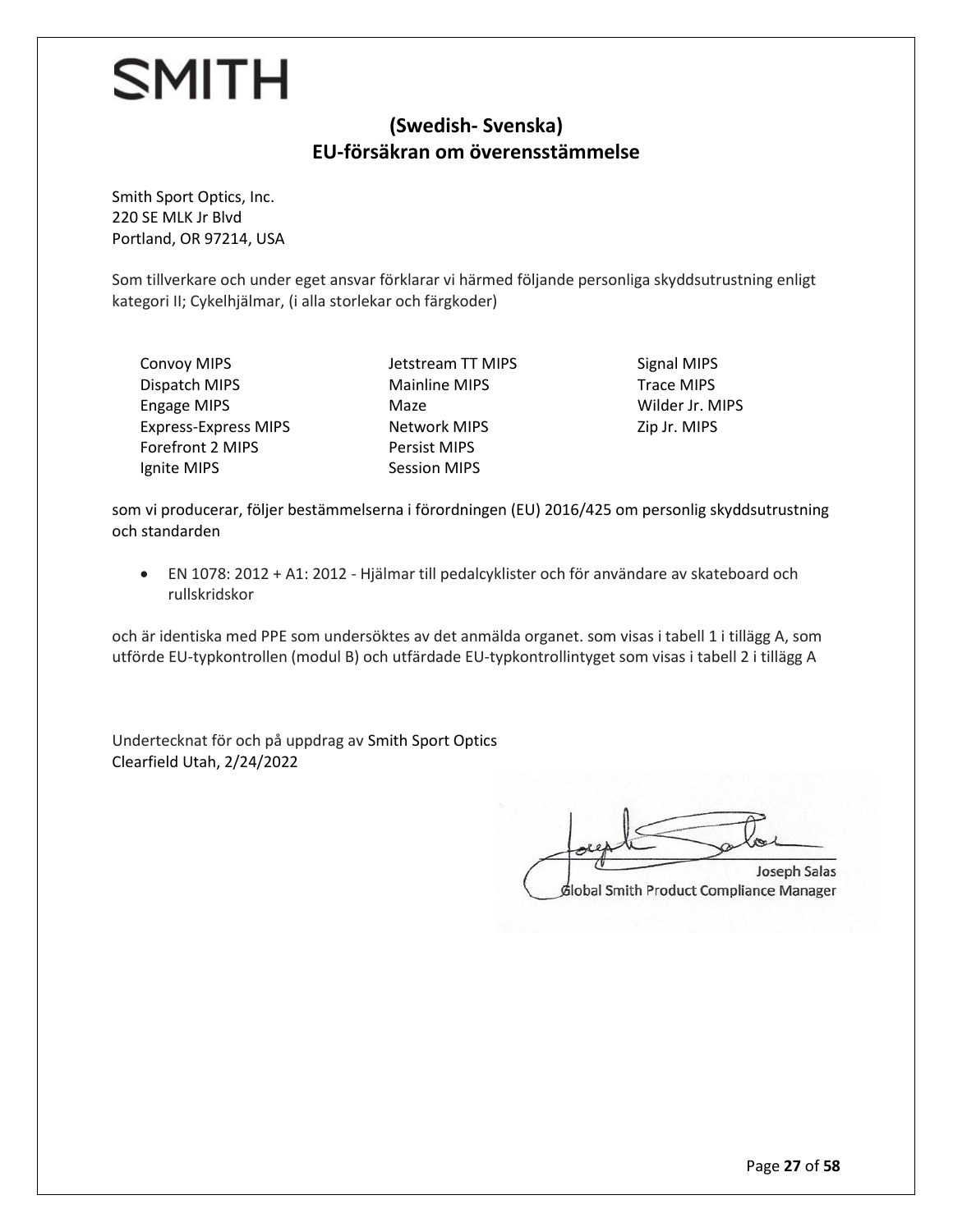#### **(Turkish – Türk) AB Uygunluk Beyanı**

Smith Sport Optics, Inc. 220 SE MLK Jr Blvd Portland, OR 97214, USA

Üretici olarak ve bizim sorumluluğumuz altında, aşağıdaki kategori II'nin kişisel koruyucu ekipmanının; Bisiklet Kaskları (her boyutta ve renk kodunda)

Convoy MIPS Dispatch MIPS Engage MIPS Express-Express MIPS Forefront 2 MIPS Ignite MIPS

Jetstream TT MIPS Mainline MIPS Maze Network MIPS Persist MIPS Session MIPS

Signal MIPS Trace MIPS Wilder Jr. MIPS Zip Jr. MIPS

ürettiğimiz, Kişisel Koruyucu Donanımlar hakkındaki (AB) 2016/425 Yönetmeliği ve standardın hükümlerine uygundur

• EN 1078: 2012 + A1: 2012 - Pedallı Bisikletçiler ve Kaykay ve Tekerlekli Paten Kullanıcıları için Kasklar

ve Onaylanmış Kuruluş tarafından incelenen KKD ile aynıdır; AB tip muayenesini yapan (A Modülü B) ve Ek A'daki Tablo 2'de verilen AB tipi sınav sertifikasını veren Ek A'daki Tablo 1'de gösterilmiştir.

Adına ve adına imzalandı Smith Sport Optics Clearfield Utah, 2/24/2022

Joseph Salas  $\Box$ Joseph Salas

Global Smith Product Compliance Manager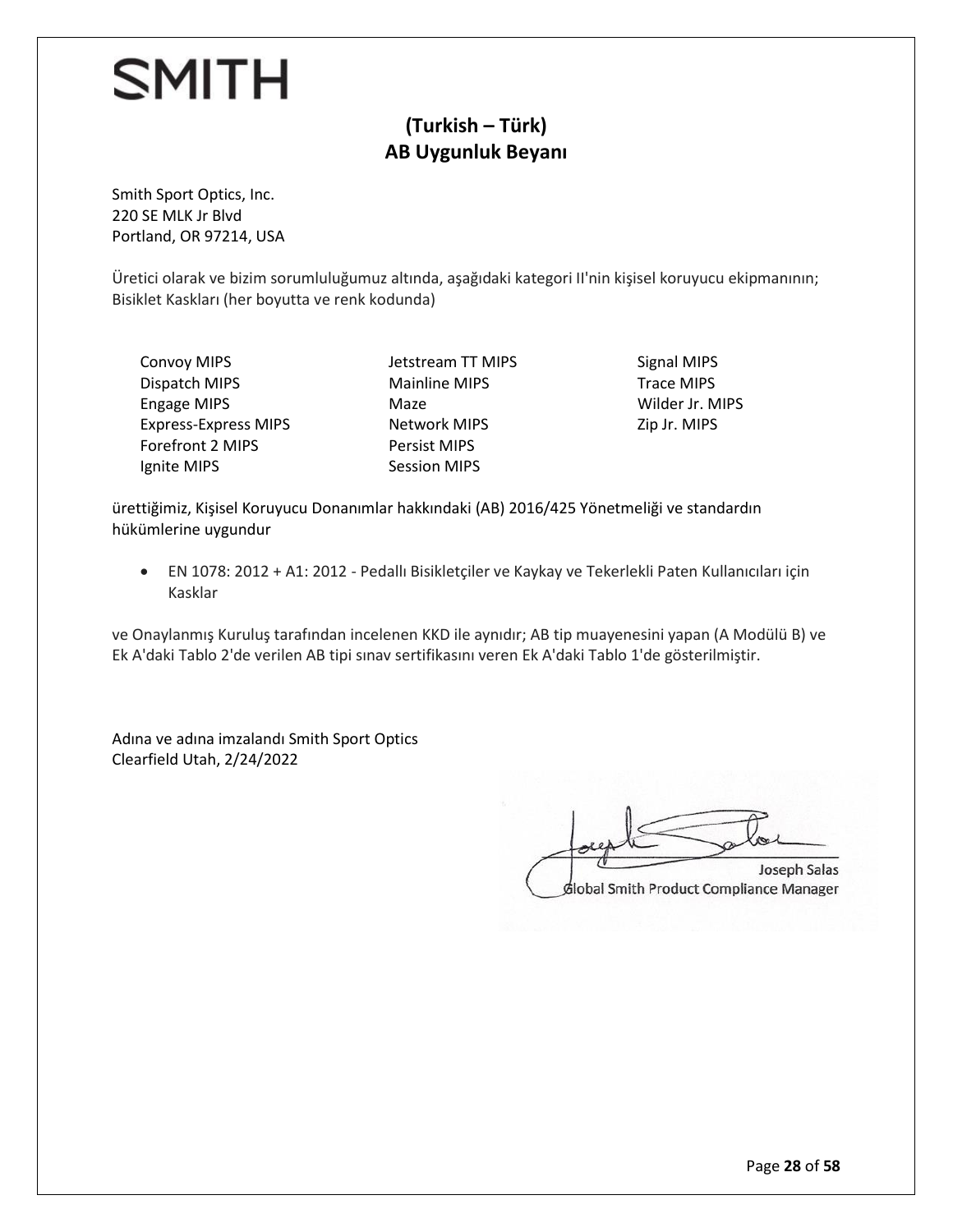#### **(Ukranian – Українська) Декларація відповідності ЄС**

Smith Sport Optics, Inc. 220 SE MLK Jr Blvd Portland, OR 97214, USA

Як виробник і на нашу виключну відповідальність, ми заявляємо, що такі засоби індивідуального захисту категорії II; Велосипедні шоломи (у всіх розмірах та кольорових кодах)

Convoy MIPS Dispatch MIPS Engage MIPS Express-Express MIPS Forefront 2 MIPS Ignite MIPS

Jetstream TT MIPS Mainline MIPS Maze Network MIPS Persist MIPS Session MIPS

Signal MIPS Trace MIPS Wilder Jr. MIPS Zip Jr. MIPS

що ми виробляємо, відповідає положенням Регламенту (ЄС) 2016/425 про засоби індивідуального захисту та стандарту

• EN 1078: 2012 + A1: 2012 - Шоломи для велосипедистів-педалей і для користувачів скейтбордів і роликових ковзанів

і ідентичні ЗІЗ, які були розглянуті Уповноваженим органом; показані в Таблиці 1 Додатка А, який виконав типовий огляд ЄС (Модуль В) і видав сертифікат ЄС про перевірку типу, який показаний у Таблиці 2 Додатка А

Підписано за і від імені Smith Sport Optics Clearfield Utah, 2/24/2022

 $\Box$ **Joseph Salas** 

Global Smith Product Compliance Manager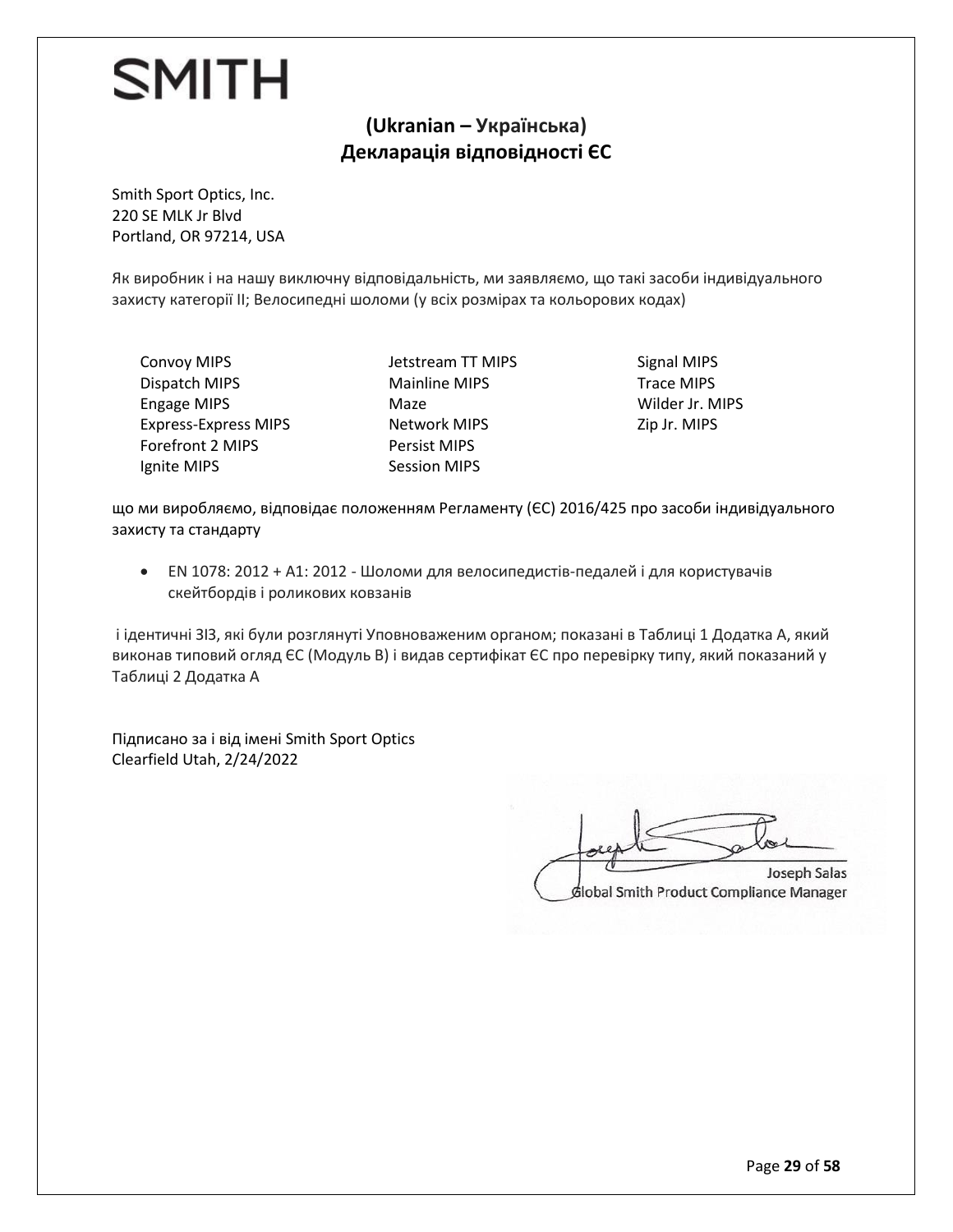## **APPENDIX A (English)**

| <b>Notified Body</b>  | <b>Address</b>                                                   | <b>Number</b> |
|-----------------------|------------------------------------------------------------------|---------------|
| Alienor Certification | ZA du Sanital - 21 Rue Albert Einstein - 86100 Chatellerault, FR | 2754          |
| SGS Fimko Ltd         | Takomotie 8. FI-00380 Helsinki. Finland                          | 0598          |

## **Table 1 – Notified Body Information**

## **Table 2 – EC Certificates of Conformity**

| <b>Model</b>                | <b>Certificate Number</b> | <b>Issued By</b>             |
|-----------------------------|---------------------------|------------------------------|
| <b>Convoy MIPS</b>          | 2754/1033/158/10/19/1147  | <b>Alienor Certification</b> |
| Dispatch MIPS               | 2754/1033/158/02/22/0040  | <b>Alienor Certification</b> |
| <b>Engage MIPS</b>          | 2754/1033/158/04/20/0261  | <b>Alienor Certification</b> |
| <b>Express/Express MIPS</b> | 2754/1033/158/10/20/0757  | <b>Alienor Certification</b> |
| Forefront 2 MIPS            | 0598/PPE/21/3067          | SGS Fimko Ltd.               |
| Ignite MIPS                 | 0598/PPE/21/3033          | SGS Fimko Ltd.               |
| Jetstream TT MIPS           | 0598/PPE/21/2244          | SGS Fimko Ltd.               |
| <b>Mainline MIPS</b>        | 2754/1033/158/12/19/1316  | <b>Alienor Certification</b> |
| Maze                        | 0598/PPE/21/2922          | SGS Fimko Ltd.               |
| <b>Network MIPS</b>         | 0598/PPE/21/3066          | SGS Fimko Ltd.               |
| Persist MIPS                | 2754/1033/158/04/20/0262  | <b>Alienor Certification</b> |
| <b>Session MIPS</b>         | 0598/PPE/21/3064          | SGS Fimko Ltd.               |
| Signal MIPS                 | 2754/1033/158/10/19/1147  | <b>Alienor Certification</b> |
| <b>Trace MIPS</b>           | 2754/1033/158/07/20/0387  | <b>Alienor Certification</b> |
| Wilder Jr. MIPS             | 2754/1033/158/02/21/0102  | <b>Alienor Certification</b> |
| Zip Jr. MIPS                | 2754/1033/158/02/21/0101  | <b>Alienor Certification</b> |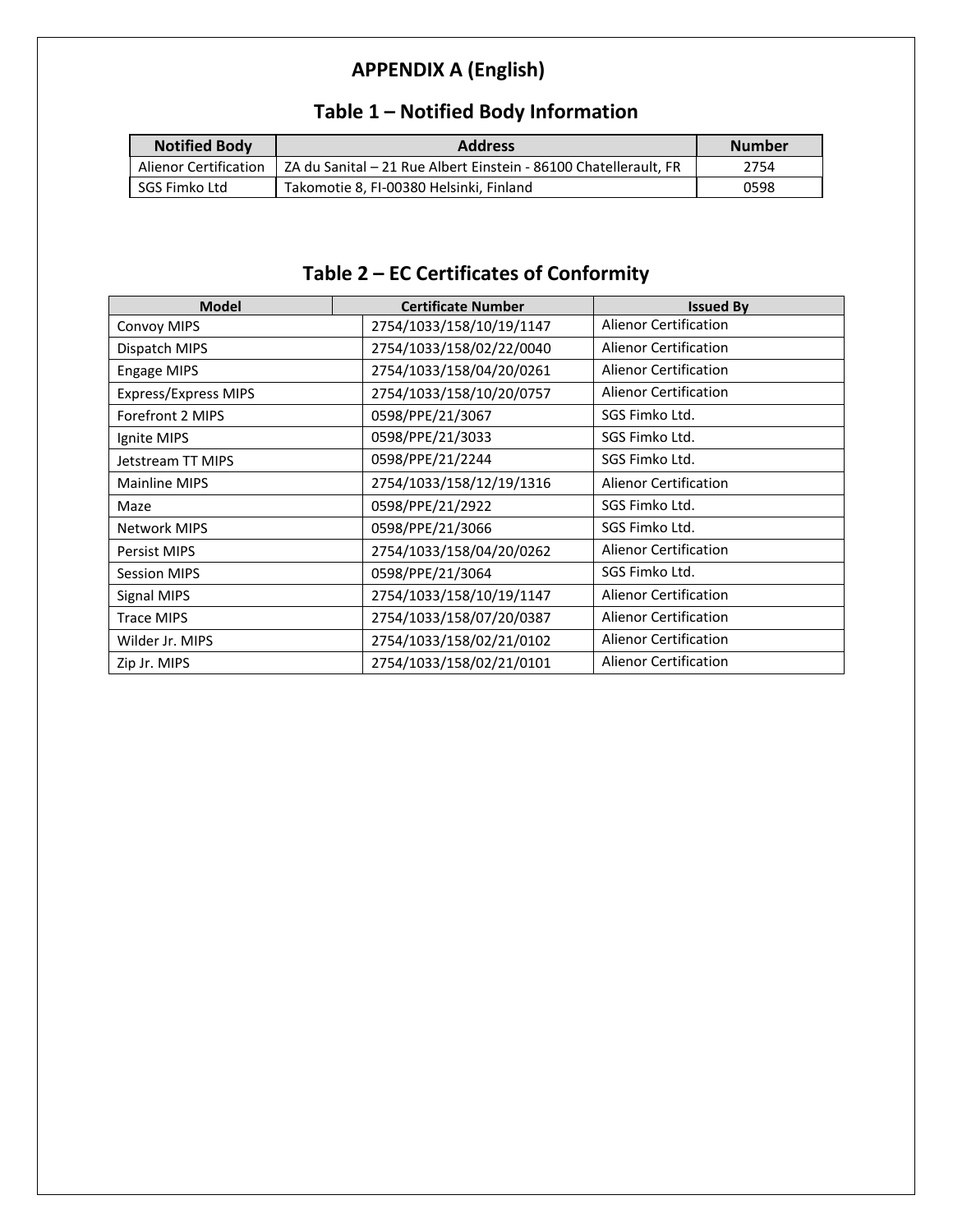## **ПРИЛОЖЕНИЕ A (Bulgarian - български)**

| Нотифициран орган     | адрес                                                            | Homep |
|-----------------------|------------------------------------------------------------------|-------|
| Alienor Certification | ZA du Sanital - 21 Rue Albert Einstein - 86100 Chatellerault, FR | 2754  |
| SGS Fimko Ltd         | Takomotie 8, FI-00380 Helsinki, Finland                          | 0598  |

#### **Таблица 1 - Информация за нотифицирания орган**

#### **Таблица 2 - Сертификати за съответствие на ЕО**

| Модел                       | Номер на сертификата     | Издаден от                   |
|-----------------------------|--------------------------|------------------------------|
| <b>Convoy MIPS</b>          | 2754/1033/158/10/19/1147 | <b>Alienor Certification</b> |
| Dispatch MIPS               | 2754/1033/158/02/22/0040 | <b>Alienor Certification</b> |
| <b>Engage MIPS</b>          | 2754/1033/158/04/20/0261 | <b>Alienor Certification</b> |
| <b>Express/Express MIPS</b> | 2754/1033/158/10/20/0757 | <b>Alienor Certification</b> |
| Forefront 2 MIPS            | 0598/PPE/21/3067         | SGS Fimko Ltd.               |
| Ignite MIPS                 | 0598/PPE/21/3033         | SGS Fimko Ltd.               |
| Jetstream TT MIPS           | 0598/PPE/21/2244         | SGS Fimko Ltd.               |
| <b>Mainline MIPS</b>        | 2754/1033/158/12/19/1316 | <b>Alienor Certification</b> |
| Maze                        | 0598/PPE/21/2922         | SGS Fimko Ltd.               |
| <b>Network MIPS</b>         | 0598/PPE/21/3066         | SGS Fimko Ltd.               |
| <b>Persist MIPS</b>         | 2754/1033/158/04/20/0262 | <b>Alienor Certification</b> |
| <b>Session MIPS</b>         | 0598/PPE/21/3064         | SGS Fimko Ltd.               |
| Signal MIPS                 | 2754/1033/158/10/19/1147 | <b>Alienor Certification</b> |
| <b>Trace MIPS</b>           | 2754/1033/158/07/20/0387 | <b>Alienor Certification</b> |
| Wilder Jr. MIPS             | 2754/1033/158/02/21/0102 | <b>Alienor Certification</b> |
| Zip Jr. MIPS                | 2754/1033/158/02/21/0101 | <b>Alienor Certification</b> |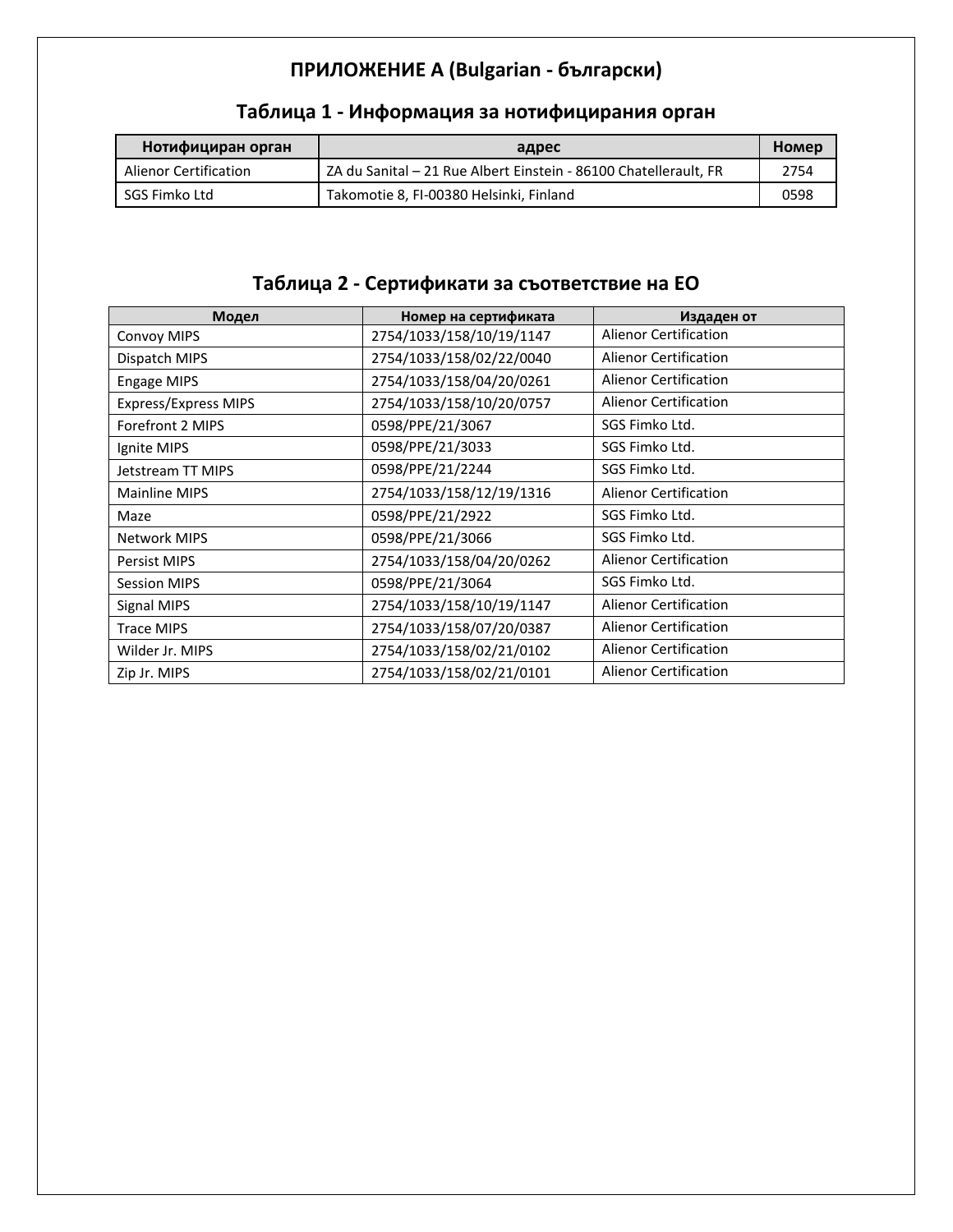## **DODATAK A (Croatian - Hrvatski)**

#### **Tablica 1 - Podaci o prijavljenom tijelu**

| Prijavljeno tijelo    | Adresa                                                           | <b>Broi</b> |
|-----------------------|------------------------------------------------------------------|-------------|
| Alienor Certification | ZA du Sanital – 21 Rue Albert Einstein - 86100 Chatellerault, FR | 2754        |
| l SGS Fimko Ltd       | Takomotie 8, FI-00380 Helsinki, Finland                          | 0598        |

## **Tablica 2 - EZ potvrde o sukladnosti**

| <b>Model</b>                | Broj certifikata         | Izdano od                    |
|-----------------------------|--------------------------|------------------------------|
| Convoy MIPS                 | 2754/1033/158/10/19/1147 | <b>Alienor Certification</b> |
| Dispatch MIPS               | 2754/1033/158/02/22/0040 | <b>Alienor Certification</b> |
| Engage MIPS                 | 2754/1033/158/04/20/0261 | <b>Alienor Certification</b> |
| <b>Express/Express MIPS</b> | 2754/1033/158/10/20/0757 | <b>Alienor Certification</b> |
| Forefront 2 MIPS            | 0598/PPE/21/3067         | SGS Fimko Ltd.               |
| Ignite MIPS                 | 0598/PPE/21/3033         | SGS Fimko Ltd.               |
| Jetstream TT MIPS           | 0598/PPE/21/2244         | SGS Fimko Ltd.               |
| <b>Mainline MIPS</b>        | 2754/1033/158/12/19/1316 | <b>Alienor Certification</b> |
| Maze                        | 0598/PPE/21/2922         | SGS Fimko Ltd.               |
| <b>Network MIPS</b>         | 0598/PPE/21/3066         | SGS Fimko Ltd.               |
| <b>Persist MIPS</b>         | 2754/1033/158/04/20/0262 | <b>Alienor Certification</b> |
| <b>Session MIPS</b>         | 0598/PPE/21/3064         | SGS Fimko Ltd.               |
| Signal MIPS                 | 2754/1033/158/10/19/1147 | <b>Alienor Certification</b> |
| <b>Trace MIPS</b>           | 2754/1033/158/07/20/0387 | <b>Alienor Certification</b> |
| Wilder Jr. MIPS             | 2754/1033/158/02/21/0102 | <b>Alienor Certification</b> |
| Zip Jr. MIPS                | 2754/1033/158/02/21/0101 | <b>Alienor Certification</b> |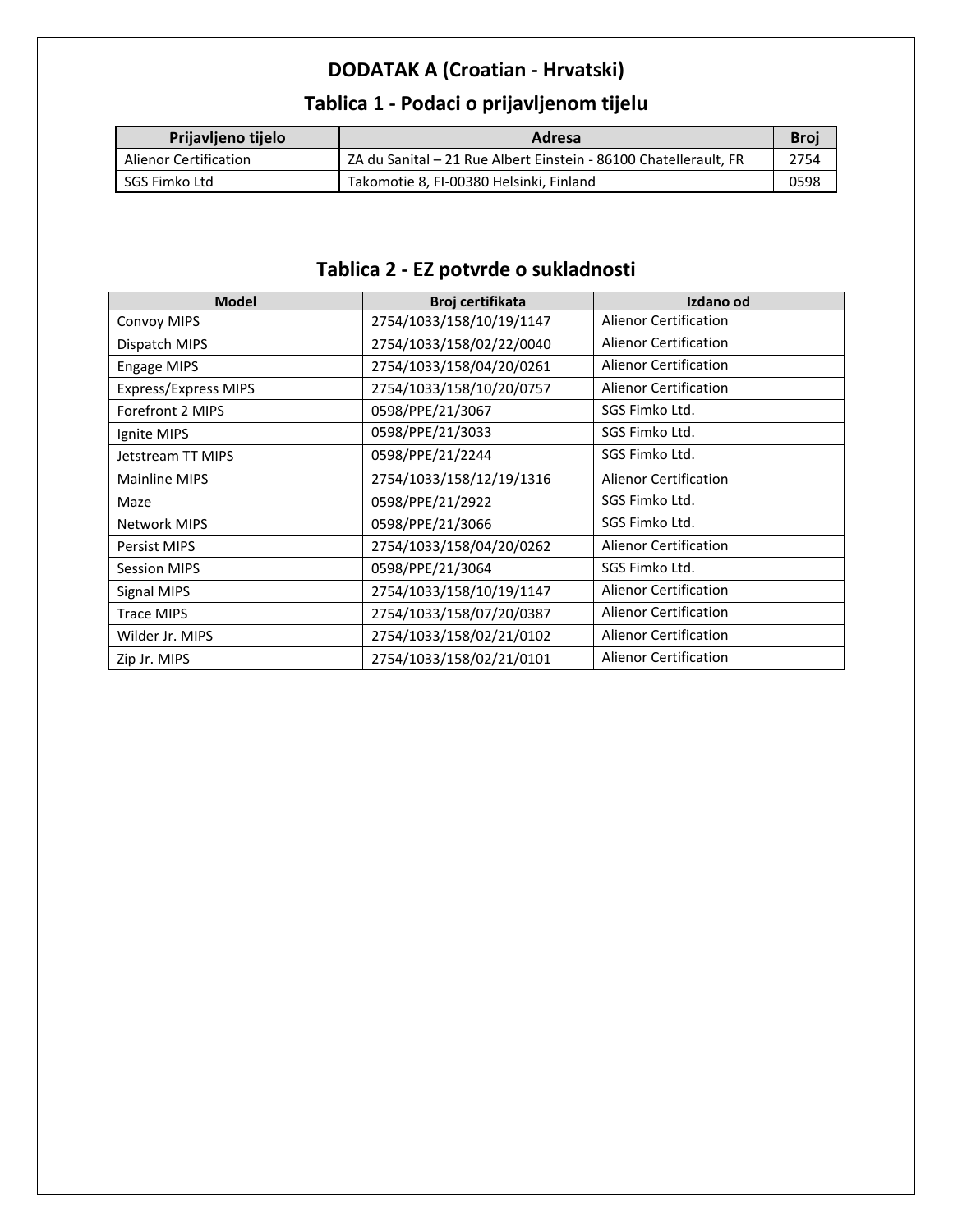## **PŘÍLOHA A (Czech - čeština)**

| Notifikovaná osoba           | Adresa                                                           | Číslo |
|------------------------------|------------------------------------------------------------------|-------|
| <b>Alienor Certification</b> | ZA du Sanital – 21 Rue Albert Einstein - 86100 Chatellerault, FR | 2754  |
| SGS Fimko Ltd                | Takomotie 8, FI-00380 Helsinki, Finland                          | 0598  |

## **Tabulka 1 - Informace o notifikovaném orgánu**

#### **Tabulka 2 - Osvědčení ES o shodě**

| <b>Modelka</b>              | Číslo certifikátu        | <b>Vystaveno</b>             |
|-----------------------------|--------------------------|------------------------------|
| <b>Convoy MIPS</b>          | 2754/1033/158/10/19/1147 | Alienor Certification        |
| Dispatch MIPS               | 2754/1033/158/02/22/0040 | <b>Alienor Certification</b> |
| Engage MIPS                 | 2754/1033/158/04/20/0261 | <b>Alienor Certification</b> |
| <b>Express/Express MIPS</b> | 2754/1033/158/10/20/0757 | <b>Alienor Certification</b> |
| Forefront 2 MIPS            | 0598/PPE/21/3067         | SGS Fimko Ltd.               |
| Ignite MIPS                 | 0598/PPE/21/3033         | SGS Fimko Ltd.               |
| Jetstream TT MIPS           | 0598/PPE/21/2244         | SGS Fimko Ltd.               |
| Mainline MIPS               | 2754/1033/158/12/19/1316 | <b>Alienor Certification</b> |
| Maze                        | 0598/PPE/21/2922         | SGS Fimko Ltd.               |
| <b>Network MIPS</b>         | 0598/PPE/21/3066         | SGS Fimko Ltd.               |
| <b>Persist MIPS</b>         | 2754/1033/158/04/20/0262 | <b>Alienor Certification</b> |
| <b>Session MIPS</b>         | 0598/PPE/21/3064         | SGS Fimko Ltd.               |
| Signal MIPS                 | 2754/1033/158/10/19/1147 | <b>Alienor Certification</b> |
| <b>Trace MIPS</b>           | 2754/1033/158/07/20/0387 | Alienor Certification        |
| Wilder Jr. MIPS             | 2754/1033/158/02/21/0102 | <b>Alienor Certification</b> |
| Zip Jr. MIPS                | 2754/1033/158/02/21/0101 | <b>Alienor Certification</b> |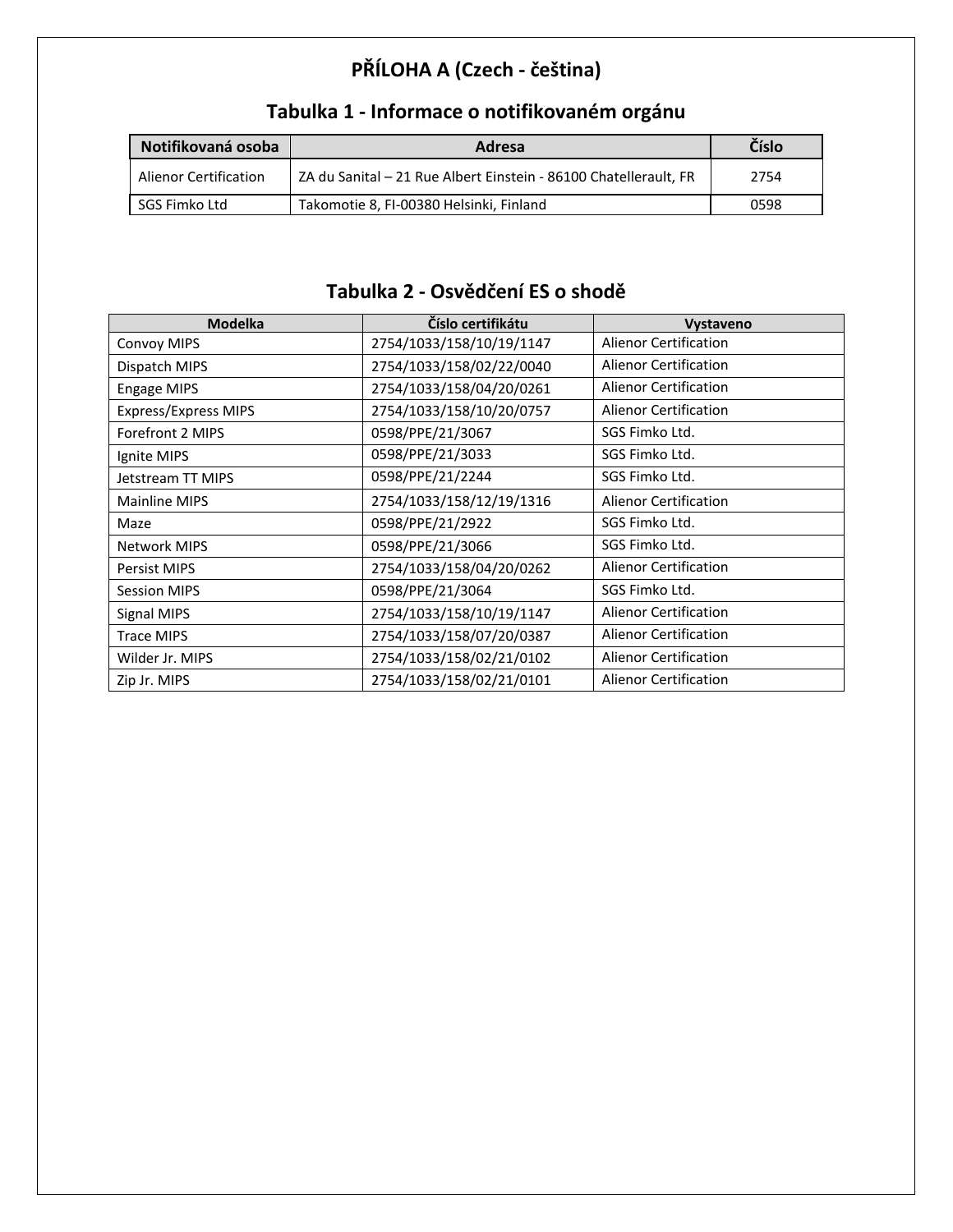## **BILAG A (Danish - DANSK)**

| <b>Bemyndiget organ</b>      | <b>Adresse</b>                                                   | <b>Nummer</b> |
|------------------------------|------------------------------------------------------------------|---------------|
| <b>Alienor Certification</b> | ZA du Sanital – 21 Rue Albert Einstein - 86100 Chatellerault, FR | 2754          |
| SGS Fimko Ltd                | Takomotie 8, FI-00380 Helsinki, Finland                          | 0598          |

## **Tabel 1 – Oplysninger om bemyndiget organ**

#### **Tabel 2 - EF-certifikater af overensstemmelse**

| <b>Model</b>                | Certifikat nummer        | <b>Udstedt af</b>            |
|-----------------------------|--------------------------|------------------------------|
| <b>Convoy MIPS</b>          | 2754/1033/158/10/19/1147 | <b>Alienor Certification</b> |
| Dispatch MIPS               | 2754/1033/158/02/22/0040 | <b>Alienor Certification</b> |
| <b>Engage MIPS</b>          | 2754/1033/158/04/20/0261 | <b>Alienor Certification</b> |
| <b>Express/Express MIPS</b> | 2754/1033/158/10/20/0757 | <b>Alienor Certification</b> |
| Forefront 2 MIPS            | 0598/PPE/21/3067         | SGS Fimko Ltd.               |
| Ignite MIPS                 | 0598/PPE/21/3033         | SGS Fimko Ltd.               |
| Jetstream TT MIPS           | 0598/PPE/21/2244         | SGS Fimko Ltd.               |
| Mainline MIPS               | 2754/1033/158/12/19/1316 | <b>Alienor Certification</b> |
| Maze                        | 0598/PPE/21/2922         | SGS Fimko Ltd.               |
| <b>Network MIPS</b>         | 0598/PPE/21/3066         | SGS Fimko Ltd.               |
| <b>Persist MIPS</b>         | 2754/1033/158/04/20/0262 | <b>Alienor Certification</b> |
| <b>Session MIPS</b>         | 0598/PPE/21/3064         | SGS Fimko Ltd.               |
| Signal MIPS                 | 2754/1033/158/10/19/1147 | <b>Alienor Certification</b> |
| <b>Trace MIPS</b>           | 2754/1033/158/07/20/0387 | <b>Alienor Certification</b> |
| Wilder Jr. MIPS             | 2754/1033/158/02/21/0102 | <b>Alienor Certification</b> |
| Zip Jr. MIPS                | 2754/1033/158/02/21/0101 | <b>Alienor Certification</b> |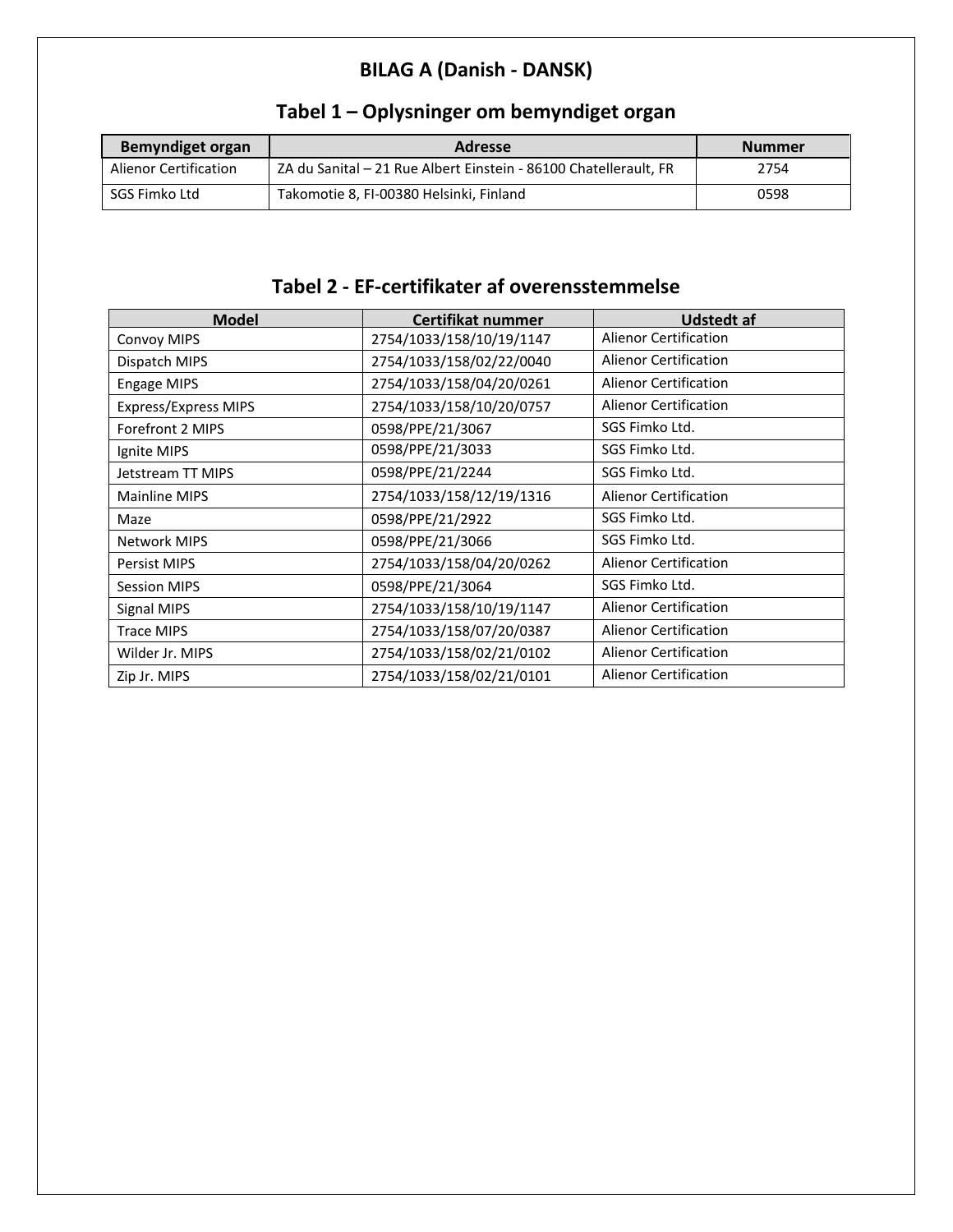## **APPENDIX A (Dutch- Nederlands)**

| Aangemelde instantie         | <b>Adres</b>                                                     | <b>Nummer</b> |
|------------------------------|------------------------------------------------------------------|---------------|
| <b>Alienor Certification</b> | ZA du Sanital – 21 Rue Albert Einstein - 86100 Chatellerault, FR | 2754          |
| SGS Fimko Ltd                | Takomotie 8, FI-00380 Helsinki, Finland                          | 0598          |

## **Table 1 – Informatie van aangemelde instantie**

#### **Table 2 – EG-conformiteitscertificaten**

| <b>Model</b>         | <b>Certificaat Nummer</b> | Uitgegeven door              |
|----------------------|---------------------------|------------------------------|
| <b>Convoy MIPS</b>   | 2754/1033/158/10/19/1147  | <b>Alienor Certification</b> |
| Dispatch MIPS        | 2754/1033/158/02/22/0040  | Alienor Certification        |
| <b>Engage MIPS</b>   | 2754/1033/158/04/20/0261  | <b>Alienor Certification</b> |
| Express/Express MIPS | 2754/1033/158/10/20/0757  | <b>Alienor Certification</b> |
| Forefront 2 MIPS     | 0598/PPE/21/3067          | SGS Fimko Ltd.               |
| Ignite MIPS          | 0598/PPE/21/3033          | SGS Fimko Ltd.               |
| Jetstream TT MIPS    | 0598/PPE/21/2244          | SGS Fimko Ltd.               |
| Mainline MIPS        | 2754/1033/158/12/19/1316  | <b>Alienor Certification</b> |
| Maze                 | 0598/PPE/21/2922          | SGS Fimko Ltd.               |
| <b>Network MIPS</b>  | 0598/PPE/21/3066          | SGS Fimko Ltd.               |
| <b>Persist MIPS</b>  | 2754/1033/158/04/20/0262  | <b>Alienor Certification</b> |
| <b>Session MIPS</b>  | 0598/PPE/21/3064          | SGS Fimko Ltd.               |
| Signal MIPS          | 2754/1033/158/10/19/1147  | <b>Alienor Certification</b> |
| <b>Trace MIPS</b>    | 2754/1033/158/07/20/0387  | <b>Alienor Certification</b> |
| Wilder Jr. MIPS      | 2754/1033/158/02/21/0102  | <b>Alienor Certification</b> |
| Zip Jr. MIPS         | 2754/1033/158/02/21/0101  | <b>Alienor Certification</b> |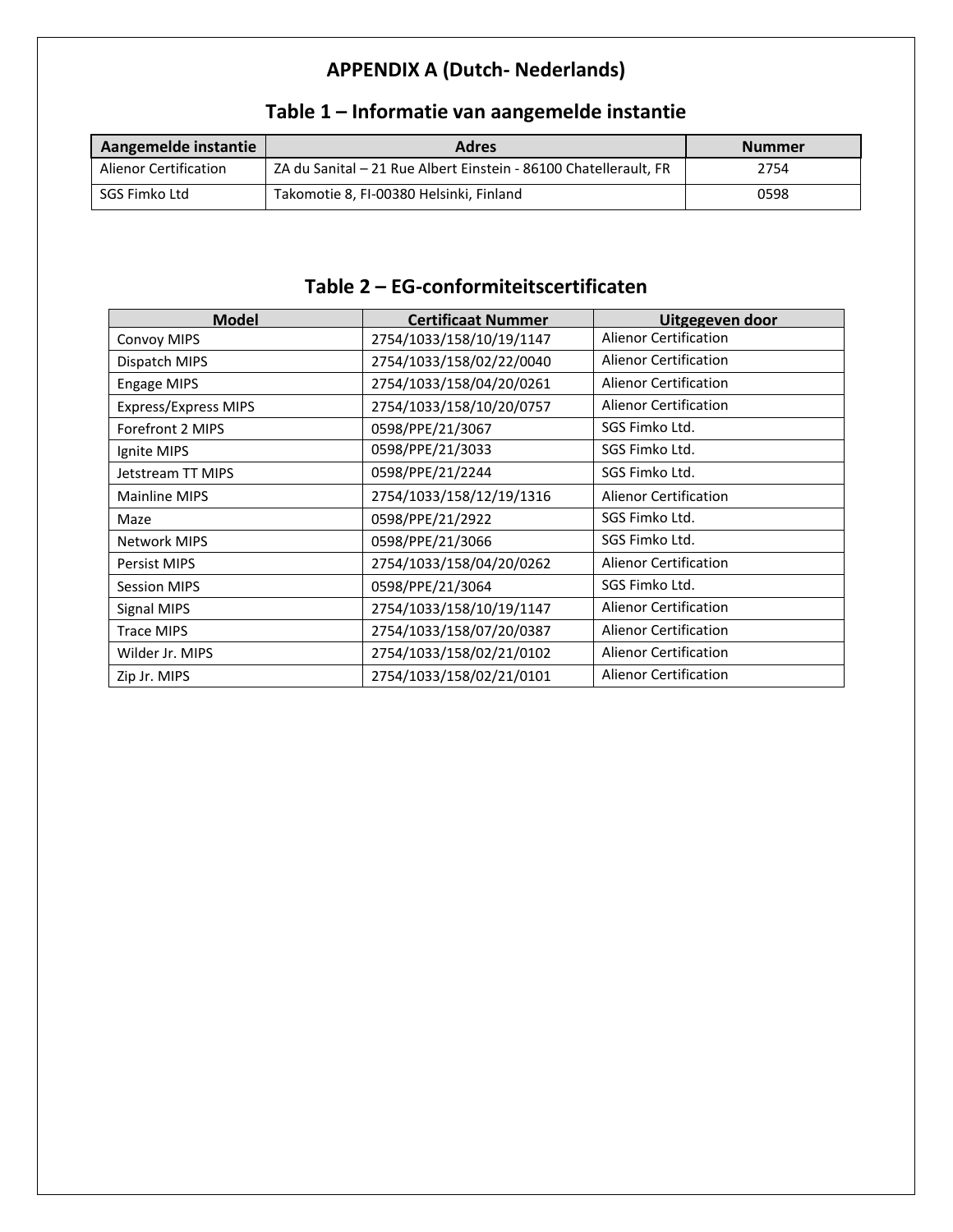## **LISA A (Estonian - Eesti keel)**

| <b>Teavitatud asutuse</b>    | <b>Aadress</b>                                                   | <b>Number</b> |
|------------------------------|------------------------------------------------------------------|---------------|
| <b>Alienor Certification</b> | ZA du Sanital - 21 Rue Albert Einstein - 86100 Chatellerault, FR | 2754          |
| SGS Fimko Ltd                | Takomotie 8, FI-00380 Helsinki, Finland                          | 0598          |

#### **Tabel 1 – Teavitatud asutuse teave**

## **Table 2 – EÜ vastavustunnistused**

| <b>Mudel</b>                | Sertifikaadi number      | Välja antud                  |
|-----------------------------|--------------------------|------------------------------|
| <b>Convoy MIPS</b>          | 2754/1033/158/10/19/1147 | <b>Alienor Certification</b> |
| Dispatch MIPS               | 2754/1033/158/02/22/0040 | <b>Alienor Certification</b> |
| <b>Engage MIPS</b>          | 2754/1033/158/04/20/0261 | <b>Alienor Certification</b> |
| <b>Express/Express MIPS</b> | 2754/1033/158/10/20/0757 | <b>Alienor Certification</b> |
| Forefront 2 MIPS            | 0598/PPE/21/3067         | SGS Fimko Ltd.               |
| Ignite MIPS                 | 0598/PPE/21/3033         | SGS Fimko Ltd.               |
| Jetstream TT MIPS           | 0598/PPE/21/2244         | SGS Fimko Ltd.               |
| <b>Mainline MIPS</b>        | 2754/1033/158/12/19/1316 | <b>Alienor Certification</b> |
| Maze                        | 0598/PPE/21/2922         | SGS Fimko Ltd.               |
| <b>Network MIPS</b>         | 0598/PPE/21/3066         | SGS Fimko Ltd.               |
| Persist MIPS                | 2754/1033/158/04/20/0262 | <b>Alienor Certification</b> |
| <b>Session MIPS</b>         | 0598/PPE/21/3064         | SGS Fimko Ltd.               |
| Signal MIPS                 | 2754/1033/158/10/19/1147 | <b>Alienor Certification</b> |
| <b>Trace MIPS</b>           | 2754/1033/158/07/20/0387 | <b>Alienor Certification</b> |
| Wilder Jr. MIPS             | 2754/1033/158/02/21/0102 | <b>Alienor Certification</b> |
| Zip Jr. MIPS                | 2754/1033/158/02/21/0101 | <b>Alienor Certification</b> |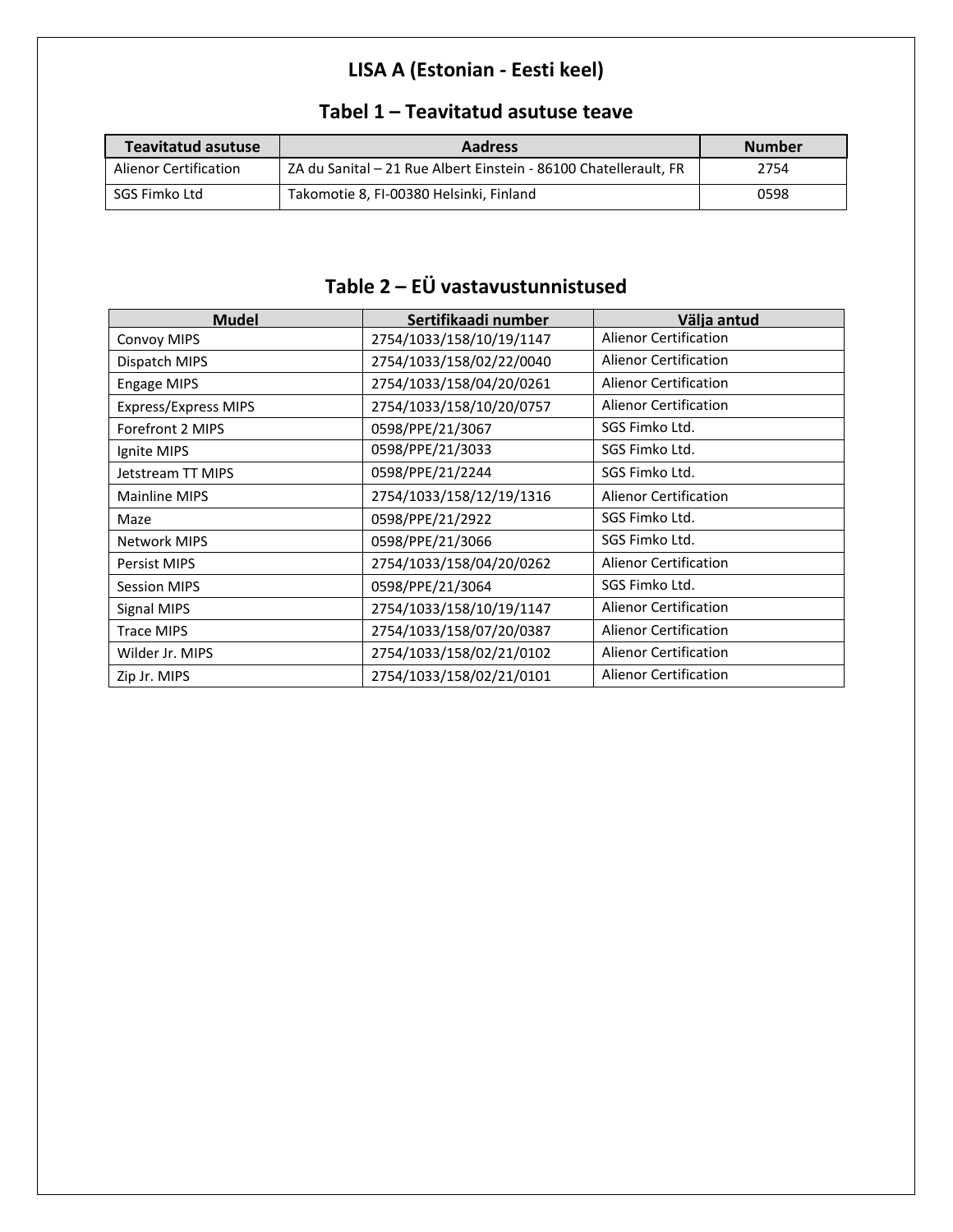## **LIITE A (Finnish - Suomalainen)**

| Ilmoitettu laitos     | Osoite                                                           | <b>Numero</b> |
|-----------------------|------------------------------------------------------------------|---------------|
| Alienor Certification | ZA du Sanital - 21 Rue Albert Einstein - 86100 Chatellerault, FR | 2754          |
| SGS Fimko Ltd         | Takomotie 8, FI-00380 Helsinki, Finland                          | 0598          |

#### **Taulukko 1 - Ilmoitetun laitoksen tiedot**

#### **Taulukko 2 - EY-vaatimustenmukaisuustodistukset**

| <b>Malli</b>                | Sertifikaatin numero     | Myöntänyt                    |
|-----------------------------|--------------------------|------------------------------|
| <b>Convoy MIPS</b>          | 2754/1033/158/10/19/1147 | <b>Alienor Certification</b> |
| Dispatch MIPS               | 2754/1033/158/02/22/0040 | Alienor Certification        |
| <b>Engage MIPS</b>          | 2754/1033/158/04/20/0261 | Alienor Certification        |
| <b>Express/Express MIPS</b> | 2754/1033/158/10/20/0757 | <b>Alienor Certification</b> |
| Forefront 2 MIPS            | 0598/PPE/21/3067         | SGS Fimko Ltd.               |
| Ignite MIPS                 | 0598/PPE/21/3033         | SGS Fimko Ltd.               |
| Jetstream TT MIPS           | 0598/PPE/21/2244         | SGS Fimko Ltd.               |
| <b>Mainline MIPS</b>        | 2754/1033/158/12/19/1316 | <b>Alienor Certification</b> |
| Maze                        | 0598/PPE/21/2922         | SGS Fimko Ltd.               |
| <b>Network MIPS</b>         | 0598/PPE/21/3066         | SGS Fimko Ltd.               |
| <b>Persist MIPS</b>         | 2754/1033/158/04/20/0262 | <b>Alienor Certification</b> |
| <b>Session MIPS</b>         | 0598/PPE/21/3064         | SGS Fimko Ltd.               |
| Signal MIPS                 | 2754/1033/158/10/19/1147 | <b>Alienor Certification</b> |
| <b>Trace MIPS</b>           | 2754/1033/158/07/20/0387 | <b>Alienor Certification</b> |
| Wilder Jr. MIPS             | 2754/1033/158/02/21/0102 | <b>Alienor Certification</b> |
| Zip Jr. MIPS                | 2754/1033/158/02/21/0101 | <b>Alienor Certification</b> |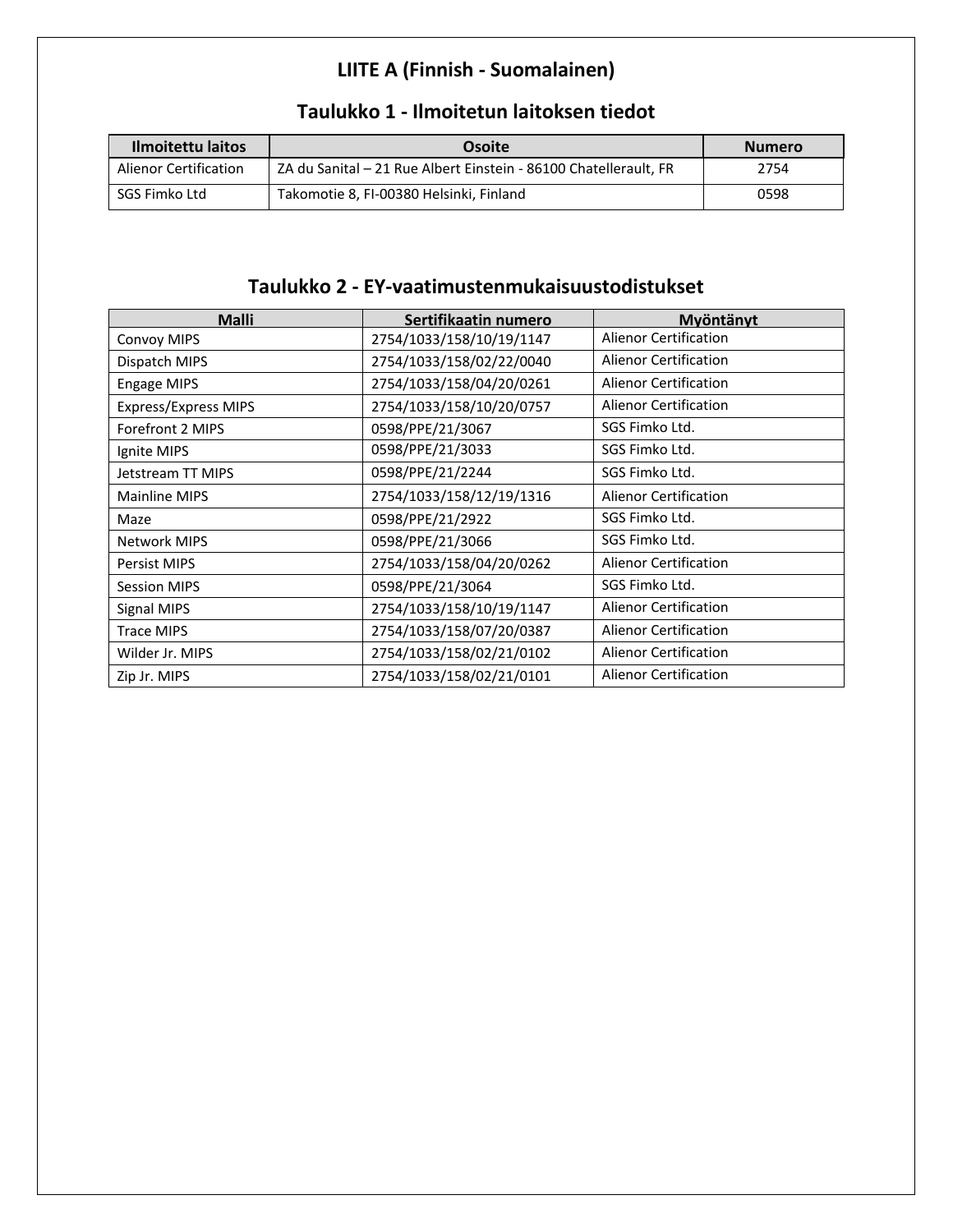## **ANNEXE A (French - Français)**

|                              | . .                                                              |               |
|------------------------------|------------------------------------------------------------------|---------------|
| Organisme notifié            | <b>Adresse</b>                                                   | <b>Nombre</b> |
| <b>Alienor Certification</b> | ZA du Sanital - 21 Rue Albert Einstein - 86100 Chatellerault, FR | 2754          |
| SGS Fimko Ltd                | Takomotie 8, FI-00380 Helsinki, Finland                          | 0598          |

#### **Tableau 1 - Informations sur l'organisme notifié**

#### **Tableau 2 - Certificats de conformité CE**

| <b>Modèle</b>               | Numéro de certificat     | Délivré par                  |
|-----------------------------|--------------------------|------------------------------|
| Convoy MIPS                 | 2754/1033/158/10/19/1147 | <b>Alienor Certification</b> |
| Dispatch MIPS               | 2754/1033/158/02/22/0040 | <b>Alienor Certification</b> |
| <b>Engage MIPS</b>          | 2754/1033/158/04/20/0261 | <b>Alienor Certification</b> |
| <b>Express/Express MIPS</b> | 2754/1033/158/10/20/0757 | <b>Alienor Certification</b> |
| Forefront 2 MIPS            | 0598/PPE/21/3067         | SGS Fimko Ltd.               |
| Ignite MIPS                 | 0598/PPE/21/3033         | SGS Fimko Ltd.               |
| Jetstream TT MIPS           | 0598/PPE/21/2244         | SGS Fimko Ltd.               |
| Mainline MIPS               | 2754/1033/158/12/19/1316 | <b>Alienor Certification</b> |
| Maze                        | 0598/PPE/21/2922         | SGS Fimko Ltd.               |
| <b>Network MIPS</b>         | 0598/PPE/21/3066         | SGS Fimko Ltd.               |
| Persist MIPS                | 2754/1033/158/04/20/0262 | <b>Alienor Certification</b> |
| <b>Session MIPS</b>         | 0598/PPE/21/3064         | SGS Fimko Ltd.               |
| Signal MIPS                 | 2754/1033/158/10/19/1147 | <b>Alienor Certification</b> |
| <b>Trace MIPS</b>           | 2754/1033/158/07/20/0387 | <b>Alienor Certification</b> |
| Wilder Jr. MIPS             | 2754/1033/158/02/21/0102 | <b>Alienor Certification</b> |
| Zip Jr. MIPS                | 2754/1033/158/02/21/0101 | <b>Alienor Certification</b> |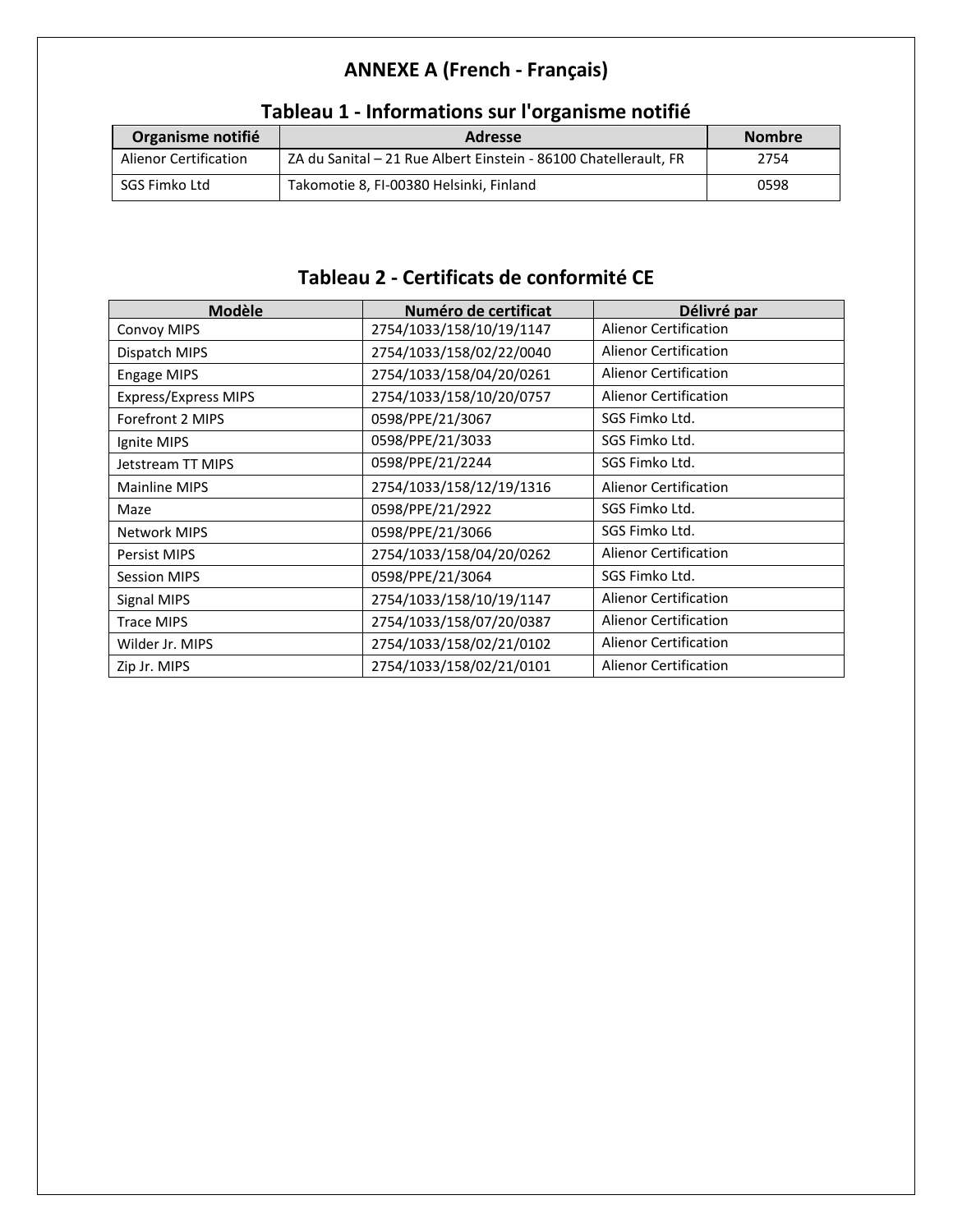## **AHNANG A (German - Deutsche)**

| <b>Benannte Stelle</b> | <b>Adresse</b>                                                   | <b>Nummer</b> |
|------------------------|------------------------------------------------------------------|---------------|
| Alienor Certification  | ZA du Sanital – 21 Rue Albert Einstein - 86100 Chatellerault. FR | 2754          |
| SGS Fimko Ltd          | Takomotie 8, FI-00380 Helsinki, Finland                          | 0598          |

#### **Tabelle 1 - Benannte Stelle**

#### **Tabelle 2 - EG-Konformitätszertifikate**

| <b>Modell</b>        | Zertifikatsnummer        | Herausgegeben von            |
|----------------------|--------------------------|------------------------------|
| <b>Convoy MIPS</b>   | 2754/1033/158/10/19/1147 | <b>Alienor Certification</b> |
| Dispatch MIPS        | 2754/1033/158/02/22/0040 | <b>Alienor Certification</b> |
| <b>Engage MIPS</b>   | 2754/1033/158/04/20/0261 | <b>Alienor Certification</b> |
| Express/Express MIPS | 2754/1033/158/10/20/0757 | Alienor Certification        |
| Forefront 2 MIPS     | 0598/PPE/21/3067         | SGS Fimko Ltd.               |
| Ignite MIPS          | 0598/PPE/21/3033         | SGS Fimko Ltd.               |
| Jetstream TT MIPS    | 0598/PPE/21/2244         | SGS Fimko Ltd.               |
| <b>Mainline MIPS</b> | 2754/1033/158/12/19/1316 | <b>Alienor Certification</b> |
| Maze                 | 0598/PPE/21/2922         | SGS Fimko Ltd.               |
| <b>Network MIPS</b>  | 0598/PPE/21/3066         | SGS Fimko Ltd.               |
| Persist MIPS         | 2754/1033/158/04/20/0262 | <b>Alienor Certification</b> |
| <b>Session MIPS</b>  | 0598/PPE/21/3064         | SGS Fimko Ltd.               |
| Signal MIPS          | 2754/1033/158/10/19/1147 | <b>Alienor Certification</b> |
| <b>Trace MIPS</b>    | 2754/1033/158/07/20/0387 | Alienor Certification        |
| Wilder Jr. MIPS      | 2754/1033/158/02/21/0102 | <b>Alienor Certification</b> |
| Zip Jr. MIPS         | 2754/1033/158/02/21/0101 | <b>Alienor Certification</b> |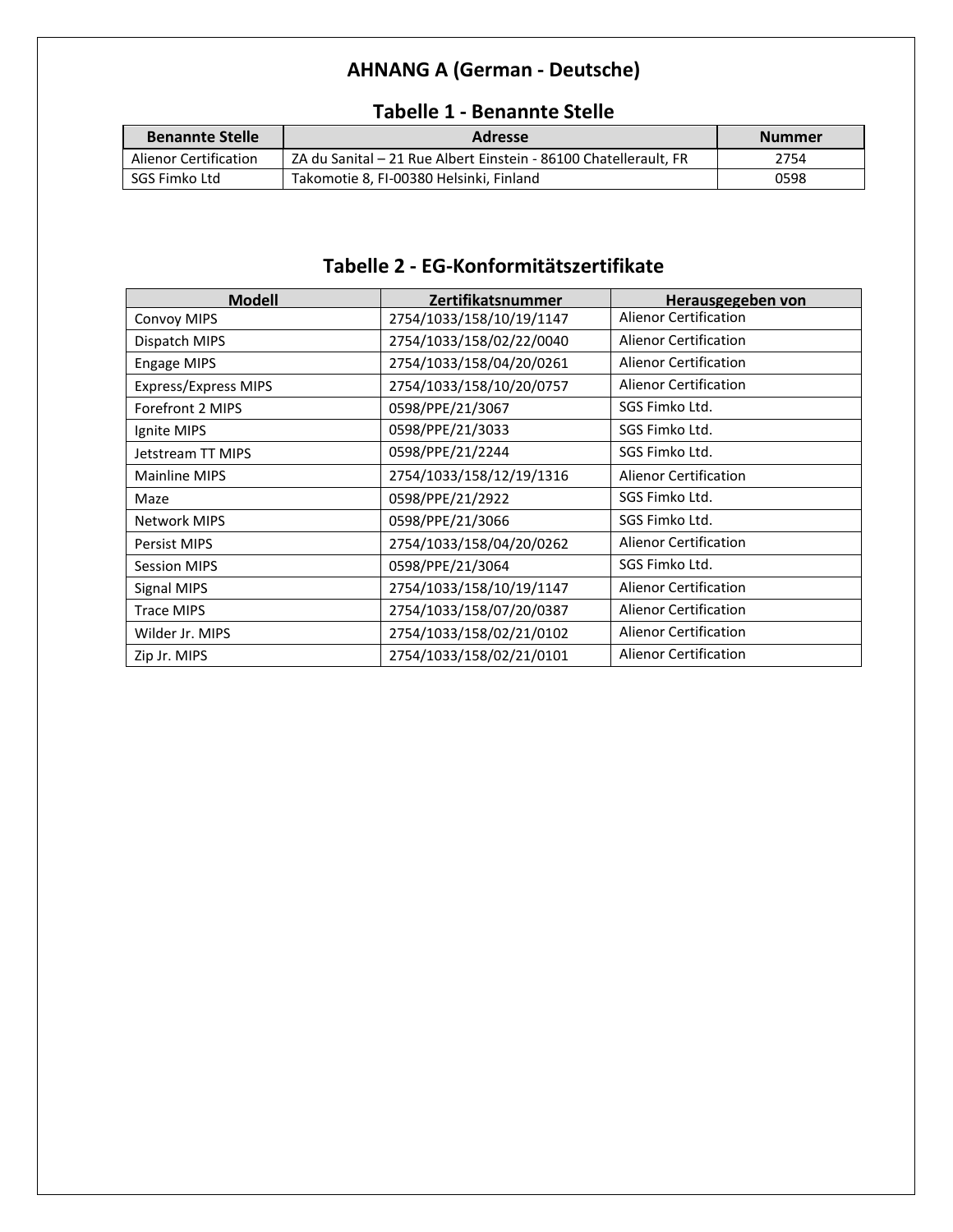## **ΠΑΡΑΡΤΗΜΑ A (Greek - Ελληνικά)**

| Κοινοποιημένος οργανισμός | Διεύθυνση                                                        | Αριθμός |
|---------------------------|------------------------------------------------------------------|---------|
| Alienor Certification     | ZA du Sanital - 21 Rue Albert Einstein - 86100 Chatellerault, FR | 2754    |
| SGS Fimko Ltd             | Takomotie 8, FI-00380 Helsinki, Finland                          | 0598    |

## **Πίνακας 1 - Πληροφορίες του κοινοποιημένου οργανισμού**

## **Πίνακας 2 - Πιστοποιητικά συμμόρφωσης ΕΚ**

| Μοντέλο                     | Αριθμός πιστοποιητικού   | Εκδόθηκε από                 |
|-----------------------------|--------------------------|------------------------------|
| <b>Convoy MIPS</b>          | 2754/1033/158/10/19/1147 | <b>Alienor Certification</b> |
| Dispatch MIPS               | 2754/1033/158/02/22/0040 | <b>Alienor Certification</b> |
| <b>Engage MIPS</b>          | 2754/1033/158/04/20/0261 | <b>Alienor Certification</b> |
| <b>Express/Express MIPS</b> | 2754/1033/158/10/20/0757 | <b>Alienor Certification</b> |
| Forefront 2 MIPS            | 0598/PPE/21/3067         | SGS Fimko Ltd.               |
| Ignite MIPS                 | 0598/PPE/21/3033         | SGS Fimko Ltd.               |
| Jetstream TT MIPS           | 0598/PPE/21/2244         | SGS Fimko Ltd.               |
| Mainline MIPS               | 2754/1033/158/12/19/1316 | <b>Alienor Certification</b> |
| Maze                        | 0598/PPE/21/2922         | SGS Fimko Ltd.               |
| <b>Network MIPS</b>         | 0598/PPE/21/3066         | SGS Fimko Ltd.               |
| <b>Persist MIPS</b>         | 2754/1033/158/04/20/0262 | <b>Alienor Certification</b> |
| <b>Session MIPS</b>         | 0598/PPE/21/3064         | SGS Fimko Ltd.               |
| Signal MIPS                 | 2754/1033/158/10/19/1147 | <b>Alienor Certification</b> |
| <b>Trace MIPS</b>           | 2754/1033/158/07/20/0387 | <b>Alienor Certification</b> |
| Wilder Jr. MIPS             | 2754/1033/158/02/21/0102 | <b>Alienor Certification</b> |
| Zip Jr. MIPS                | 2754/1033/158/02/21/0101 | <b>Alienor Certification</b> |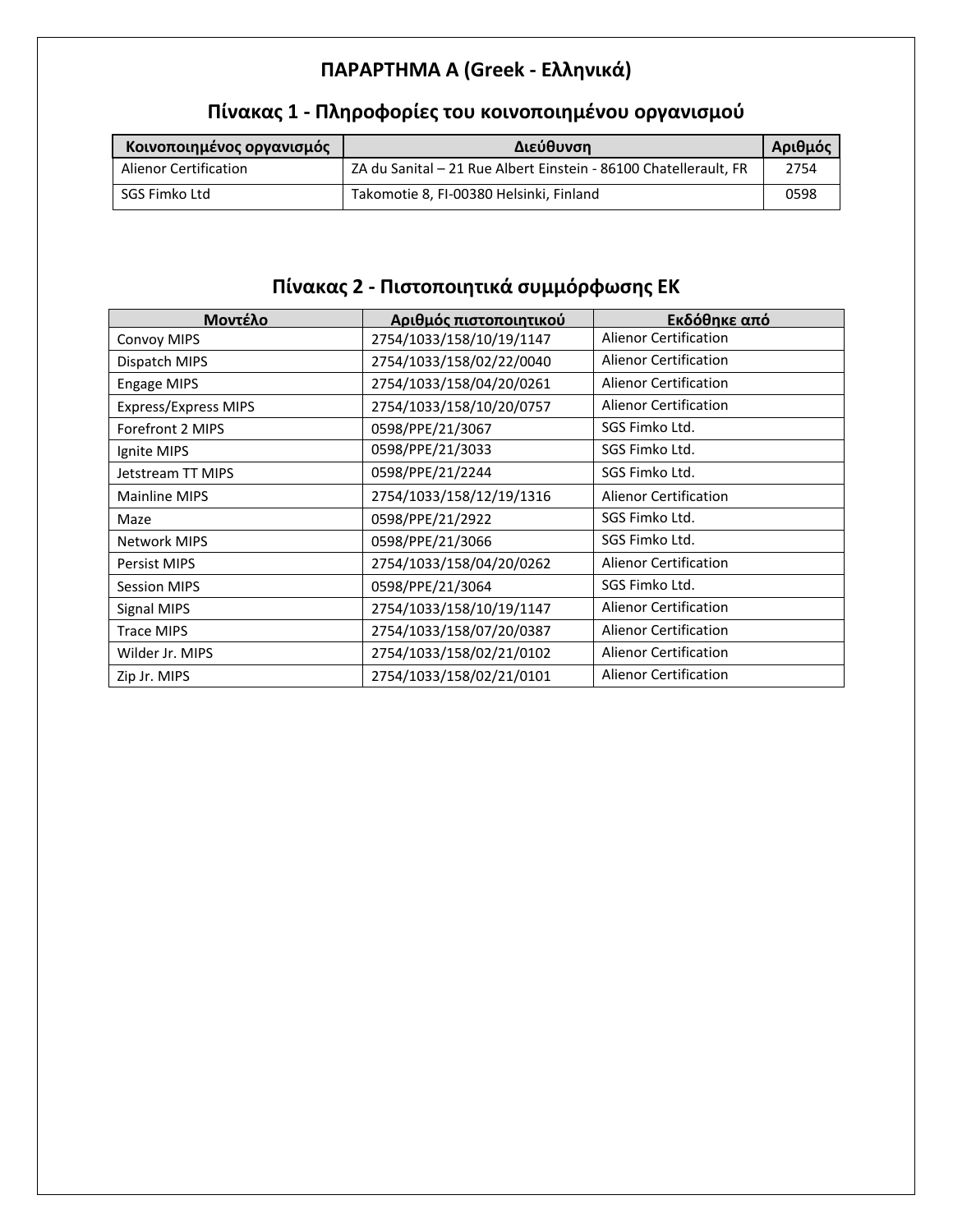## **A FÜGGELÉK (Hungarian - Magyar)**

| <b>KBejelentett szervezet</b> | Cím                                                              | <b>Szám</b> |
|-------------------------------|------------------------------------------------------------------|-------------|
| <b>Alienor Certification</b>  | ZA du Sanital – 21 Rue Albert Einstein - 86100 Chatellerault, FR | 2754        |
| SGS Fimko Ltd                 | Takomotie 8, FI-00380 Helsinki, Finland                          | 0598        |

## **1. Táblázat - A bejelentett szervezet információi**

## **2. Táblázat - EK-megfelelőségi tanúsítványok**

| <b>Modell</b>               | Bizonyítvány száma       | Által kiadott                |
|-----------------------------|--------------------------|------------------------------|
| <b>Convoy MIPS</b>          | 2754/1033/158/10/19/1147 | <b>Alienor Certification</b> |
| Dispatch MIPS               | 2754/1033/158/02/22/0040 | <b>Alienor Certification</b> |
| <b>Engage MIPS</b>          | 2754/1033/158/04/20/0261 | Alienor Certification        |
| <b>Express/Express MIPS</b> | 2754/1033/158/10/20/0757 | <b>Alienor Certification</b> |
| Forefront 2 MIPS            | 0598/PPE/21/3067         | SGS Fimko Ltd.               |
| Ignite MIPS                 | 0598/PPE/21/3033         | SGS Fimko Ltd.               |
| Jetstream TT MIPS           | 0598/PPE/21/2244         | SGS Fimko Ltd.               |
| Mainline MIPS               | 2754/1033/158/12/19/1316 | <b>Alienor Certification</b> |
| Maze                        | 0598/PPE/21/2922         | SGS Fimko Ltd.               |
| <b>Network MIPS</b>         | 0598/PPE/21/3066         | SGS Fimko Ltd.               |
| <b>Persist MIPS</b>         | 2754/1033/158/04/20/0262 | <b>Alienor Certification</b> |
| <b>Session MIPS</b>         | 0598/PPE/21/3064         | SGS Fimko Ltd.               |
| Signal MIPS                 | 2754/1033/158/10/19/1147 | <b>Alienor Certification</b> |
| <b>Trace MIPS</b>           | 2754/1033/158/07/20/0387 | <b>Alienor Certification</b> |
| Wilder Jr. MIPS             | 2754/1033/158/02/21/0102 | <b>Alienor Certification</b> |
| Zip Jr. MIPS                | 2754/1033/158/02/21/0101 | <b>Alienor Certification</b> |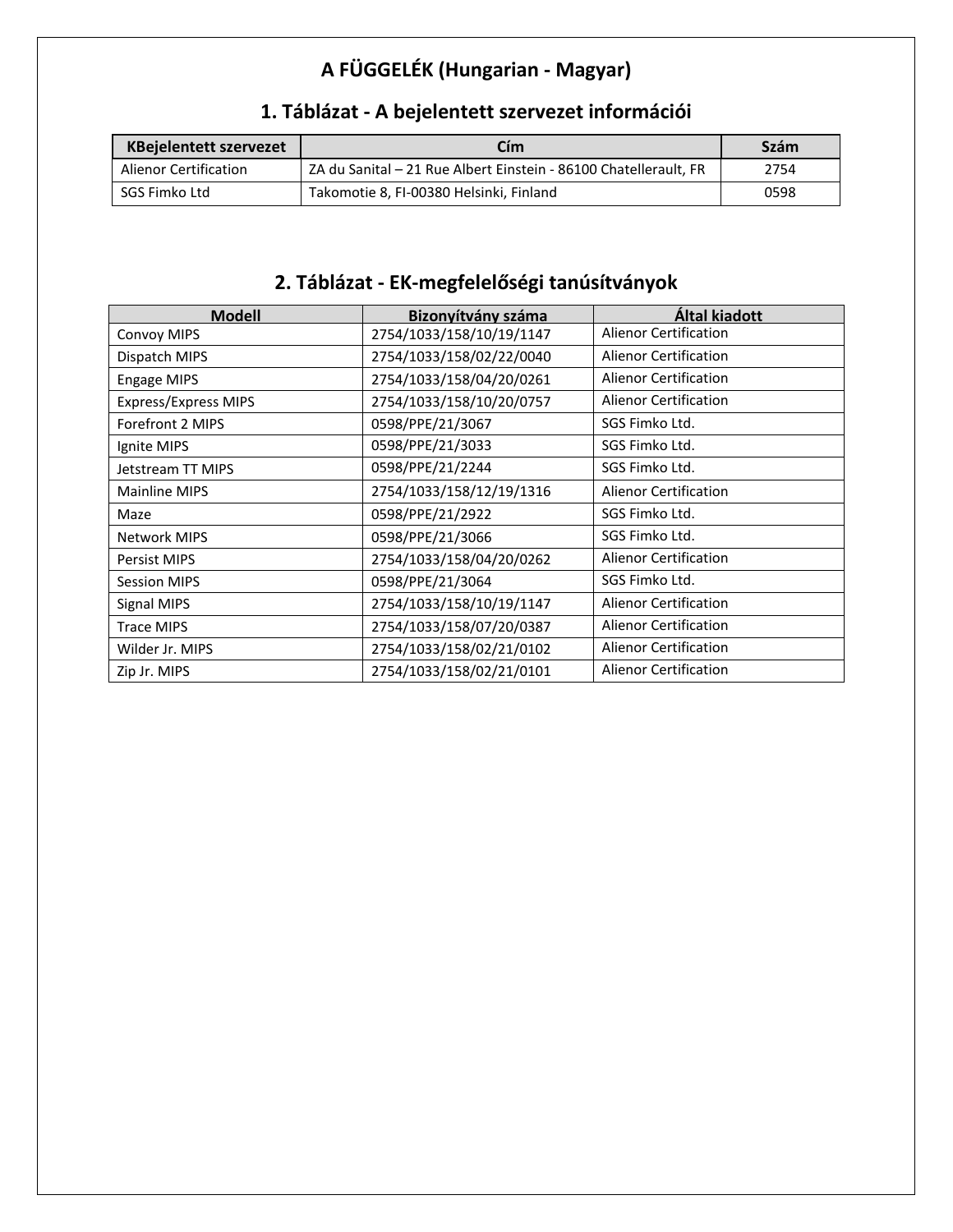## **AGUISÍN A (Irish - Gaeilge)**

| <b>Comhlacht Fógraithe</b> | Seoladh                                                          | Uimhir |
|----------------------------|------------------------------------------------------------------|--------|
| Alienor Certification      | ZA du Sanital - 21 Rue Albert Einstein - 86100 Chatellerault, FR | 2754   |
| SGS Fimko Ltd              | Takomotie 8, FI-00380 Helsinki, Finland                          | 0598   |

## **Tábla 1 - Faisnéis maidir leis an gComhlacht Fógartha**

### **Tábla 2 - Deimhnithe Comhréireachta an CE**

| Mionsamhail                 | <b>Uimhir an Teastais</b> | Arna n-eisiúint ag           |
|-----------------------------|---------------------------|------------------------------|
| <b>Convoy MIPS</b>          | 2754/1033/158/10/19/1147  | <b>Alienor Certification</b> |
| Dispatch MIPS               | 2754/1033/158/02/22/0040  | <b>Alienor Certification</b> |
| <b>Engage MIPS</b>          | 2754/1033/158/04/20/0261  | <b>Alienor Certification</b> |
| <b>Express/Express MIPS</b> | 2754/1033/158/10/20/0757  | <b>Alienor Certification</b> |
| Forefront 2 MIPS            | 0598/PPE/21/3067          | SGS Fimko Ltd.               |
| Ignite MIPS                 | 0598/PPE/21/3033          | SGS Fimko Ltd.               |
| Jetstream TT MIPS           | 0598/PPE/21/2244          | SGS Fimko Ltd.               |
| Mainline MIPS               | 2754/1033/158/12/19/1316  | <b>Alienor Certification</b> |
| Maze                        | 0598/PPE/21/2922          | SGS Fimko Ltd.               |
| <b>Network MIPS</b>         | 0598/PPE/21/3066          | SGS Fimko Ltd.               |
| <b>Persist MIPS</b>         | 2754/1033/158/04/20/0262  | <b>Alienor Certification</b> |
| <b>Session MIPS</b>         | 0598/PPE/21/3064          | SGS Fimko Ltd.               |
| Signal MIPS                 | 2754/1033/158/10/19/1147  | <b>Alienor Certification</b> |
| <b>Trace MIPS</b>           | 2754/1033/158/07/20/0387  | <b>Alienor Certification</b> |
| Wilder Jr. MIPS             | 2754/1033/158/02/21/0102  | <b>Alienor Certification</b> |
| Zip Jr. MIPS                | 2754/1033/158/02/21/0101  | <b>Alienor Certification</b> |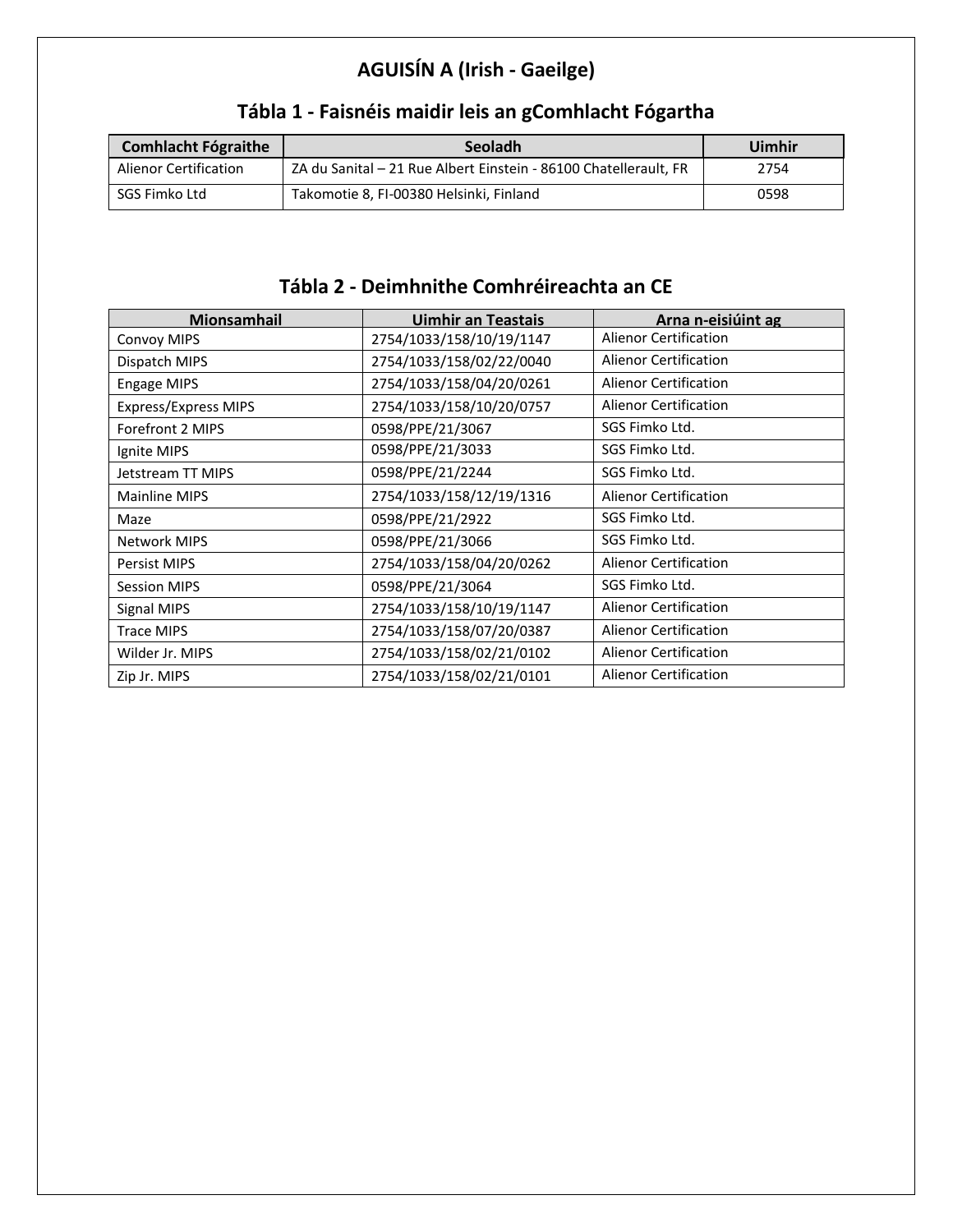# **APPENDICE A (Italian - Italiano)**

| Corpo notificato             | Indirizzo                                                        | <b>Numero</b> |
|------------------------------|------------------------------------------------------------------|---------------|
| <b>Alienor Certification</b> | ZA du Sanital - 21 Rue Albert Einstein - 86100 Chatellerault, FR | 2754          |
| SGS Fimko Ltd                | Takomotie 8, FI-00380 Helsinki, Finland                          | 0598          |

## **Tabella 1 - Informazioni sull'organismo notificato**

## **Tabella 2 - Certificati di conformità CE**

| <b>Modello</b>       | Numero di certificato    | Rilasciato da                |
|----------------------|--------------------------|------------------------------|
| <b>Convoy MIPS</b>   | 2754/1033/158/10/19/1147 | <b>Alienor Certification</b> |
| Dispatch MIPS        | 2754/1033/158/02/22/0040 | Alienor Certification        |
| <b>Engage MIPS</b>   | 2754/1033/158/04/20/0261 | <b>Alienor Certification</b> |
| Express/Express MIPS | 2754/1033/158/10/20/0757 | <b>Alienor Certification</b> |
| Forefront 2 MIPS     | 0598/PPE/21/3067         | SGS Fimko Ltd.               |
| Ignite MIPS          | 0598/PPE/21/3033         | SGS Fimko Ltd.               |
| Jetstream TT MIPS    | 0598/PPE/21/2244         | SGS Fimko Ltd.               |
| Mainline MIPS        | 2754/1033/158/12/19/1316 | <b>Alienor Certification</b> |
| Maze                 | 0598/PPE/21/2922         | SGS Fimko Ltd.               |
| <b>Network MIPS</b>  | 0598/PPE/21/3066         | SGS Fimko Ltd.               |
| <b>Persist MIPS</b>  | 2754/1033/158/04/20/0262 | <b>Alienor Certification</b> |
| <b>Session MIPS</b>  | 0598/PPE/21/3064         | SGS Fimko Ltd.               |
| Signal MIPS          | 2754/1033/158/10/19/1147 | <b>Alienor Certification</b> |
| <b>Trace MIPS</b>    | 2754/1033/158/07/20/0387 | <b>Alienor Certification</b> |
| Wilder Jr. MIPS      | 2754/1033/158/02/21/0102 | <b>Alienor Certification</b> |
| Zip Jr. MIPS         | 2754/1033/158/02/21/0101 | <b>Alienor Certification</b> |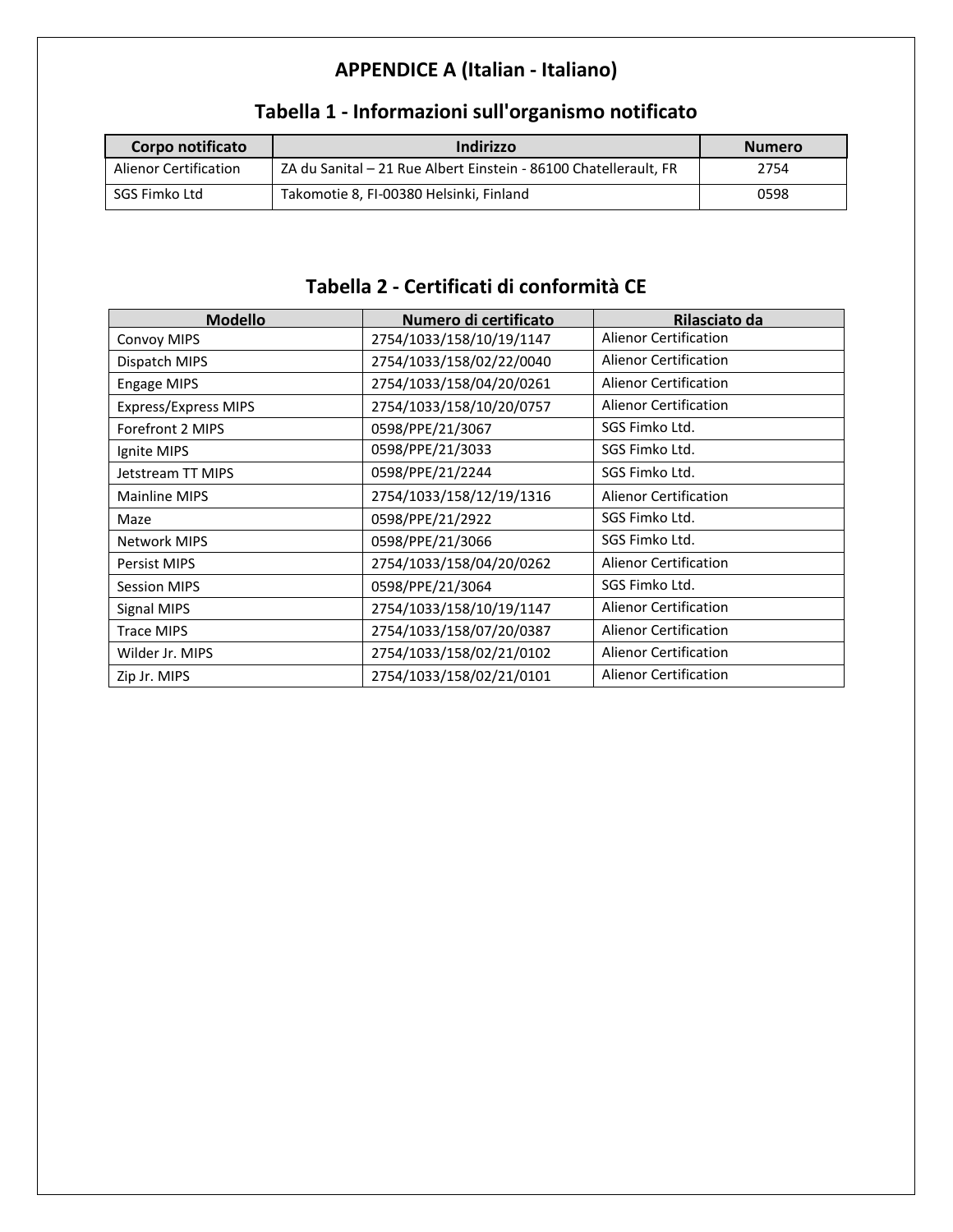## **PIELIKUMS A (Latvian - Latviešu)**

| Pazinotā institūcija  | Adrese                                                           | <b>Numurs</b> |
|-----------------------|------------------------------------------------------------------|---------------|
| Alienor Certification | ZA du Sanital - 21 Rue Albert Einstein - 86100 Chatellerault, FR | 2754          |
| SGS Fimko Ltd         | Takomotie 8, FI-00380 Helsinki, Finland                          | 0598          |

## **1. Tabula - paziņotās institūcijas informācija**

#### **2. Tabula - EK atbilstības sertifikāti**

| <b>Modelis</b>              | Sertifikāta numurs       | Izdoti                       |
|-----------------------------|--------------------------|------------------------------|
| <b>Convoy MIPS</b>          | 2754/1033/158/10/19/1147 | <b>Alienor Certification</b> |
| Dispatch MIPS               | 2754/1033/158/02/22/0040 | <b>Alienor Certification</b> |
| <b>Engage MIPS</b>          | 2754/1033/158/04/20/0261 | <b>Alienor Certification</b> |
| <b>Express/Express MIPS</b> | 2754/1033/158/10/20/0757 | <b>Alienor Certification</b> |
| Forefront 2 MIPS            | 0598/PPE/21/3067         | SGS Fimko Ltd.               |
| Ignite MIPS                 | 0598/PPE/21/3033         | SGS Fimko Ltd.               |
| Jetstream TT MIPS           | 0598/PPE/21/2244         | SGS Fimko Ltd.               |
| Mainline MIPS               | 2754/1033/158/12/19/1316 | <b>Alienor Certification</b> |
| Maze                        | 0598/PPE/21/2922         | SGS Fimko Ltd.               |
| <b>Network MIPS</b>         | 0598/PPE/21/3066         | SGS Fimko Ltd.               |
| <b>Persist MIPS</b>         | 2754/1033/158/04/20/0262 | <b>Alienor Certification</b> |
| <b>Session MIPS</b>         | 0598/PPE/21/3064         | SGS Fimko Ltd.               |
| Signal MIPS                 | 2754/1033/158/10/19/1147 | <b>Alienor Certification</b> |
| <b>Trace MIPS</b>           | 2754/1033/158/07/20/0387 | <b>Alienor Certification</b> |
| Wilder Jr. MIPS             | 2754/1033/158/02/21/0102 | <b>Alienor Certification</b> |
| Zip Jr. MIPS                | 2754/1033/158/02/21/0101 | <b>Alienor Certification</b> |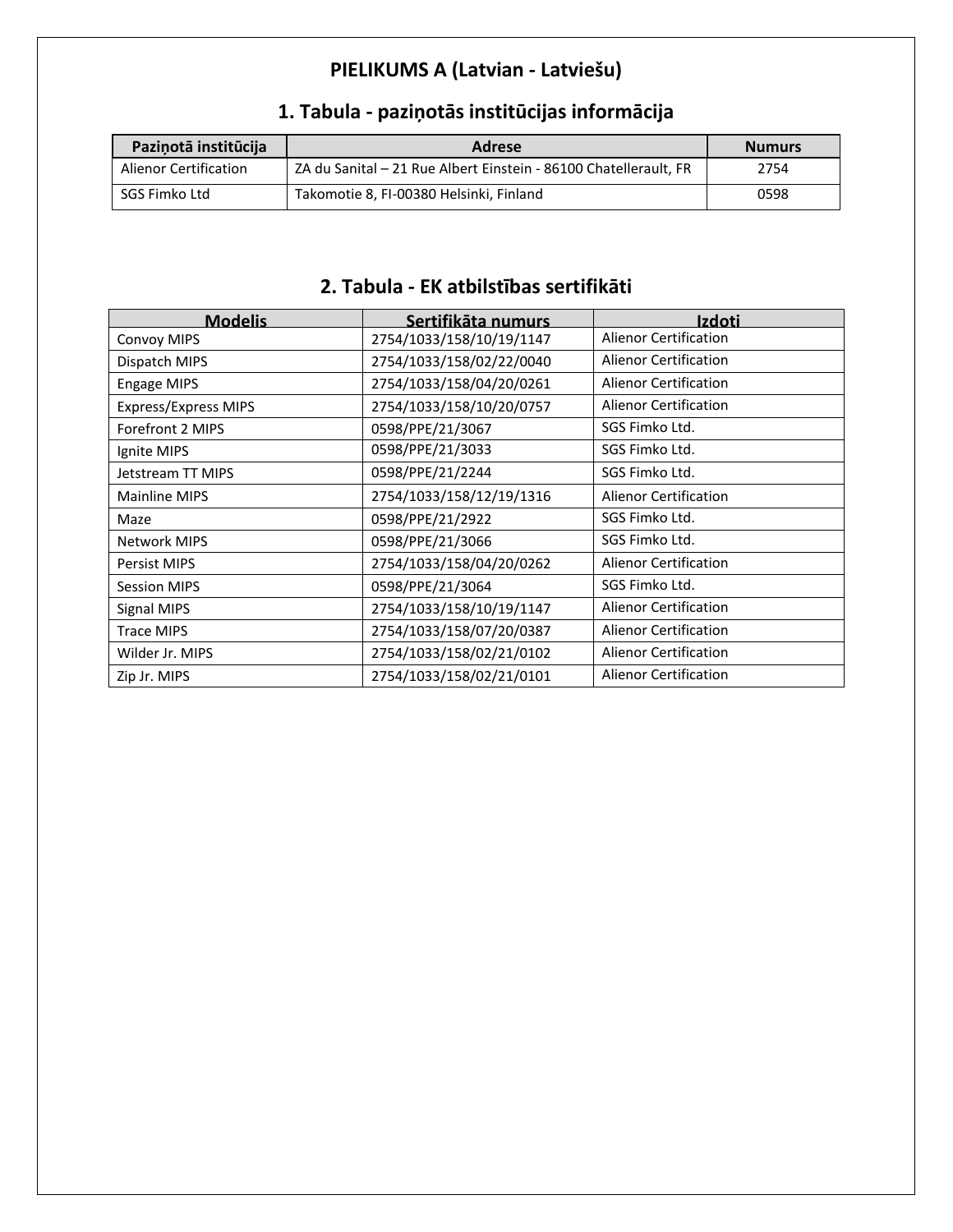## **A PRIEDAS (Lithuanian - Lietuvių)**

| Notifikuotoji įstaiga        | <b>Adresas</b>                                                   | <b>Numeris</b> |
|------------------------------|------------------------------------------------------------------|----------------|
| <b>Alienor Certification</b> | ZA du Sanital - 21 Rue Albert Einstein - 86100 Chatellerault, FR | 2754           |
| SGS Fimko Ltd                | Takomotie 8, FI-00380 Helsinki, Finland                          | 0598           |

## **1 Lentelė. Notifikuotosios įstaigos informacija**

#### **2 Lentelė. EB atitikties sertifikatai**

| <b>Modelis</b>              | Sertifikato numeris      | Išduotas                     |
|-----------------------------|--------------------------|------------------------------|
| <b>Convoy MIPS</b>          | 2754/1033/158/10/19/1147 | <b>Alienor Certification</b> |
| Dispatch MIPS               | 2754/1033/158/02/22/0040 | Alienor Certification        |
| <b>Engage MIPS</b>          | 2754/1033/158/04/20/0261 | <b>Alienor Certification</b> |
| <b>Express/Express MIPS</b> | 2754/1033/158/10/20/0757 | <b>Alienor Certification</b> |
| Forefront 2 MIPS            | 0598/PPE/21/3067         | SGS Fimko Ltd.               |
| Ignite MIPS                 | 0598/PPE/21/3033         | SGS Fimko Ltd.               |
| Jetstream TT MIPS           | 0598/PPE/21/2244         | SGS Fimko Ltd.               |
| Mainline MIPS               | 2754/1033/158/12/19/1316 | <b>Alienor Certification</b> |
| Maze                        | 0598/PPE/21/2922         | SGS Fimko Ltd.               |
| <b>Network MIPS</b>         | 0598/PPE/21/3066         | SGS Fimko Ltd.               |
| <b>Persist MIPS</b>         | 2754/1033/158/04/20/0262 | <b>Alienor Certification</b> |
| <b>Session MIPS</b>         | 0598/PPE/21/3064         | SGS Fimko Ltd.               |
| <b>Signal MIPS</b>          | 2754/1033/158/10/19/1147 | <b>Alienor Certification</b> |
| <b>Trace MIPS</b>           | 2754/1033/158/07/20/0387 | <b>Alienor Certification</b> |
| Wilder Jr. MIPS             | 2754/1033/158/02/21/0102 | <b>Alienor Certification</b> |
| Zip Jr. MIPS                | 2754/1033/158/02/21/0101 | <b>Alienor Certification</b> |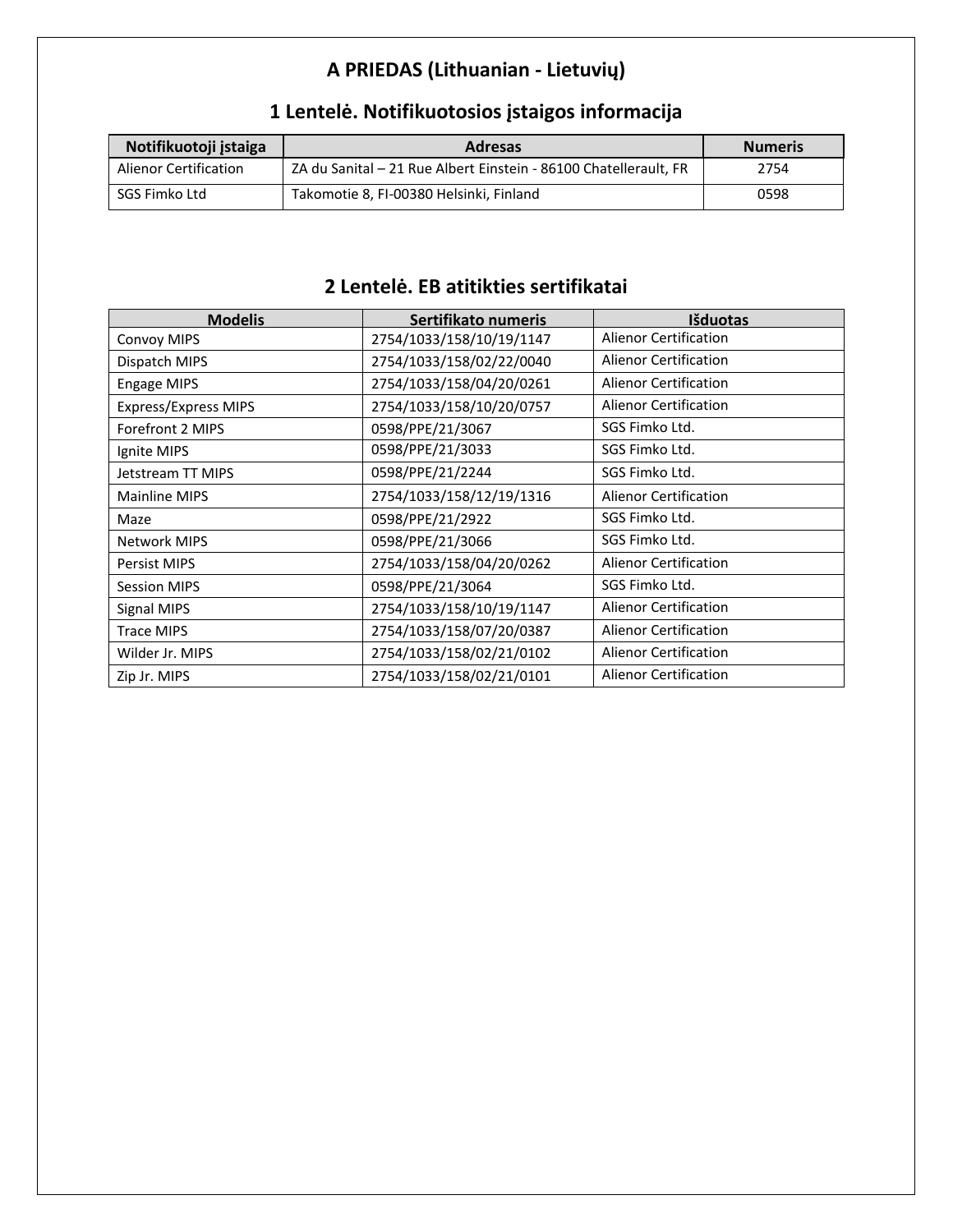## **APPENDIĊI A (Maltese - Malti)**

| <b>Korp Notifikat</b> | Indirizz                                                         | Numru |
|-----------------------|------------------------------------------------------------------|-------|
| Alienor Certification | ZA du Sanital – 21 Rue Albert Einstein - 86100 Chatellerault, FR | 2754  |
| SGS Fimko Ltd         | Takomotie 8, FI-00380 Helsinki, Finland                          | 0598  |

## **Tabella 1 - Informazzjoni tal-Korp Notifikat**

## **Tabella 2 - Ċertifikati ta 'Konformità KE**

| <b>Mudell</b>        | Numru taċ-Certifikat     | Mahrug minn                  |
|----------------------|--------------------------|------------------------------|
| <b>Convoy MIPS</b>   | 2754/1033/158/10/19/1147 | <b>Alienor Certification</b> |
| Dispatch MIPS        | 2754/1033/158/02/22/0040 | Alienor Certification        |
| <b>Engage MIPS</b>   | 2754/1033/158/04/20/0261 | <b>Alienor Certification</b> |
| Express/Express MIPS | 2754/1033/158/10/20/0757 | <b>Alienor Certification</b> |
| Forefront 2 MIPS     | 0598/PPE/21/3067         | SGS Fimko Ltd.               |
| Ignite MIPS          | 0598/PPE/21/3033         | SGS Fimko Ltd.               |
| Jetstream TT MIPS    | 0598/PPE/21/2244         | SGS Fimko Ltd.               |
| Mainline MIPS        | 2754/1033/158/12/19/1316 | <b>Alienor Certification</b> |
| Maze                 | 0598/PPE/21/2922         | SGS Fimko Ltd.               |
| <b>Network MIPS</b>  | 0598/PPE/21/3066         | SGS Fimko Ltd.               |
| <b>Persist MIPS</b>  | 2754/1033/158/04/20/0262 | <b>Alienor Certification</b> |
| <b>Session MIPS</b>  | 0598/PPE/21/3064         | SGS Fimko Ltd.               |
| Signal MIPS          | 2754/1033/158/10/19/1147 | <b>Alienor Certification</b> |
| <b>Trace MIPS</b>    | 2754/1033/158/07/20/0387 | <b>Alienor Certification</b> |
| Wilder Jr. MIPS      | 2754/1033/158/02/21/0102 | <b>Alienor Certification</b> |
| Zip Jr. MIPS         | 2754/1033/158/02/21/0101 | <b>Alienor Certification</b> |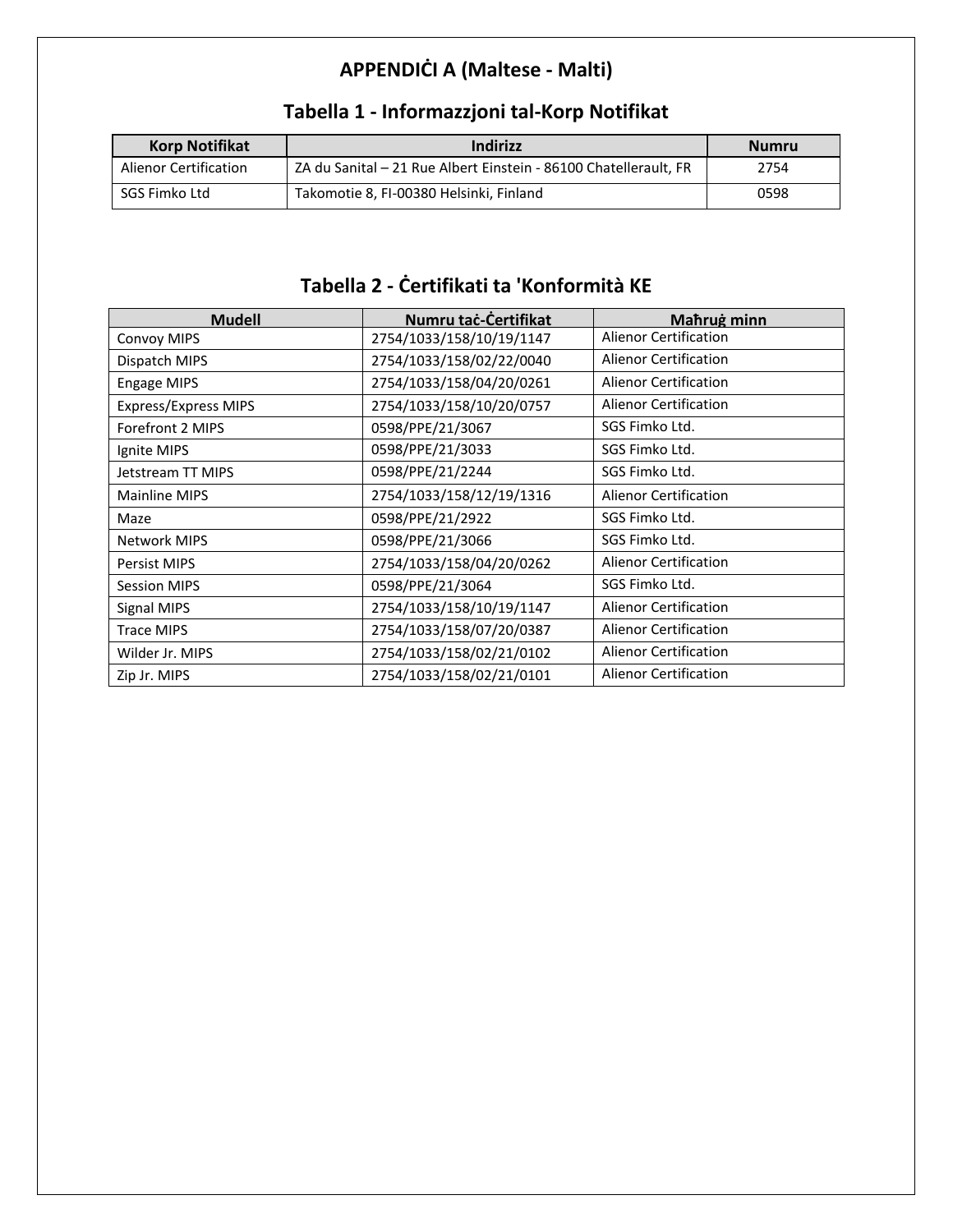## **VEDLEGG A (Norwegian – Norsk)**

| <b>Bemyndiget organ</b> | <b>Adresse</b>                                                   | <b>Nummer</b> |
|-------------------------|------------------------------------------------------------------|---------------|
| Alienor Certification   | ZA du Sanital - 21 Rue Albert Einstein - 86100 Chatellerault, FR | 2754          |
| SGS Fimko Ltd           | Takomotie 8, FI-00380 Helsinki, Finland                          | 0598          |

## **Tabell 1 - Informert kroppsinformasjon**

#### **Tabell 2 - EF-overensstemmelsesattest**

| <b>Modell</b>               | Sertifikatnummer         | Utstedt av                   |
|-----------------------------|--------------------------|------------------------------|
| Convoy MIPS                 | 2754/1033/158/10/19/1147 | <b>Alienor Certification</b> |
| Dispatch MIPS               | 2754/1033/158/02/22/0040 | <b>Alienor Certification</b> |
| Engage MIPS                 | 2754/1033/158/04/20/0261 | <b>Alienor Certification</b> |
| <b>Express/Express MIPS</b> | 2754/1033/158/10/20/0757 | <b>Alienor Certification</b> |
| Forefront 2 MIPS            | 0598/PPE/21/3067         | SGS Fimko Ltd.               |
| Ignite MIPS                 | 0598/PPE/21/3033         | SGS Fimko Ltd.               |
| Jetstream TT MIPS           | 0598/PPE/21/2244         | SGS Fimko Ltd.               |
| <b>Mainline MIPS</b>        | 2754/1033/158/12/19/1316 | <b>Alienor Certification</b> |
| Maze                        | 0598/PPE/21/2922         | SGS Fimko Ltd.               |
| <b>Network MIPS</b>         | 0598/PPE/21/3066         | SGS Fimko Ltd.               |
| <b>Persist MIPS</b>         | 2754/1033/158/04/20/0262 | <b>Alienor Certification</b> |
| <b>Session MIPS</b>         | 0598/PPE/21/3064         | SGS Fimko Ltd.               |
| Signal MIPS                 | 2754/1033/158/10/19/1147 | <b>Alienor Certification</b> |
| <b>Trace MIPS</b>           | 2754/1033/158/07/20/0387 | <b>Alienor Certification</b> |
| Wilder Jr. MIPS             | 2754/1033/158/02/21/0102 | <b>Alienor Certification</b> |
| Zip Jr. MIPS                | 2754/1033/158/02/21/0101 | <b>Alienor Certification</b> |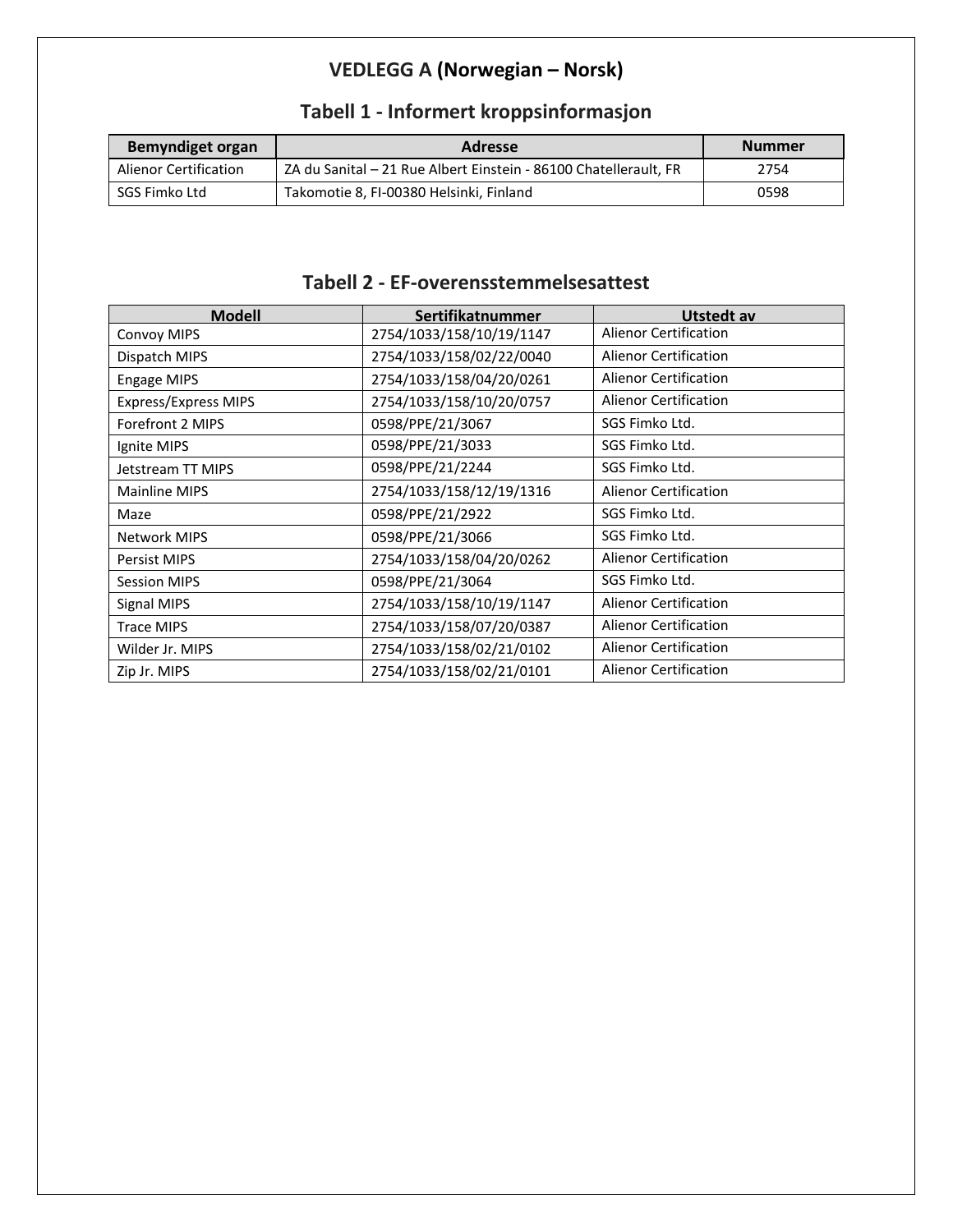## **ZAŁĄCZNIK A (Polish - Polskie)**

| Jednostka notyfikowana       | <b>Adres</b>                                                     | <b>Numer</b> |
|------------------------------|------------------------------------------------------------------|--------------|
| <b>Alienor Certification</b> | ZA du Sanital - 21 Rue Albert Einstein - 86100 Chatellerault, FR | 2754         |
| SGS Fimko Ltd                | Takomotie 8, FI-00380 Helsinki, Finland                          | 0598         |

## **Tabela 1 - Informacje o jednostce notyfikowanej**

## **Tabela 2 - Certyfikaty zgodności WE**

| <b>Model</b>                | Numer certyfikatu        | Wydane przez                 |
|-----------------------------|--------------------------|------------------------------|
| <b>Convoy MIPS</b>          | 2754/1033/158/10/19/1147 | <b>Alienor Certification</b> |
| Dispatch MIPS               | 2754/1033/158/02/22/0040 | <b>Alienor Certification</b> |
| <b>Engage MIPS</b>          | 2754/1033/158/04/20/0261 | Alienor Certification        |
| <b>Express/Express MIPS</b> | 2754/1033/158/10/20/0757 | <b>Alienor Certification</b> |
| Forefront 2 MIPS            | 0598/PPE/21/3067         | SGS Fimko Ltd.               |
| Ignite MIPS                 | 0598/PPE/21/3033         | SGS Fimko Ltd.               |
| Jetstream TT MIPS           | 0598/PPE/21/2244         | SGS Fimko Ltd.               |
| Mainline MIPS               | 2754/1033/158/12/19/1316 | <b>Alienor Certification</b> |
| Maze                        | 0598/PPE/21/2922         | SGS Fimko Ltd.               |
| <b>Network MIPS</b>         | 0598/PPE/21/3066         | SGS Fimko Ltd.               |
| Persist MIPS                | 2754/1033/158/04/20/0262 | <b>Alienor Certification</b> |
| <b>Session MIPS</b>         | 0598/PPE/21/3064         | SGS Fimko Ltd.               |
| Signal MIPS                 | 2754/1033/158/10/19/1147 | <b>Alienor Certification</b> |
| <b>Trace MIPS</b>           | 2754/1033/158/07/20/0387 | <b>Alienor Certification</b> |
| Wilder Jr. MIPS             | 2754/1033/158/02/21/0102 | <b>Alienor Certification</b> |
| Zip Jr. MIPS                | 2754/1033/158/02/21/0101 | <b>Alienor Certification</b> |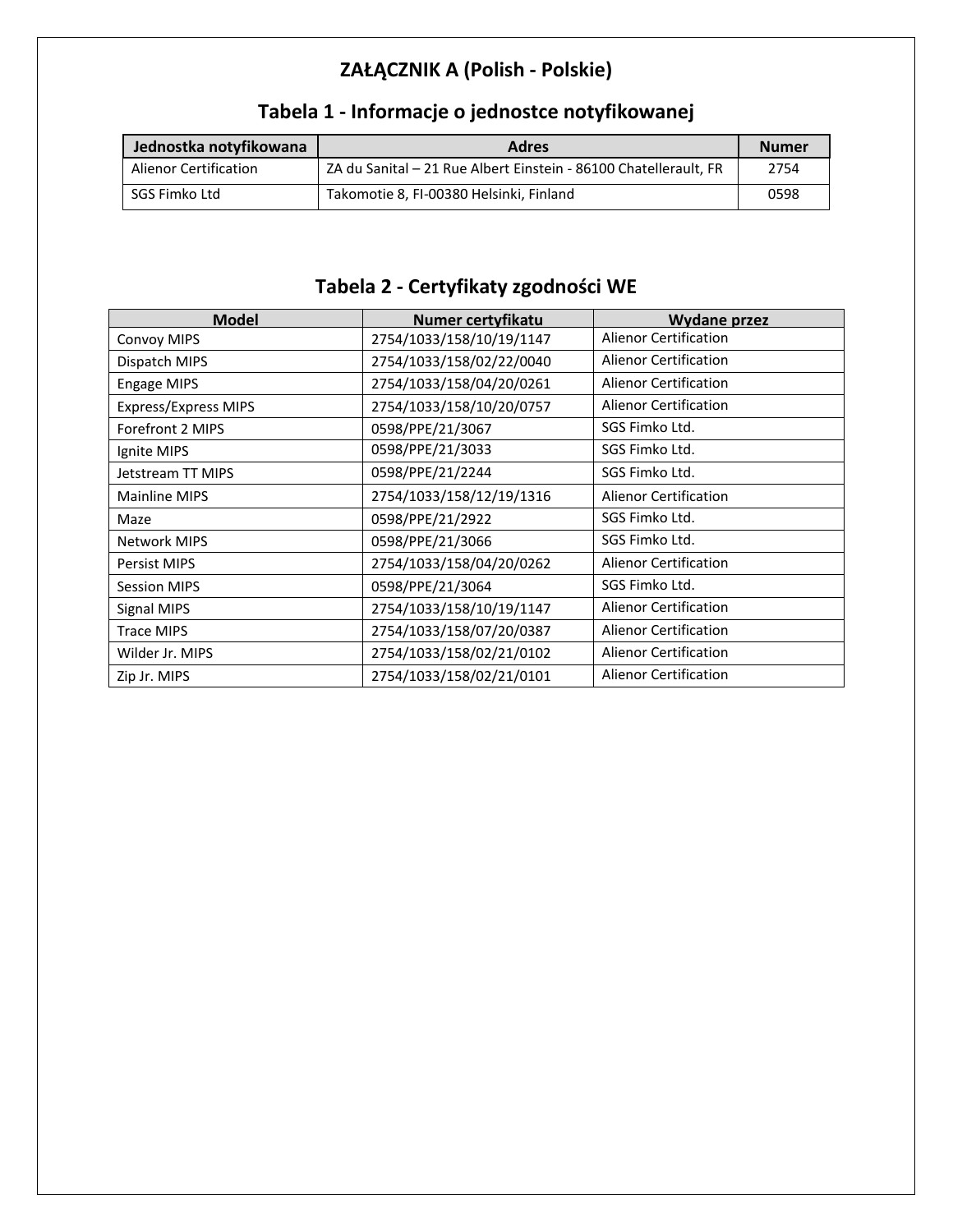## **APÊNDICE A (Portuguese - Português)**

| Corpo notificado             | <b>Endereco</b>                                                  | Número |
|------------------------------|------------------------------------------------------------------|--------|
| <b>Alienor Certification</b> | ZA du Sanital – 21 Rue Albert Einstein - 86100 Chatellerault, FR | 2754   |
| SGS Fimko Ltd                | Takomotie 8, FI-00380 Helsinki, Finland                          | 0598   |

## **Tabela 1 - Informações do Corpo Notificado**

### **Tabela 2 - Certificados de Conformidade da CE**

| <b>Modelo</b>               | Número do certificado    | Publicado por                |
|-----------------------------|--------------------------|------------------------------|
| <b>Convoy MIPS</b>          | 2754/1033/158/10/19/1147 | <b>Alienor Certification</b> |
| Dispatch MIPS               | 2754/1033/158/02/22/0040 | <b>Alienor Certification</b> |
| <b>Engage MIPS</b>          | 2754/1033/158/04/20/0261 | <b>Alienor Certification</b> |
| <b>Express/Express MIPS</b> | 2754/1033/158/10/20/0757 | <b>Alienor Certification</b> |
| Forefront 2 MIPS            | 0598/PPE/21/3067         | SGS Fimko Ltd.               |
| Ignite MIPS                 | 0598/PPE/21/3033         | SGS Fimko Ltd.               |
| Jetstream TT MIPS           | 0598/PPE/21/2244         | SGS Fimko Ltd.               |
| Mainline MIPS               | 2754/1033/158/12/19/1316 | <b>Alienor Certification</b> |
| Maze                        | 0598/PPE/21/2922         | SGS Fimko Ltd.               |
| <b>Network MIPS</b>         | 0598/PPE/21/3066         | SGS Fimko Ltd.               |
| <b>Persist MIPS</b>         | 2754/1033/158/04/20/0262 | <b>Alienor Certification</b> |
| <b>Session MIPS</b>         | 0598/PPE/21/3064         | SGS Fimko Ltd.               |
| Signal MIPS                 | 2754/1033/158/10/19/1147 | <b>Alienor Certification</b> |
| <b>Trace MIPS</b>           | 2754/1033/158/07/20/0387 | <b>Alienor Certification</b> |
| Wilder Jr. MIPS             | 2754/1033/158/02/21/0102 | <b>Alienor Certification</b> |
| Zip Jr. MIPS                | 2754/1033/158/02/21/0101 | <b>Alienor Certification</b> |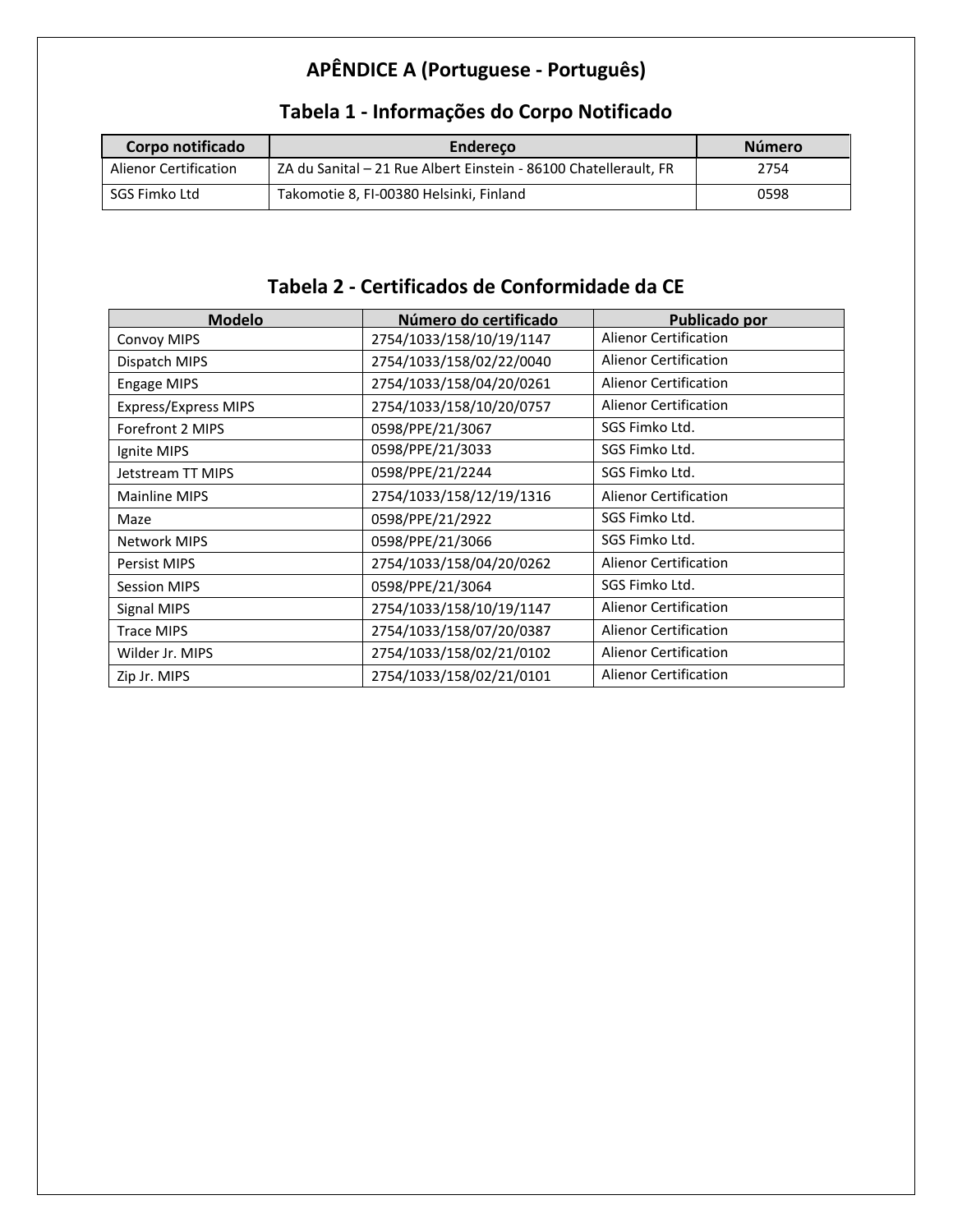## **ANEXA A (Romanian - Română)**

| Organism notificat           | Adresa                                                           | Număr |
|------------------------------|------------------------------------------------------------------|-------|
| <b>Alienor Certification</b> | ZA du Sanital – 21 Rue Albert Einstein - 86100 Chatellerault, FR | 2754  |
| SGS Fimko Ltd                | Takomotie 8, FI-00380 Helsinki, Finland                          | 0598  |

## **Tabelul 1 - Informații privind organismul notificat**

## **Tabelul 2 - Certificate CE de conformitate**

| <b>Model</b>         | Numarul certificatului   | Emis de                      |
|----------------------|--------------------------|------------------------------|
| <b>Convoy MIPS</b>   | 2754/1033/158/10/19/1147 | <b>Alienor Certification</b> |
| Dispatch MIPS        | 2754/1033/158/02/22/0040 | Alienor Certification        |
| <b>Engage MIPS</b>   | 2754/1033/158/04/20/0261 | <b>Alienor Certification</b> |
| Express/Express MIPS | 2754/1033/158/10/20/0757 | <b>Alienor Certification</b> |
| Forefront 2 MIPS     | 0598/PPE/21/3067         | SGS Fimko Ltd.               |
| Ignite MIPS          | 0598/PPE/21/3033         | SGS Fimko Ltd.               |
| Jetstream TT MIPS    | 0598/PPE/21/2244         | SGS Fimko Ltd.               |
| Mainline MIPS        | 2754/1033/158/12/19/1316 | <b>Alienor Certification</b> |
| Maze                 | 0598/PPE/21/2922         | SGS Fimko Ltd.               |
| Network MIPS         | 0598/PPE/21/3066         | SGS Fimko Ltd.               |
| <b>Persist MIPS</b>  | 2754/1033/158/04/20/0262 | <b>Alienor Certification</b> |
| <b>Session MIPS</b>  | 0598/PPE/21/3064         | SGS Fimko Ltd.               |
| Signal MIPS          | 2754/1033/158/10/19/1147 | <b>Alienor Certification</b> |
| <b>Trace MIPS</b>    | 2754/1033/158/07/20/0387 | <b>Alienor Certification</b> |
| Wilder Jr. MIPS      | 2754/1033/158/02/21/0102 | <b>Alienor Certification</b> |
| Zip Jr. MIPS         | 2754/1033/158/02/21/0101 | <b>Alienor Certification</b> |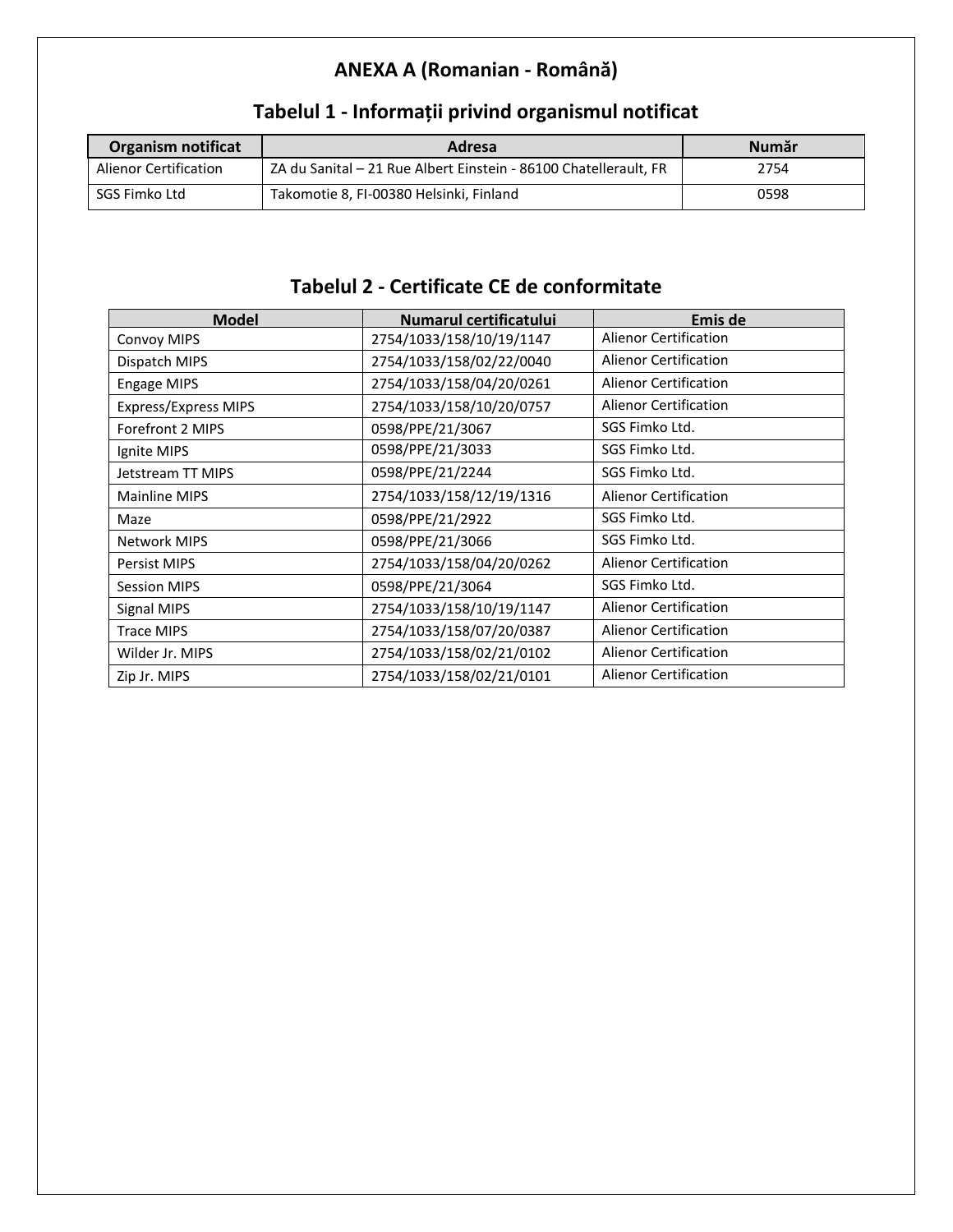## **ПРИЛОЖЕНИЕ (Russian – русский)**

| Уполномоченный орган  | Адрес                                                            | Чсло |
|-----------------------|------------------------------------------------------------------|------|
| Alienor Certification | ZA du Sanital – 21 Rue Albert Einstein - 86100 Chatellerault, FR | 2754 |
| SGS Fimko Ltd         | Takomotie 8, FI-00380 Helsinki, Finland                          | 0598 |

## **Таблица 1 - Информация об уполномоченном органе**

## **Таблица 2 - Сертификаты соответствия ЕС**

| модель               | Номер сертификата        | Выдан                        |
|----------------------|--------------------------|------------------------------|
| <b>Convoy MIPS</b>   | 2754/1033/158/10/19/1147 | <b>Alienor Certification</b> |
| Dispatch MIPS        | 2754/1033/158/02/22/0040 | <b>Alienor Certification</b> |
| <b>Engage MIPS</b>   | 2754/1033/158/04/20/0261 | <b>Alienor Certification</b> |
| Express/Express MIPS | 2754/1033/158/10/20/0757 | <b>Alienor Certification</b> |
| Forefront 2 MIPS     | 0598/PPE/21/3067         | SGS Fimko Ltd.               |
| Ignite MIPS          | 0598/PPE/21/3033         | SGS Fimko Ltd.               |
| Jetstream TT MIPS    | 0598/PPE/21/2244         | SGS Fimko Ltd.               |
| Mainline MIPS        | 2754/1033/158/12/19/1316 | <b>Alienor Certification</b> |
| Maze                 | 0598/PPE/21/2922         | SGS Fimko Ltd.               |
| <b>Network MIPS</b>  | 0598/PPE/21/3066         | SGS Fimko Ltd.               |
| <b>Persist MIPS</b>  | 2754/1033/158/04/20/0262 | <b>Alienor Certification</b> |
| <b>Session MIPS</b>  | 0598/PPE/21/3064         | SGS Fimko Ltd.               |
| Signal MIPS          | 2754/1033/158/10/19/1147 | <b>Alienor Certification</b> |
| <b>Trace MIPS</b>    | 2754/1033/158/07/20/0387 | <b>Alienor Certification</b> |
| Wilder Jr. MIPS      | 2754/1033/158/02/21/0102 | <b>Alienor Certification</b> |
| Zip Jr. MIPS         | 2754/1033/158/02/21/0101 | <b>Alienor Certification</b> |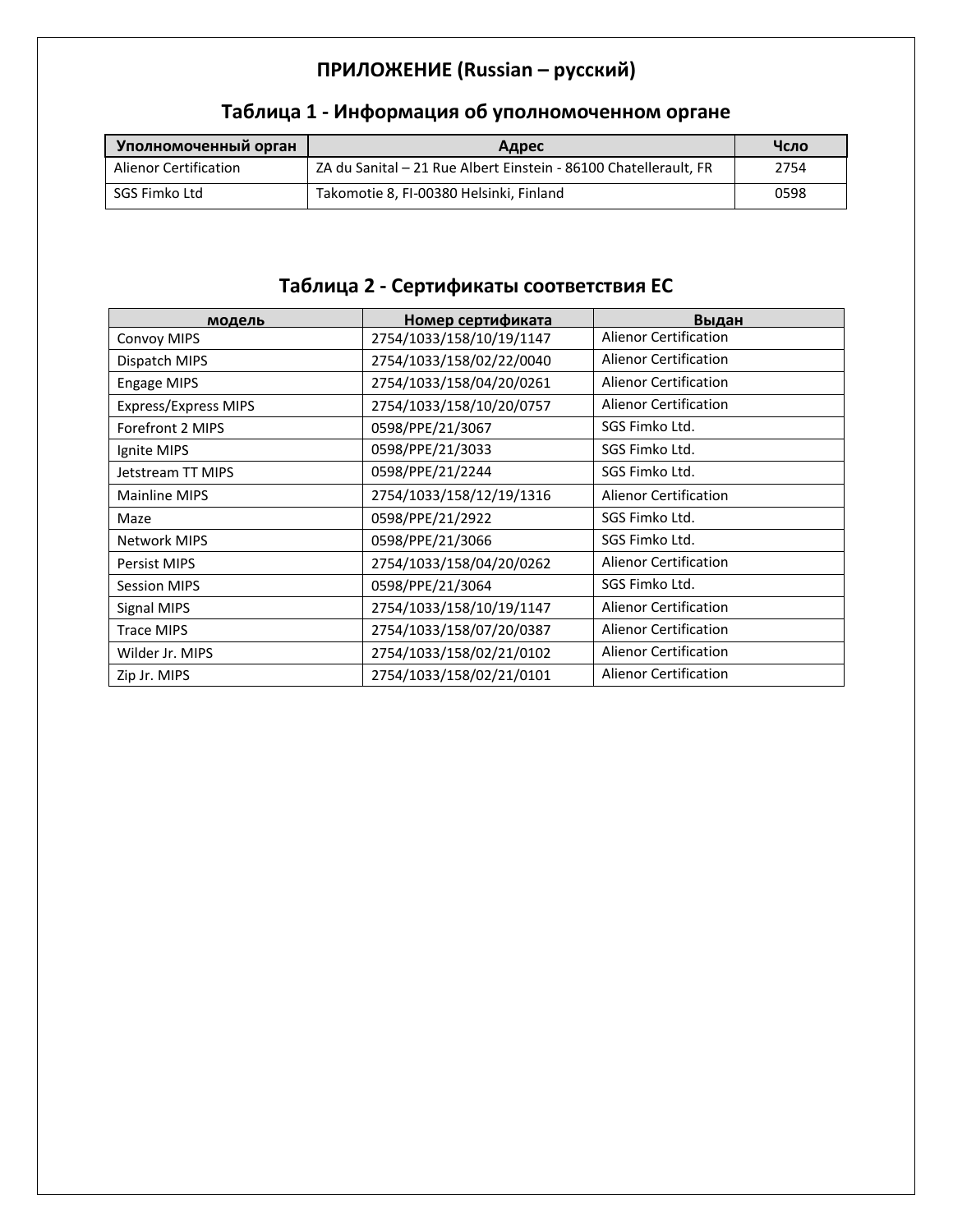## **ПРИЛОГ А (Serbian – Српски)**

| Обавестио орган              | Адреса                                                           | <b>Gpoj</b> |
|------------------------------|------------------------------------------------------------------|-------------|
| <b>Alienor Certification</b> | ZA du Sanital – 21 Rue Albert Einstein - 86100 Chatellerault, FR | 2754        |
| SGS Fimko Ltd                | Takomotie 8, FI-00380 Helsinki, Finland                          | 0598        |

## **Табела 1 - Информације о нотифицираном тијелу**

## **Табела 2 - ЕЦ сертификати о усклађености**

| Модел                       | Број цертификата         | Издаје                       |
|-----------------------------|--------------------------|------------------------------|
| <b>Convoy MIPS</b>          | 2754/1033/158/10/19/1147 | <b>Alienor Certification</b> |
| Dispatch MIPS               | 2754/1033/158/02/22/0040 | <b>Alienor Certification</b> |
| Engage MIPS                 | 2754/1033/158/04/20/0261 | Alienor Certification        |
| <b>Express/Express MIPS</b> | 2754/1033/158/10/20/0757 | <b>Alienor Certification</b> |
| Forefront 2 MIPS            | 0598/PPE/21/3067         | SGS Fimko Ltd.               |
| Ignite MIPS                 | 0598/PPE/21/3033         | SGS Fimko Ltd.               |
| Jetstream TT MIPS           | 0598/PPE/21/2244         | SGS Fimko Ltd.               |
| Mainline MIPS               | 2754/1033/158/12/19/1316 | <b>Alienor Certification</b> |
| Maze                        | 0598/PPE/21/2922         | SGS Fimko Ltd.               |
| <b>Network MIPS</b>         | 0598/PPE/21/3066         | SGS Fimko Ltd.               |
| <b>Persist MIPS</b>         | 2754/1033/158/04/20/0262 | <b>Alienor Certification</b> |
| <b>Session MIPS</b>         | 0598/PPE/21/3064         | SGS Fimko Ltd.               |
| Signal MIPS                 | 2754/1033/158/10/19/1147 | <b>Alienor Certification</b> |
| <b>Trace MIPS</b>           | 2754/1033/158/07/20/0387 | <b>Alienor Certification</b> |
| Wilder Jr. MIPS             | 2754/1033/158/02/21/0102 | <b>Alienor Certification</b> |
| Zip Jr. MIPS                | 2754/1033/158/02/21/0101 | <b>Alienor Certification</b> |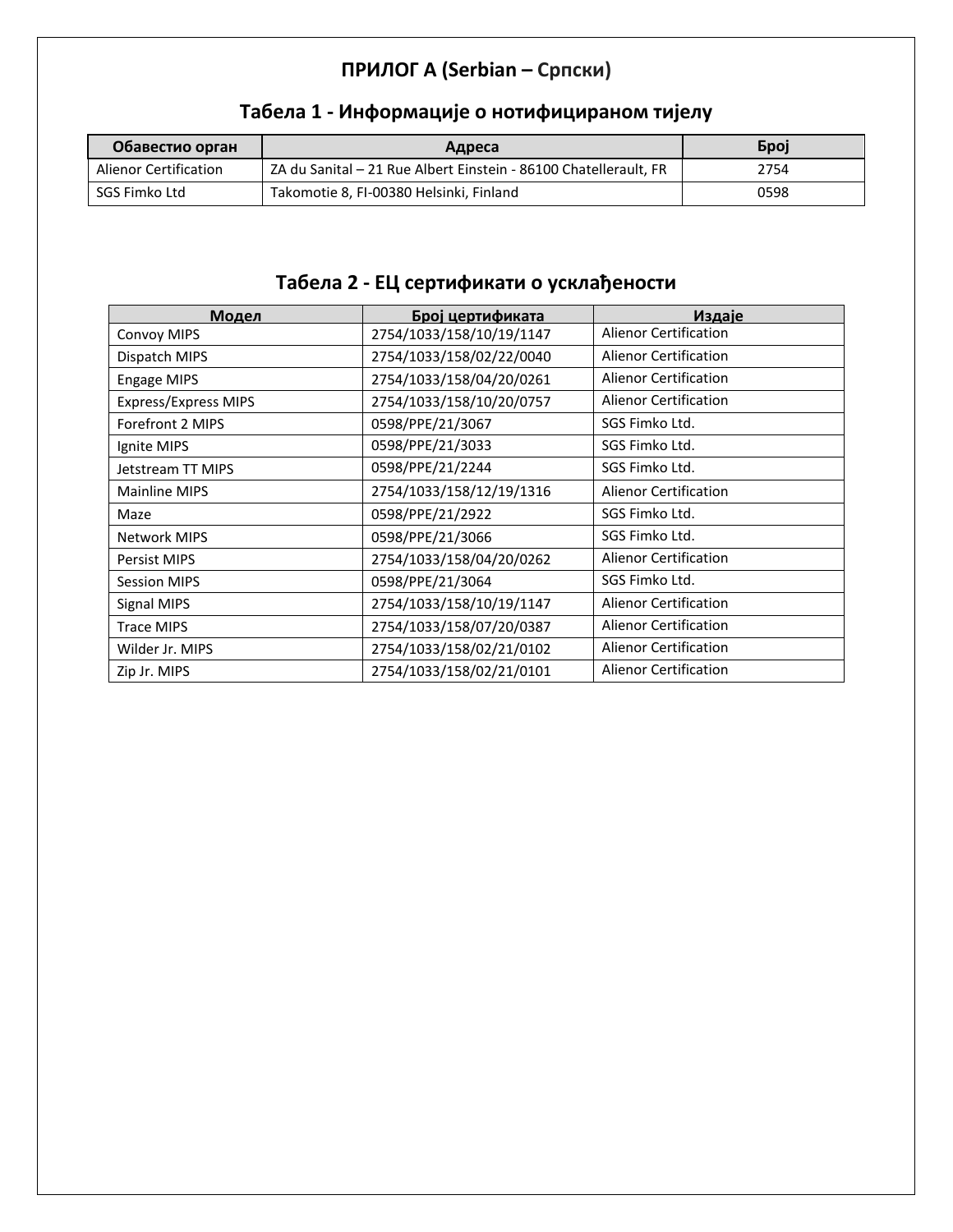## **PRÍLOHA A (Slovak - Slovenský)**

| Notifikovaná osoba    | Adresa                                                           | číslo |
|-----------------------|------------------------------------------------------------------|-------|
| Alienor Certification | ZA du Sanital – 21 Rue Albert Einstein - 86100 Chatellerault, FR | 2754  |
| SGS Fimko Ltd         | Takomotie 8, FI-00380 Helsinki, Finland                          | 0598  |

## **Tabuľka 1 - Informácie o notifikovanom orgáne**

#### **Tabuľka 2 - Osvedčenia ES o zhode**

| <b>Model</b>                | Číslo certifikátu        | Vydal                        |
|-----------------------------|--------------------------|------------------------------|
| Convoy MIPS                 | 2754/1033/158/10/19/1147 | <b>Alienor Certification</b> |
| Dispatch MIPS               | 2754/1033/158/02/22/0040 | <b>Alienor Certification</b> |
| Engage MIPS                 | 2754/1033/158/04/20/0261 | <b>Alienor Certification</b> |
| <b>Express/Express MIPS</b> | 2754/1033/158/10/20/0757 | <b>Alienor Certification</b> |
| Forefront 2 MIPS            | 0598/PPE/21/3067         | SGS Fimko Ltd.               |
| Ignite MIPS                 | 0598/PPE/21/3033         | SGS Fimko Ltd.               |
| Jetstream TT MIPS           | 0598/PPE/21/2244         | SGS Fimko Ltd.               |
| <b>Mainline MIPS</b>        | 2754/1033/158/12/19/1316 | <b>Alienor Certification</b> |
| Maze                        | 0598/PPE/21/2922         | SGS Fimko Ltd.               |
| <b>Network MIPS</b>         | 0598/PPE/21/3066         | SGS Fimko Ltd.               |
| <b>Persist MIPS</b>         | 2754/1033/158/04/20/0262 | <b>Alienor Certification</b> |
| <b>Session MIPS</b>         | 0598/PPE/21/3064         | SGS Fimko Ltd.               |
| Signal MIPS                 | 2754/1033/158/10/19/1147 | <b>Alienor Certification</b> |
| <b>Trace MIPS</b>           | 2754/1033/158/07/20/0387 | <b>Alienor Certification</b> |
| Wilder Jr. MIPS             | 2754/1033/158/02/21/0102 | <b>Alienor Certification</b> |
| Zip Jr. MIPS                | 2754/1033/158/02/21/0101 | <b>Alienor Certification</b> |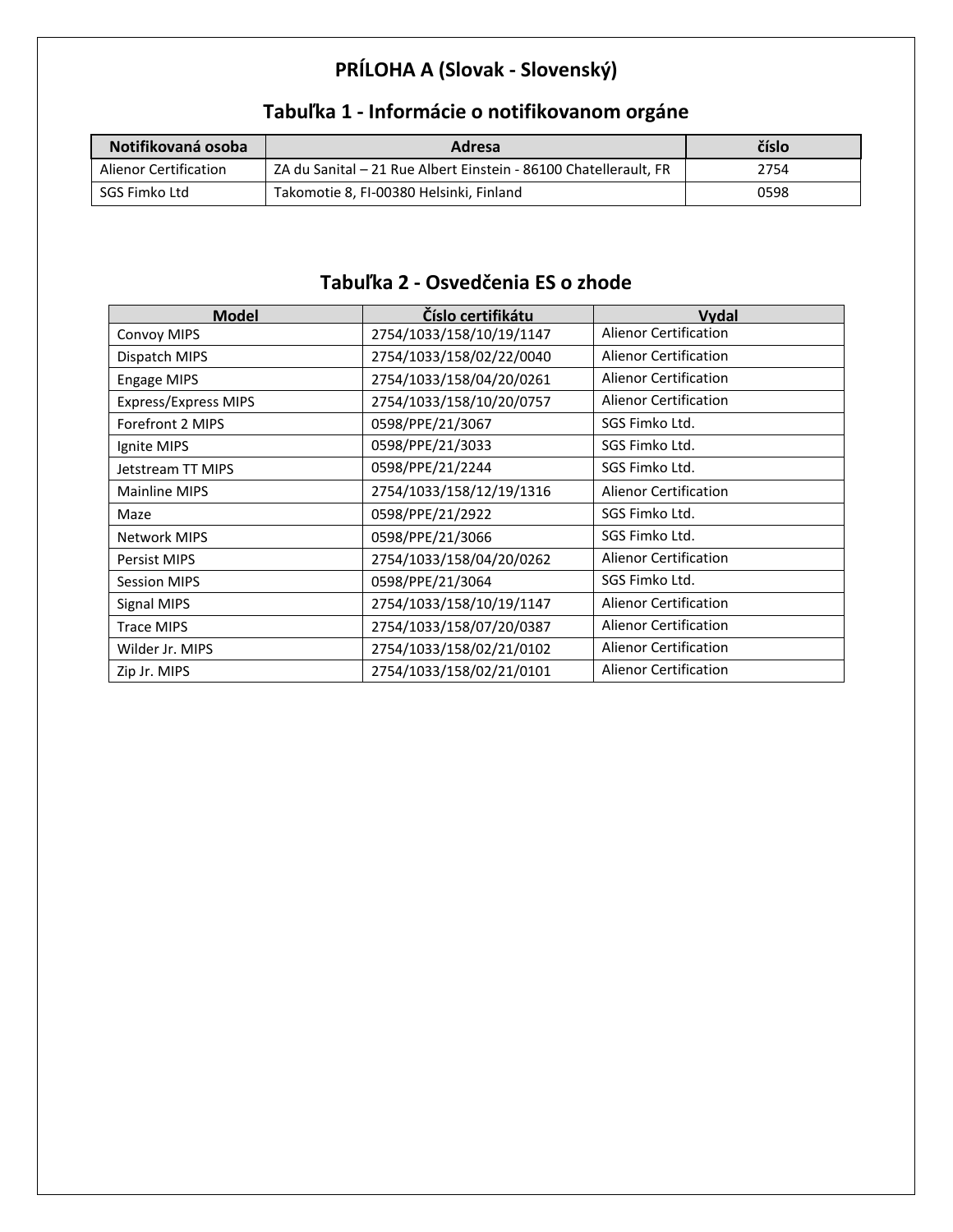## **PRILOGA A (Slovenian - Slovenščina)**

| Priglašeni organ      | <b>Naslov</b>                                                    | Številka |
|-----------------------|------------------------------------------------------------------|----------|
| Alienor Certification | ZA du Sanital - 21 Rue Albert Einstein - 86100 Chatellerault, FR | 2754     |
| SGS Fimko Ltd         | Takomotie 8, FI-00380 Helsinki, Finland                          | 0598     |

## **Tabela 1 - Podatki o priglašenem organu**

#### **Tabela 2 - Potrdila ES o skladnosti**

| <b>Model</b>                | Številka potrdila        | Izdal                        |
|-----------------------------|--------------------------|------------------------------|
| <b>Convoy MIPS</b>          | 2754/1033/158/10/19/1147 | <b>Alienor Certification</b> |
| Dispatch MIPS               | 2754/1033/158/02/22/0040 | <b>Alienor Certification</b> |
| <b>Engage MIPS</b>          | 2754/1033/158/04/20/0261 | Alienor Certification        |
| <b>Express/Express MIPS</b> | 2754/1033/158/10/20/0757 | <b>Alienor Certification</b> |
| Forefront 2 MIPS            | 0598/PPE/21/3067         | SGS Fimko Ltd.               |
| Ignite MIPS                 | 0598/PPE/21/3033         | SGS Fimko Ltd.               |
| Jetstream TT MIPS           | 0598/PPE/21/2244         | SGS Fimko Ltd.               |
| Mainline MIPS               | 2754/1033/158/12/19/1316 | <b>Alienor Certification</b> |
| Maze                        | 0598/PPE/21/2922         | SGS Fimko Ltd.               |
| <b>Network MIPS</b>         | 0598/PPE/21/3066         | SGS Fimko Ltd.               |
| Persist MIPS                | 2754/1033/158/04/20/0262 | <b>Alienor Certification</b> |
| <b>Session MIPS</b>         | 0598/PPE/21/3064         | SGS Fimko Ltd.               |
| Signal MIPS                 | 2754/1033/158/10/19/1147 | <b>Alienor Certification</b> |
| <b>Trace MIPS</b>           | 2754/1033/158/07/20/0387 | <b>Alienor Certification</b> |
| Wilder Jr. MIPS             | 2754/1033/158/02/21/0102 | <b>Alienor Certification</b> |
| Zip Jr. MIPS                | 2754/1033/158/02/21/0101 | <b>Alienor Certification</b> |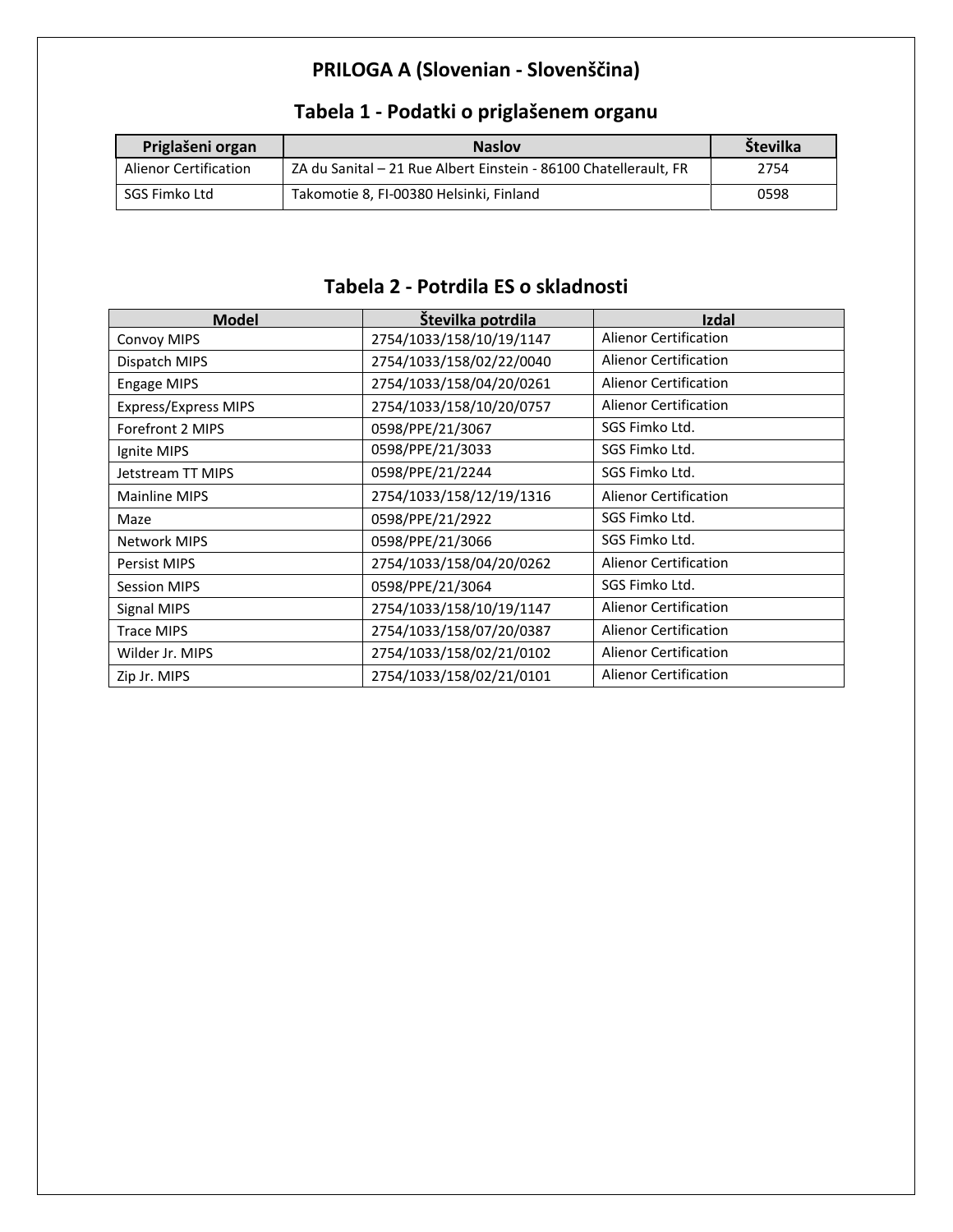# **APÉNDICE A (Spanish - ESPAÑOL)**

| Cuerpo notificado            | <b>Dirección</b>                                                 | Número |
|------------------------------|------------------------------------------------------------------|--------|
| <b>Alienor Certification</b> | ZA du Sanital - 21 Rue Albert Einstein - 86100 Chatellerault, FR | 2754   |
| SGS Fimko Ltd                | Takomotie 8, FI-00380 Helsinki, Finland                          | 0598   |

## **Tabla 1 - Información del cuerpo notificado**

### **Tabla 2 - Certificados de conformidad CE**

| <b>Modelo</b>        | Número certificado       | Emitido por                  |
|----------------------|--------------------------|------------------------------|
| <b>Convoy MIPS</b>   | 2754/1033/158/10/19/1147 | <b>Alienor Certification</b> |
| Dispatch MIPS        | 2754/1033/158/02/22/0040 | Alienor Certification        |
| Engage MIPS          | 2754/1033/158/04/20/0261 | <b>Alienor Certification</b> |
| Express/Express MIPS | 2754/1033/158/10/20/0757 | <b>Alienor Certification</b> |
| Forefront 2 MIPS     | 0598/PPE/21/3067         | SGS Fimko Ltd.               |
| Ignite MIPS          | 0598/PPE/21/3033         | SGS Fimko Ltd.               |
| Jetstream TT MIPS    | 0598/PPE/21/2244         | SGS Fimko Ltd.               |
| Mainline MIPS        | 2754/1033/158/12/19/1316 | <b>Alienor Certification</b> |
| Maze                 | 0598/PPE/21/2922         | SGS Fimko Ltd.               |
| <b>Network MIPS</b>  | 0598/PPE/21/3066         | SGS Fimko Ltd.               |
| <b>Persist MIPS</b>  | 2754/1033/158/04/20/0262 | <b>Alienor Certification</b> |
| <b>Session MIPS</b>  | 0598/PPE/21/3064         | SGS Fimko Ltd.               |
| Signal MIPS          | 2754/1033/158/10/19/1147 | <b>Alienor Certification</b> |
| <b>Trace MIPS</b>    | 2754/1033/158/07/20/0387 | <b>Alienor Certification</b> |
| Wilder Jr. MIPS      | 2754/1033/158/02/21/0102 | <b>Alienor Certification</b> |
| Zip Jr. MIPS         | 2754/1033/158/02/21/0101 | <b>Alienor Certification</b> |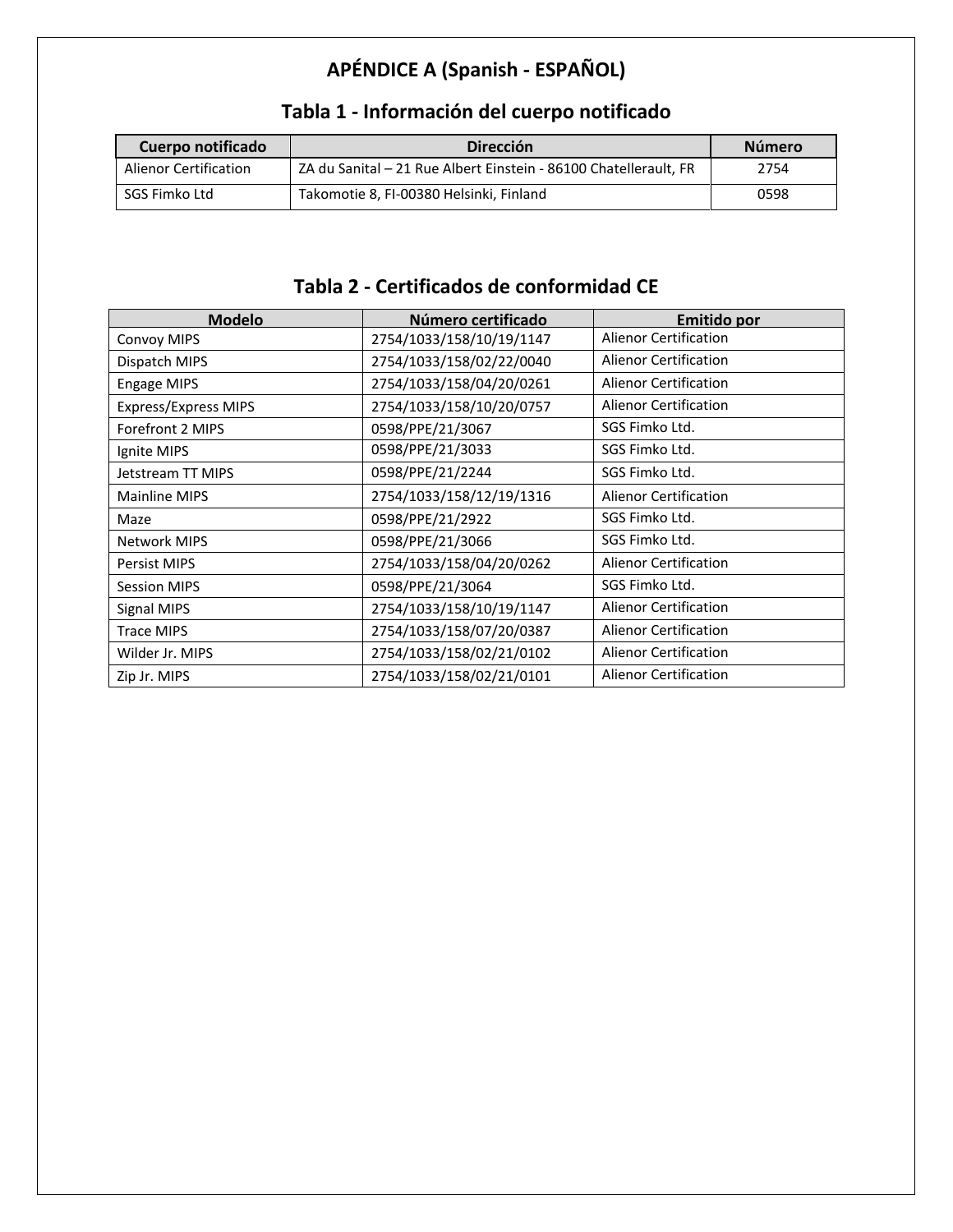## **BILAGA A (Swedish - Svenska)**

| Anmält organ          | <b>Adress</b>                                                    | <b>Nummer</b> |
|-----------------------|------------------------------------------------------------------|---------------|
| Alienor Certification | ZA du Sanital - 21 Rue Albert Einstein - 86100 Chatellerault, FR | 2754          |
| SGS Fimko Ltd         | Takomotie 8, FI-00380 Helsinki, Finland                          | 0598          |

## **Tabell 1 - Information om anmälda organ**

## **Tabell 2 - EG-intyg om överensstämmelse**

| <b>Modell</b>               | <b>Certifikat nummer</b> | Utfärdats av                 |
|-----------------------------|--------------------------|------------------------------|
| Convoy MIPS                 | 2754/1033/158/10/19/1147 | <b>Alienor Certification</b> |
| Dispatch MIPS               | 2754/1033/158/02/22/0040 | Alienor Certification        |
| <b>Engage MIPS</b>          | 2754/1033/158/04/20/0261 | <b>Alienor Certification</b> |
| <b>Express/Express MIPS</b> | 2754/1033/158/10/20/0757 | <b>Alienor Certification</b> |
| Forefront 2 MIPS            | 0598/PPE/21/3067         | SGS Fimko Ltd.               |
| Ignite MIPS                 | 0598/PPE/21/3033         | SGS Fimko Ltd.               |
| Jetstream TT MIPS           | 0598/PPE/21/2244         | SGS Fimko Ltd.               |
| Mainline MIPS               | 2754/1033/158/12/19/1316 | <b>Alienor Certification</b> |
| Maze                        | 0598/PPE/21/2922         | SGS Fimko Ltd.               |
| <b>Network MIPS</b>         | 0598/PPE/21/3066         | SGS Fimko Ltd.               |
| <b>Persist MIPS</b>         | 2754/1033/158/04/20/0262 | <b>Alienor Certification</b> |
| <b>Session MIPS</b>         | 0598/PPE/21/3064         | SGS Fimko Ltd.               |
| Signal MIPS                 | 2754/1033/158/10/19/1147 | <b>Alienor Certification</b> |
| <b>Trace MIPS</b>           | 2754/1033/158/07/20/0387 | <b>Alienor Certification</b> |
| Wilder Jr. MIPS             | 2754/1033/158/02/21/0102 | <b>Alienor Certification</b> |
| Zip Jr. MIPS                | 2754/1033/158/02/21/0101 | <b>Alienor Certification</b> |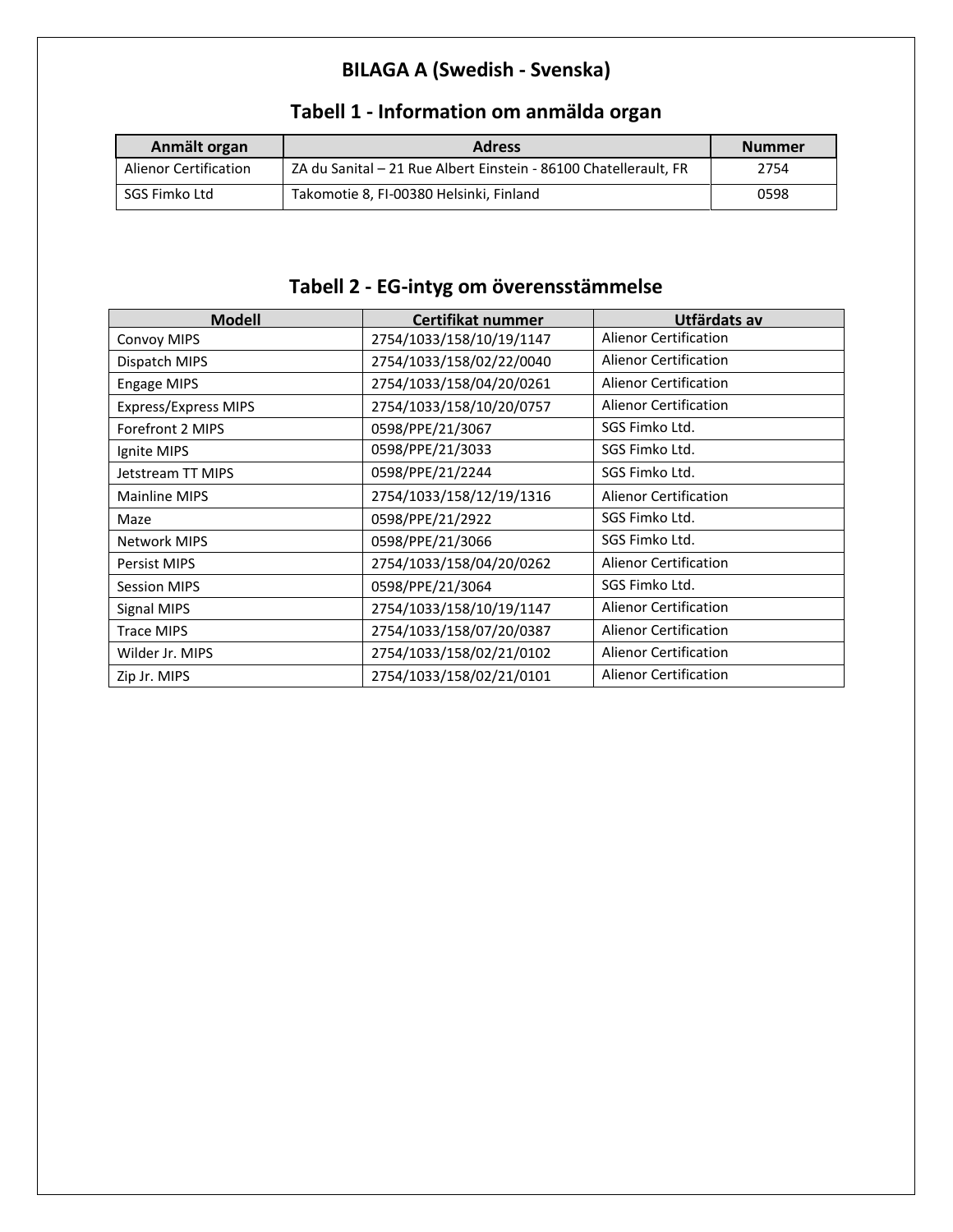## **EK BÖLÜM A (Turkish – Türk)**

| <b>Onaylanmış kuruluş</b>    | <b>Adres</b>                                                     | <b>Numarası</b> |
|------------------------------|------------------------------------------------------------------|-----------------|
| <b>Alienor Certification</b> | ZA du Sanital - 21 Rue Albert Einstein - 86100 Chatellerault, FR | 2754            |
| SGS Fimko Ltd                | Takomotie 8, FI-00380 Helsinki, Finland                          | 0598            |

## **Tablo 1 - Onaylanmış Kuruluş Bilgisi**

## **Tablo 2 - EC Uygunluk Sertifikaları**

| <b>Model</b>                | Sertifika numarası       | Veren kurulus                |
|-----------------------------|--------------------------|------------------------------|
| <b>Convoy MIPS</b>          | 2754/1033/158/10/19/1147 | <b>Alienor Certification</b> |
| Dispatch MIPS               | 2754/1033/158/02/22/0040 | <b>Alienor Certification</b> |
| <b>Engage MIPS</b>          | 2754/1033/158/04/20/0261 | <b>Alienor Certification</b> |
| <b>Express/Express MIPS</b> | 2754/1033/158/10/20/0757 | <b>Alienor Certification</b> |
| Forefront 2 MIPS            | 0598/PPE/21/3067         | SGS Fimko Ltd.               |
| Ignite MIPS                 | 0598/PPE/21/3033         | SGS Fimko Ltd.               |
| Jetstream TT MIPS           | 0598/PPE/21/2244         | SGS Fimko Ltd.               |
| <b>Mainline MIPS</b>        | 2754/1033/158/12/19/1316 | <b>Alienor Certification</b> |
| Maze                        | 0598/PPE/21/2922         | SGS Fimko Ltd.               |
| <b>Network MIPS</b>         | 0598/PPE/21/3066         | SGS Fimko Ltd.               |
| Persist MIPS                | 2754/1033/158/04/20/0262 | <b>Alienor Certification</b> |
| <b>Session MIPS</b>         | 0598/PPE/21/3064         | SGS Fimko Ltd.               |
| Signal MIPS                 | 2754/1033/158/10/19/1147 | <b>Alienor Certification</b> |
| <b>Trace MIPS</b>           | 2754/1033/158/07/20/0387 | <b>Alienor Certification</b> |
| Wilder Jr. MIPS             | 2754/1033/158/02/21/0102 | <b>Alienor Certification</b> |
| Zip Jr. MIPS                | 2754/1033/158/02/21/0101 | <b>Alienor Certification</b> |